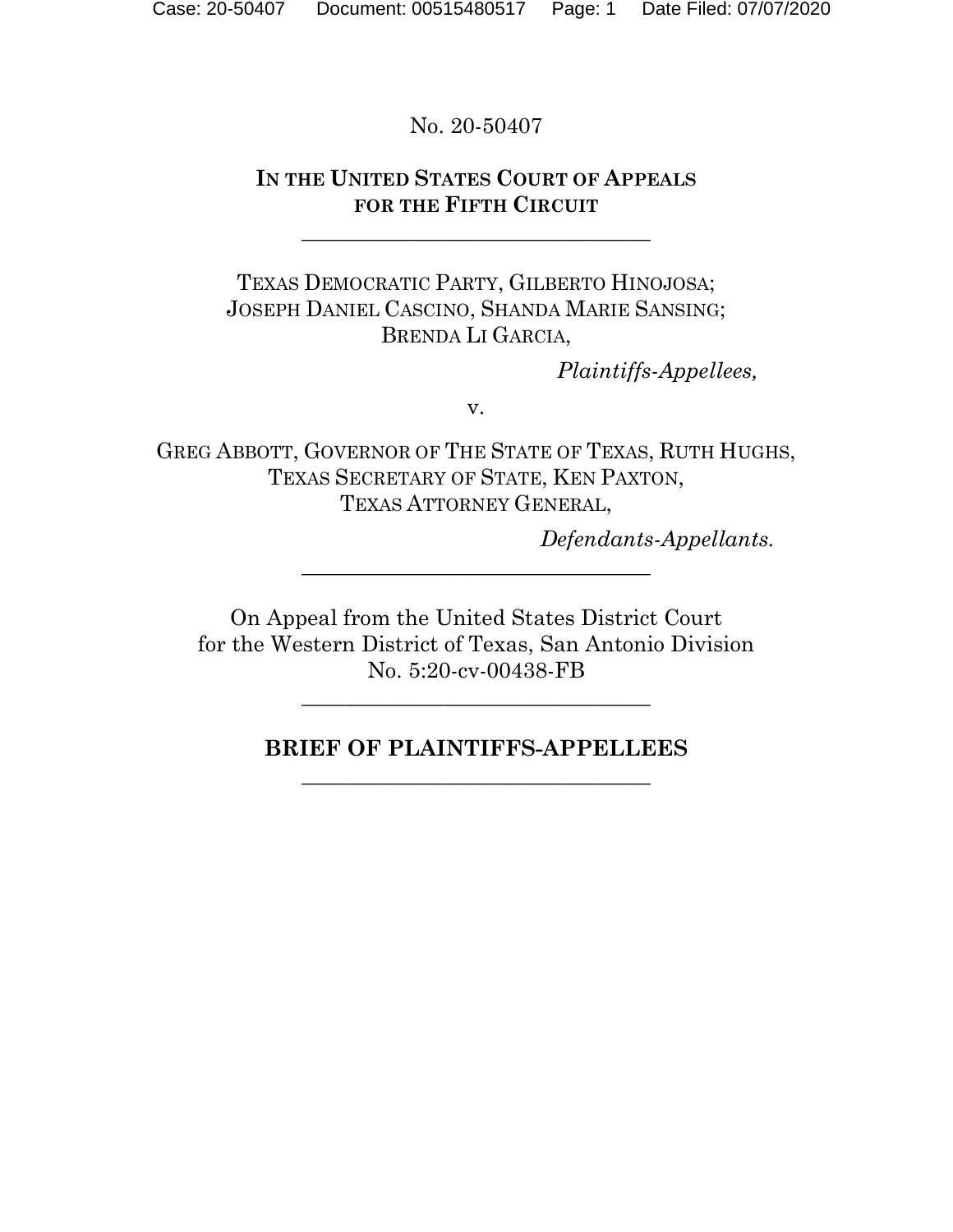Chad W. Dunn Brazil & Dunn, LLP 4407 Bee Caves Road, Suite 111 Austin, Texas 78746 Telephone: (512) 717-9822 Facsimile: (512) 515-9355 chad@brazilanddunn.com

Dicky Grigg Law Office of Dicky Grigg, P.C. 4407 Bee Caves Road, Suite 111 Austin, Texas 78746 Telephone: 512-474-6061 Facsimile: 512-582-8560 dicky@grigg-law.com

K. Scott Brazil Brazil & Dunn, LLP 13231 Champion Forest Drive Suite 406 Houston, Texas 77069 Telephone: (281) 580-6310 Facsimile: (281) 580-6362 scott@brazilanddunn.com

Martin Golando The Law Office of Martin Golando, PLLC N. Saint Mary's, Ste. 700 San Antonio, Texas 78205 (210) 892-8543 martin.golando@gmail.com

Robert Leslie Meyerhoff Texas Democratic Party 314 E. Highland Mall Blvd. Suite 508 Austin, TX 78752 rmeyerhoff@txdemocrats.org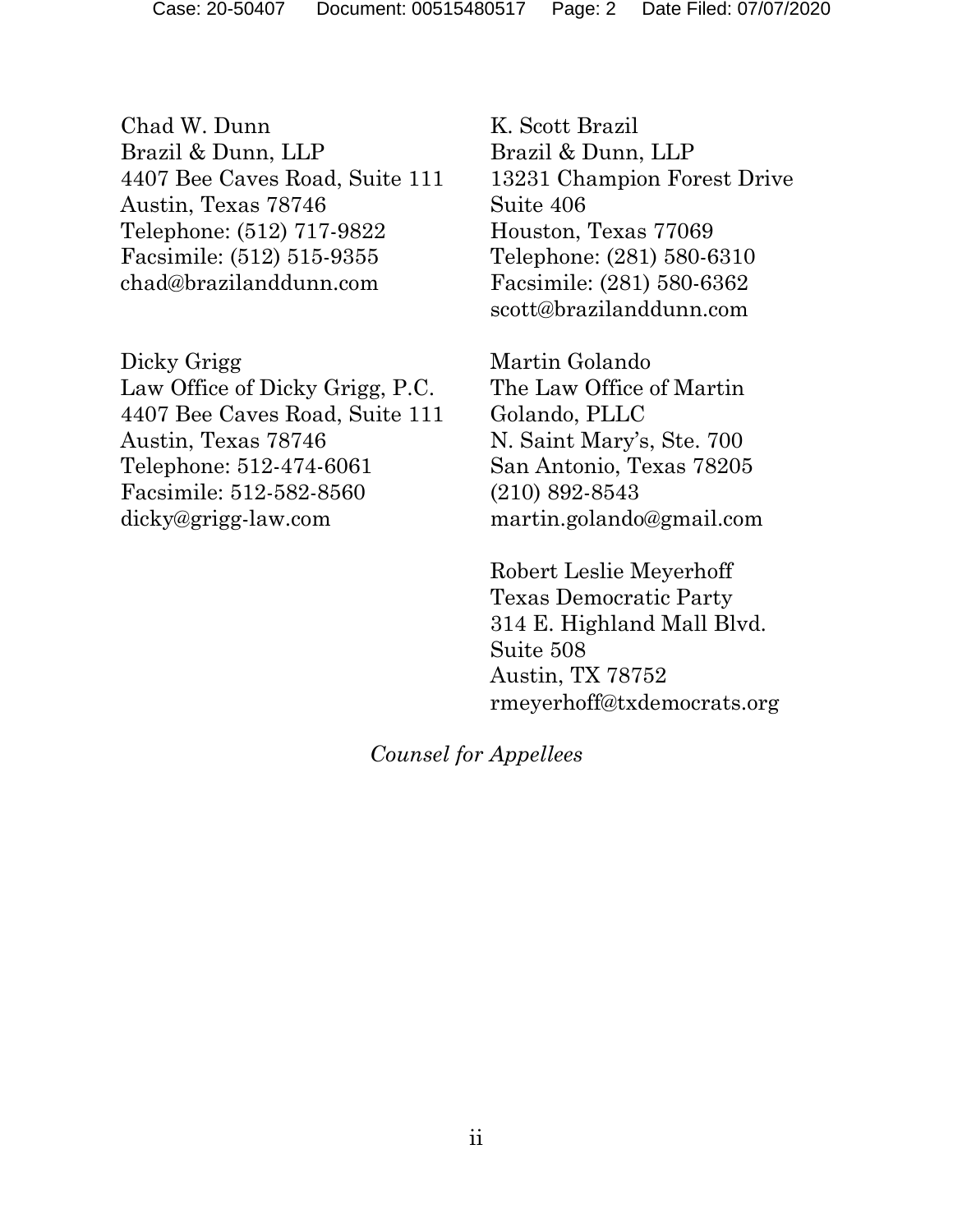# **TABLE OF CONTENTS**

<span id="page-2-0"></span>

| STATEMENT OF THE ISSUE PRESENTED FOR REVIEW 3                                                                                            |
|------------------------------------------------------------------------------------------------------------------------------------------|
|                                                                                                                                          |
|                                                                                                                                          |
|                                                                                                                                          |
|                                                                                                                                          |
|                                                                                                                                          |
|                                                                                                                                          |
| Plaintiffs Are Likely to Succeed on the Merits because Texas<br>$\mathbf{I}$ .<br>Election Code Section 82.003 Violates the Twenty-Sixth |
| II. The District Court Correctly Determined that the Other<br>Preliminary Injunction Factors Were Satisfied35                            |
| III. Sovereign Immunity Does Not Bar Plaintiffs' Claims39                                                                                |
| IV. The District Court's Holding that All Plaintiffs Have Standing to                                                                    |
| V. Pullman Abstention Should Not Be Exercised in this Case50                                                                             |
| VI. The Political Question Doctrine Is Inapplicable Here53                                                                               |
|                                                                                                                                          |
|                                                                                                                                          |
|                                                                                                                                          |
|                                                                                                                                          |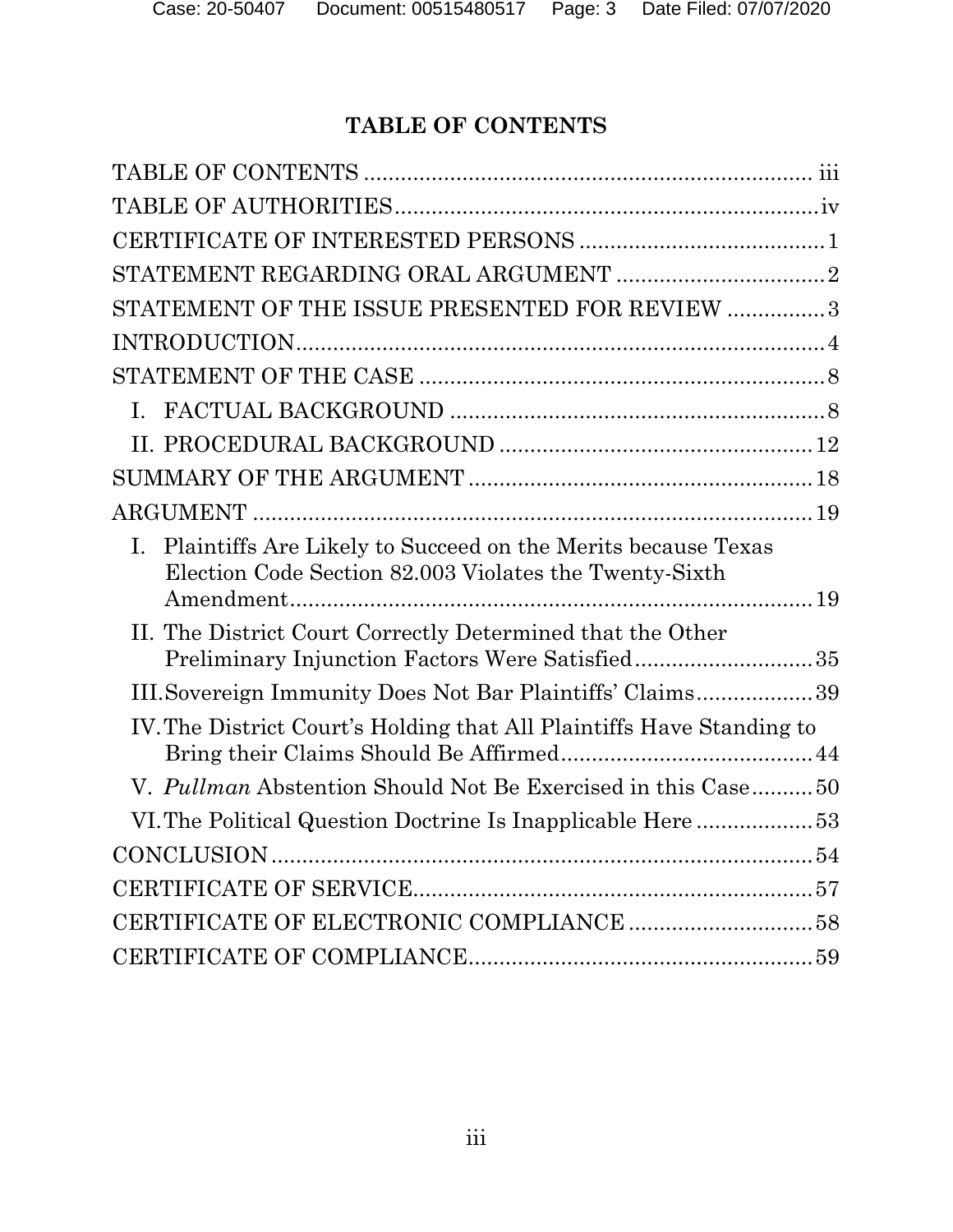# **TABLE OF AUTHORITIES**

# <span id="page-3-0"></span>**Cases**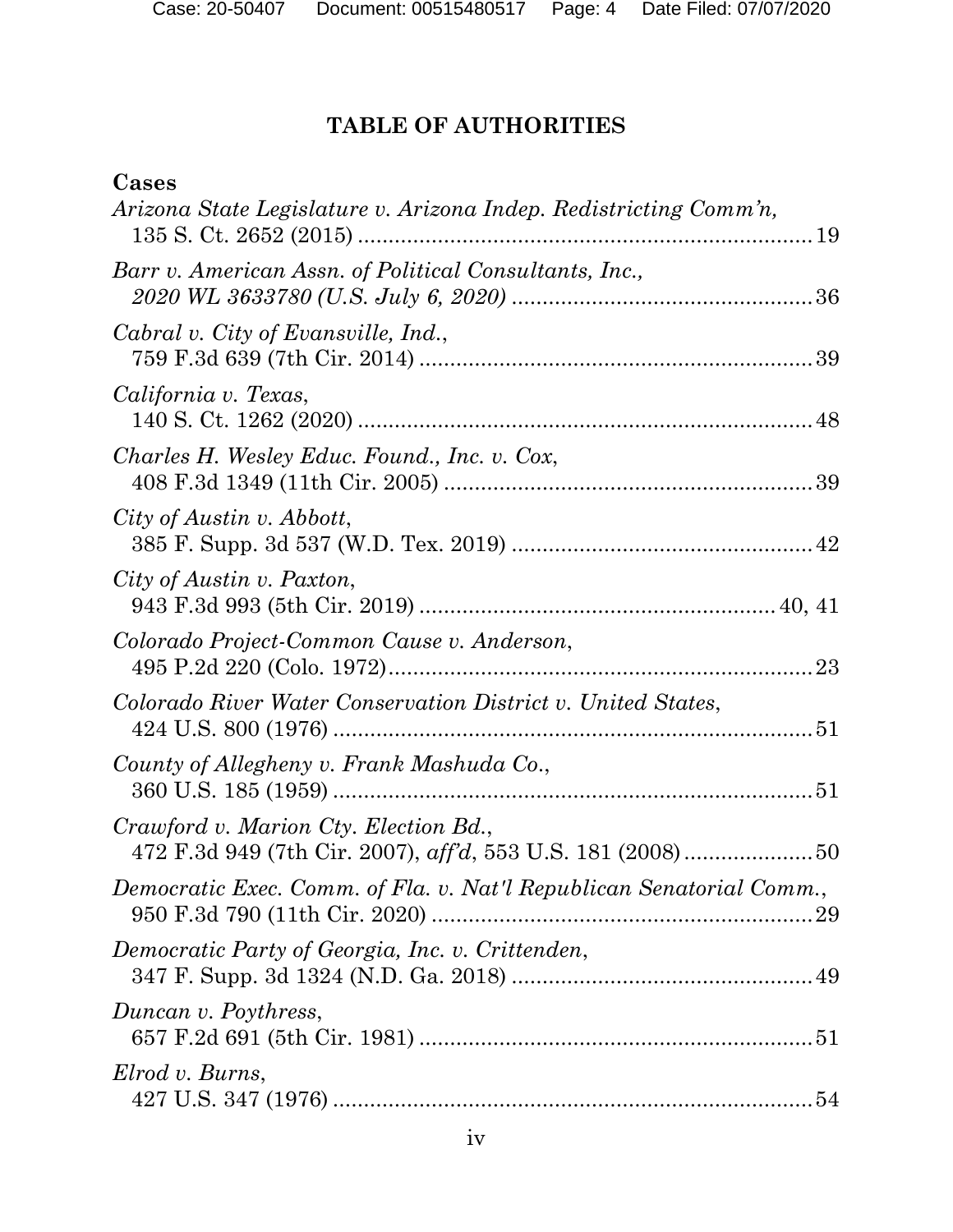| England v. Louisiana State Bd. of Med. Examiners,                                        |  |
|------------------------------------------------------------------------------------------|--|
| Ex parte Young,                                                                          |  |
| <i>Fusilier v. Landry,</i><br>No. 19-30665, 2020 WL 3496856 (5th Cir. June 29, 2020)  42 |  |
| Gray v. Johnson,                                                                         |  |
| Guinn v. United States,                                                                  |  |
| Hancock Cty. Bd. of Supervisors v. Ruhr,                                                 |  |
| Harman v. Forssenius,                                                                    |  |
| Havens Realty Corp. v. Coleman,                                                          |  |
| Hunt v. Wash. State Apple Advert. Comm'n,                                                |  |
| In re Cao,                                                                               |  |
| In re Dairy Mart Convenience Stores, Inc.,                                               |  |
| In re Grand Jury Subpoena,                                                               |  |
| In re State,<br>No. 20-0394, 2020 WL 2759629 (Tex. May 27, 2020) 13, 52                  |  |
| Jolicoeur v. Mihaly,                                                                     |  |
| Jones v. Governor of $Fla$ .                                                             |  |
| Lane v. Wilson,                                                                          |  |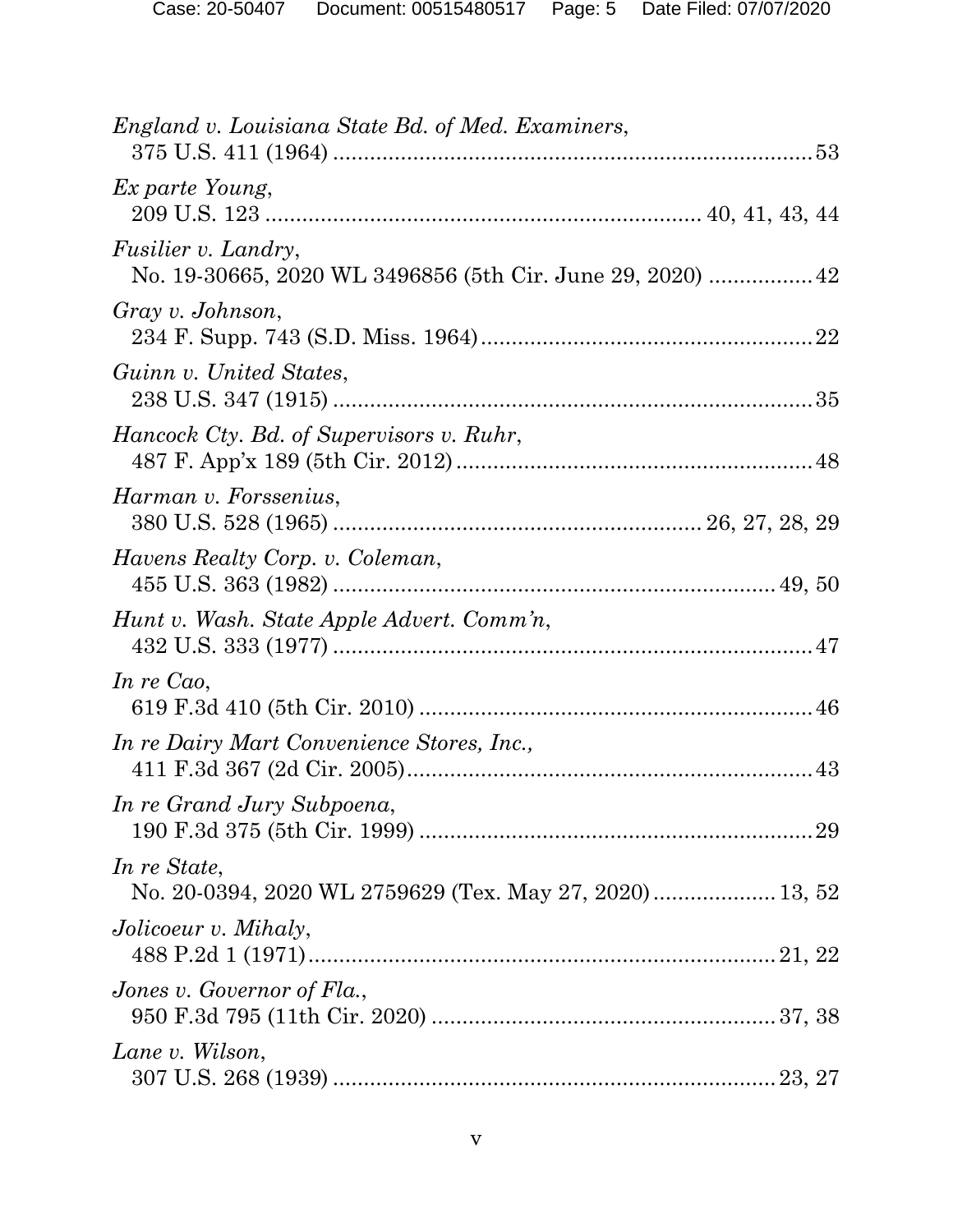| Louisiana Debating & Literary Ass'n v. City of New Orleans, |  |
|-------------------------------------------------------------|--|
| Luft v. Evers,                                              |  |
| Lujan v. Defenders of Wildlife,                             |  |
| McCarthy ex rel. Travis v. Hawkins,                         |  |
| McDonald v. Bd. of Election Comm'rs of Chicago,             |  |
| NAACP v. City of Kyle, Tex.,                                |  |
| Obama for Am. v. Husted,                                    |  |
| OCA-Greater Houston v. Texas,                               |  |
| Ostrom v. O'Hare,                                           |  |
| <i>Purcell v. Gonzales,</i>                                 |  |
| Reno v. Bossier Par. Sch. Bd.,                              |  |
| Republican Nat'l Comm. v. Democratic Nat'l Comm.,           |  |
| Rezzonico v. H & R Block, Inc.,                             |  |
| Rumsfeld v. Forum for Acad. & Institutional Rights, Inc.,   |  |
| Saldano v. O'Connell,                                       |  |
| Siegel v. LePore,                                           |  |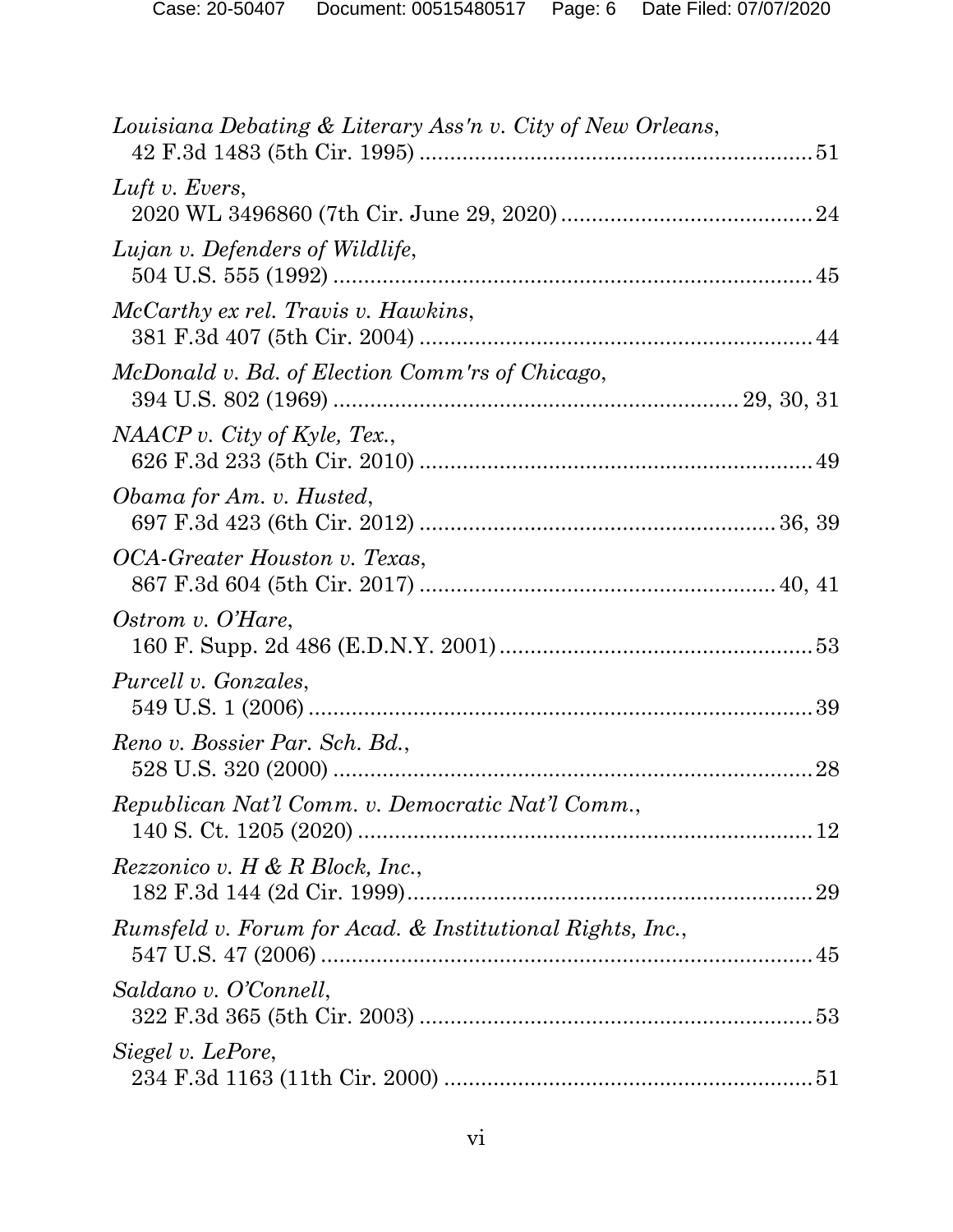| Terrebonne Par. NAACP v. Jindal,                                                                  |
|---------------------------------------------------------------------------------------------------|
| Texas v. United States,<br>945 F.3d 355 (5th Cir. 2019), as revised (Jan. 9, 2020), cert. granted |
| Texas Democratic Party v. Abbott,                                                                 |
| Texas Democratic Party v. Abbott,                                                                 |
| Texas Democratic Party v. Abbott,                                                                 |
| Texas Democratic Party v. Abbott,                                                                 |
| Texas Democratic Party v. Benkiser,                                                               |
| Thompson v. Hous. Auth. of New Orleans,                                                           |
| United States v. Georgia,                                                                         |
| United States v. Texas,                                                                           |
| Walgren v. Bd. of Selectmen of Town of Amherst,                                                   |
| <i>Walgren v. Howes,</i>                                                                          |
| <i>Williams v. Rhodes,</i>                                                                        |
| <i>Williams v. Salerno,</i>                                                                       |
| <b>Constitutional Provisions, Statutes and Rules</b>                                              |
|                                                                                                   |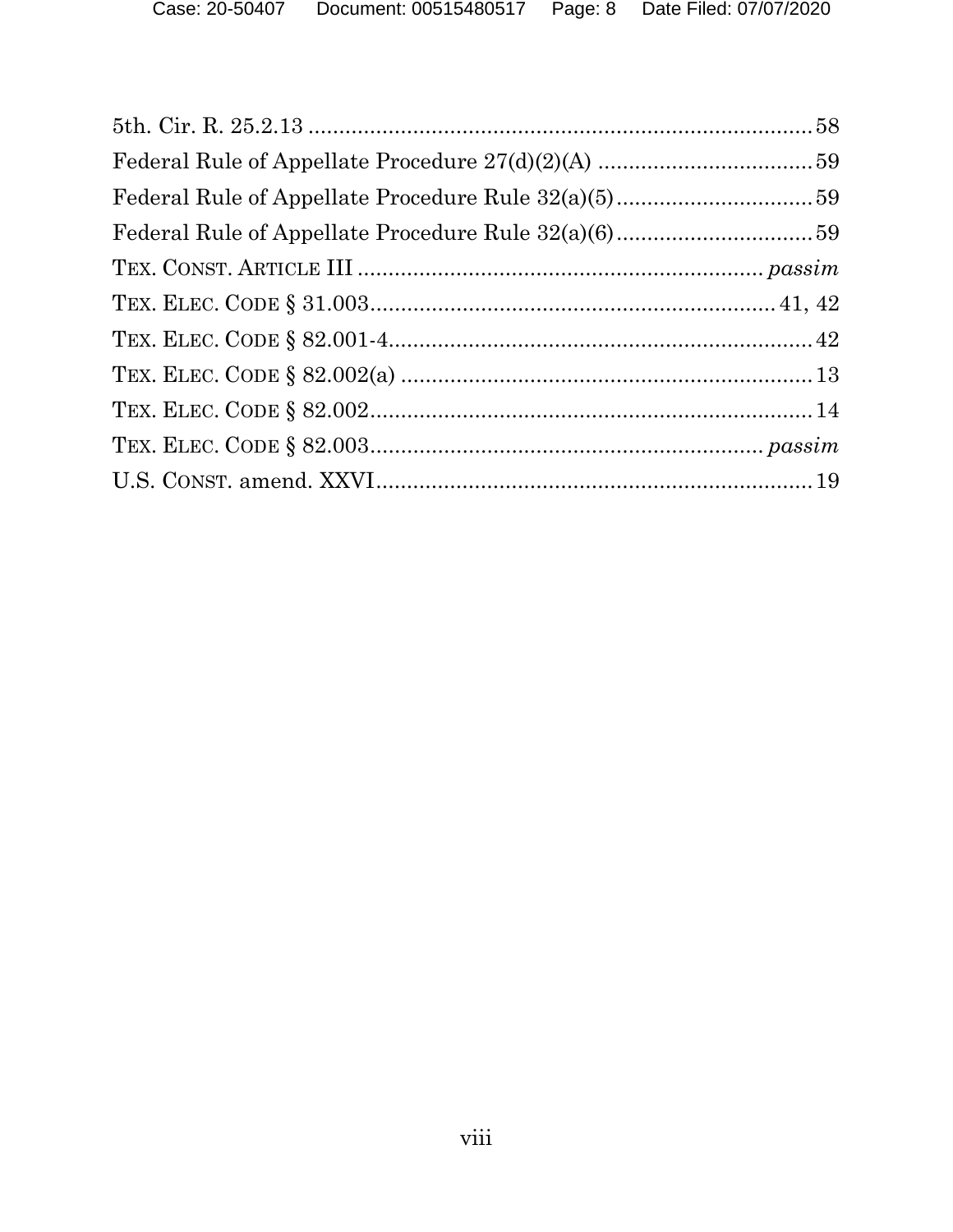## **CERTIFICATE OF INTERESTED PERSONS**

- <span id="page-8-0"></span>1. No. 20-50407; *Texas Democratic Party, Gilbert Hinojosa, Chair of the Texas Democratic Party, Joseph Daniel Cascino, Shanda Marie Sansing, and Brenda Li Garcia v. Greg Abbott, Governor Of Texas, Ruth Hughs, Texas Secretary Of State, Ken Paxton, Attorney General Of Texas.*
- 2. The undersigned counsel of record certifies that the following listed persons and entities as described in the fourth sentence of Rule 28.2 have an interest in the outcome of this case. These representations are made in order that the judges of this Court may evaluate possible disqualification or recusal.

## **Defendants-Appellants Counsel**

Greg Abbott, Gov. of Texas Ruth Hughs, Texas Sec'y of State Ken Paxton, Atty. Gen. of Texas

## **Defendants**

Dana Debeauvoir, Travis Cnty. Clerk,

Jacquelyn F. Callanen, Bexar County Elections Admnistrator

## **Plaintiffs-Appellees Counsel**

Ken Paxton Jeffrey C. Mateer Ryan L. Bangert Kyle D. Hawkins Lanora C. Pettit

Sherine E. Thomas Cynthia Veidt Leslie W. Dippel Andrew Williams Shannon Talley Robert D. Green

Chad W. Dunn K. Scott Brazil Dicky Grigg Martin Golando

/s/ Chad W. Dunn Counsel of Record for Plaintiffs-Appellees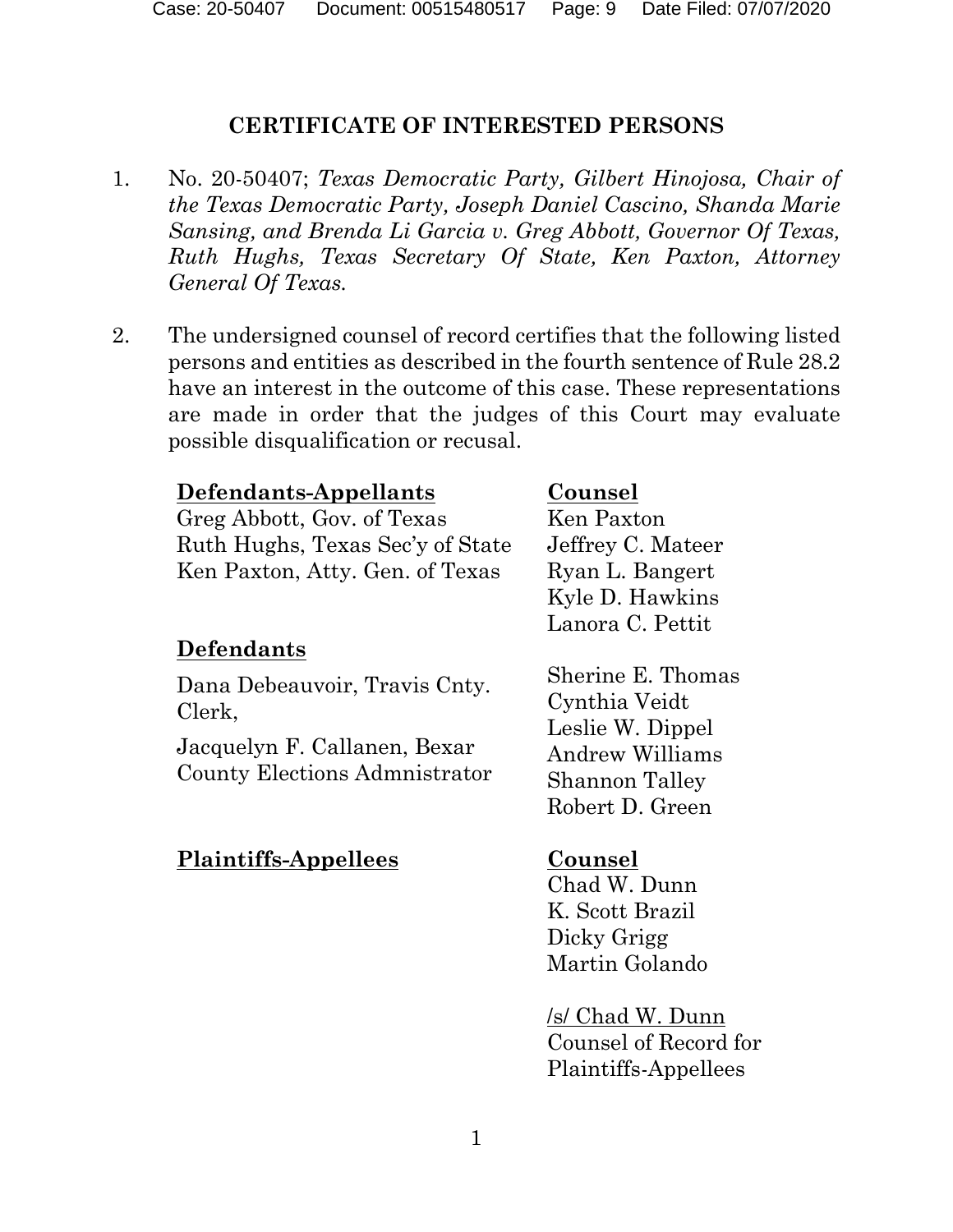# **STATEMENT REGARDING ORAL ARGUMENT**

<span id="page-9-0"></span>While oral argument would ordinarily be warranted given the weighty constitutional issue presented, plaintiffs-appellees request that oral argument be waived in this case if that would permit the court to decide the case more expeditiously.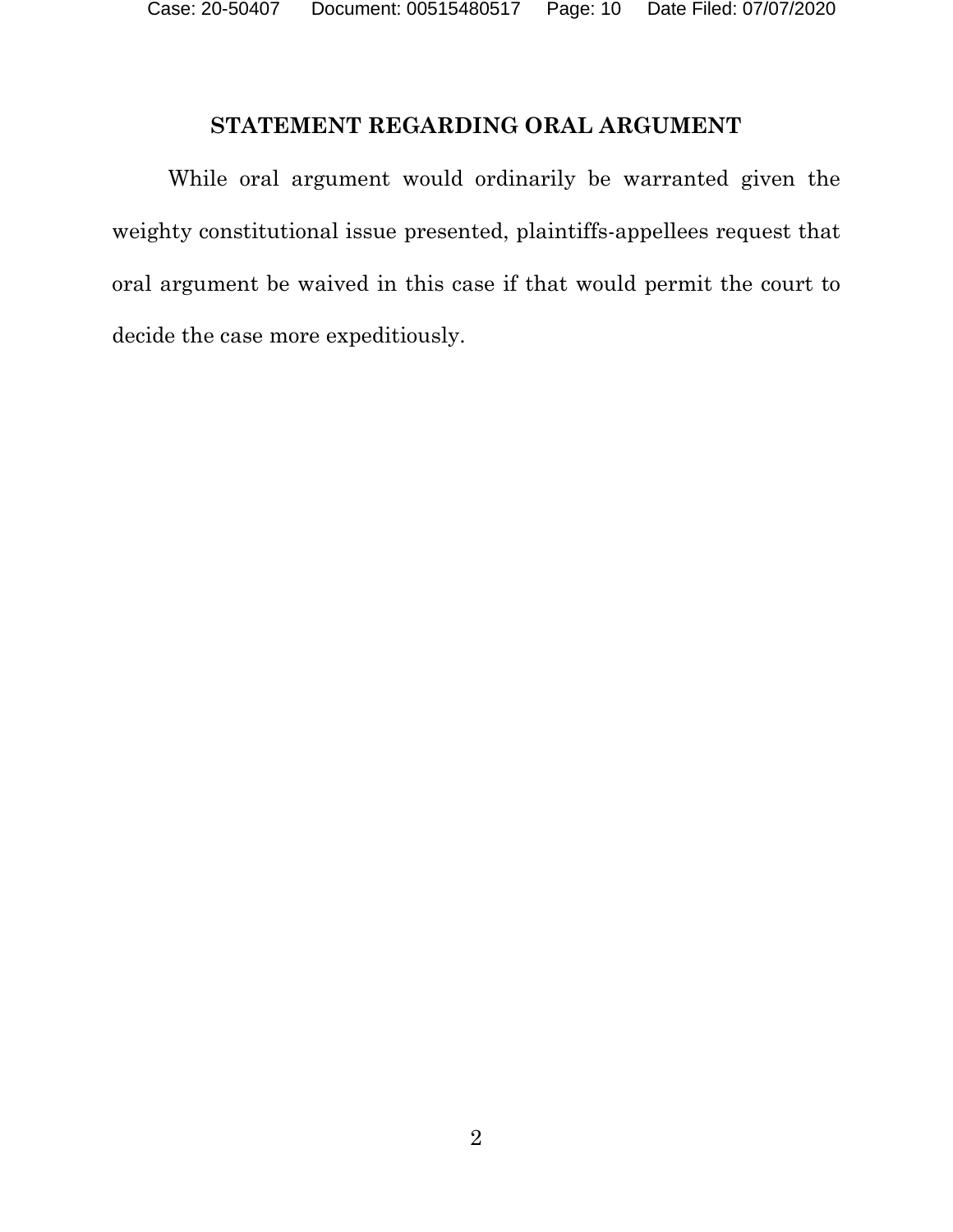## <span id="page-10-0"></span>**STATEMENT OF THE ISSUE PRESENTED FOR REVIEW**

Whether the district court's injunction should be affirmed because, among other reasons, Texas's limitation of the right to cast a no-excuse mail-in ballot to only voters who are "65 years of age or older on election day," TEX. ELEC. CODE § 82.003, violates the Twenty-Sixth Amendment's directive that the right to vote "shall not be denied or abridged by the United States or by any State on account of age"?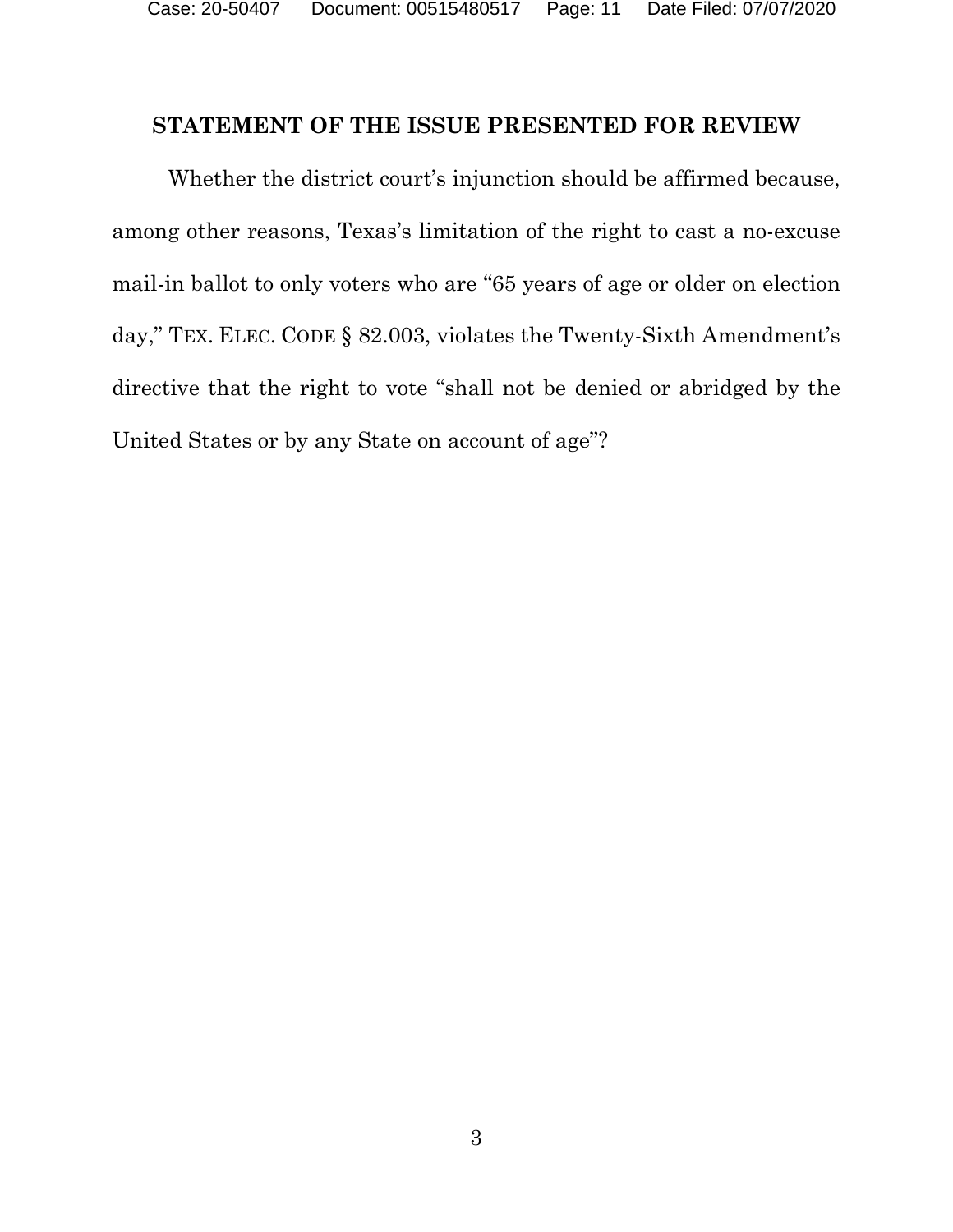## **INTRODUCTION**

<span id="page-11-0"></span>By all metrics, including defendants-appellants' own, the State of Texas has lost control of the COVID-19 pandemic. The seven-day rolling average of new infections in the state has increased more than threefold since a panel of this Court issued a stay on June 4 of the District Court's preliminary injunction. ICUs are reaching capacity, testing has become increasingly difficult to obtain, and the Governor has banned elective surgeries in eight of the state's most populous counties to free up hospital space for what regrettably appears to be a rising tide of hospitalizations from COVID-19. In a shift from his position of mere weeks ago, the Governor has now stated that "[e]very Texan has a responsibility to themselves and their loved ones to . . . stay home if they can."

But it is not the State's tragic inability to contain the COVID-19 epidemic that compels affirmance of the District Court's Order – it is the Twenty-Sixth Amendment's unambiguous text that does.<sup>[1](#page-11-1)</sup> In clear

<span id="page-11-1"></span><sup>1</sup> While the District Court found that plaintiffs were likely to succeed on the merits on several of their claims, plaintiffs seek affirmance of the District Court's finding of likelihood of success based on their Twenty-Sixth Amendment claims. Plaintiffs will continue to pursue permanent relief on other claims as well, but if the Court will not affirm the preliminary injunction on Twenty-Sixth Amendment grounds, it should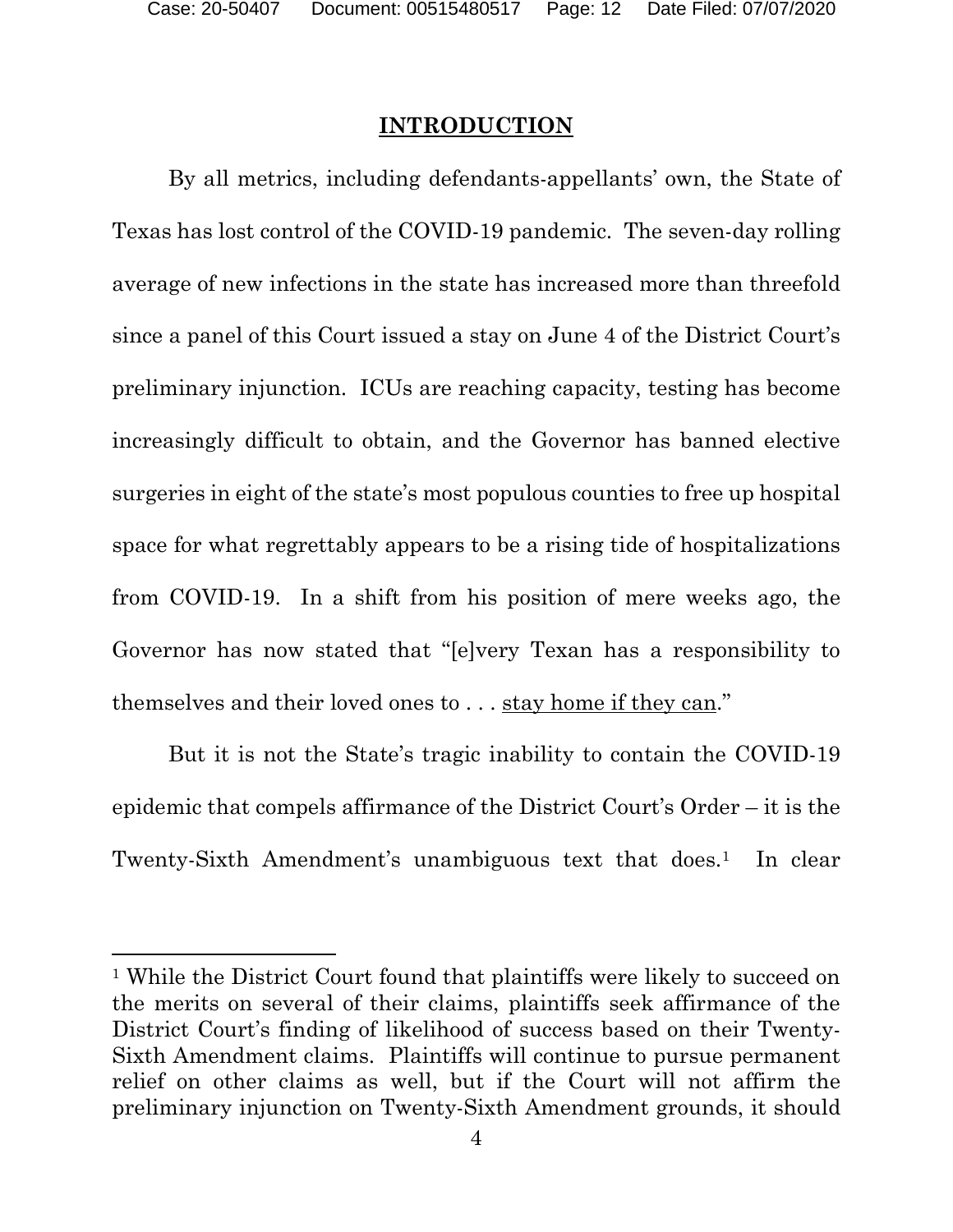language that mirrors the relevant portions of the Fifteenth, Nineteenth, and Twenty-Fourth Amendments, the Twenty-Sixth Amendment commands that the right to vote may not be "denied or abridged" on "account of age." And just as this command countenances no differential treatment in terms of voting on the basis of race, gender, or payment of a poll tax, it is clear that differential treatment in terms of voting on the basis of age with respect to citizens over the age of 18 is similarly unconstitutional.

Defendants have offered no real explanation for why the Twenty-Sixth Amendment's language should be interpreted differently from that of the other amendments on which it is patterned. So instead, they erect a straw-man: that there is no constitutional right to vote by mail. *See*  Opening Brief at 1-2, 12-13, 24-26. But the Twenty-Sixth Amendment claim does not argue for a constitutional right to vote by mail. Instead, the Twenty-Sixth Amendment requires that *if* the state has chosen to offer vote-by-mail as an option (as Texas has), it may not restrict that option on the basis of age.

vacate the injunction and return the case to the District Court for further proceedings.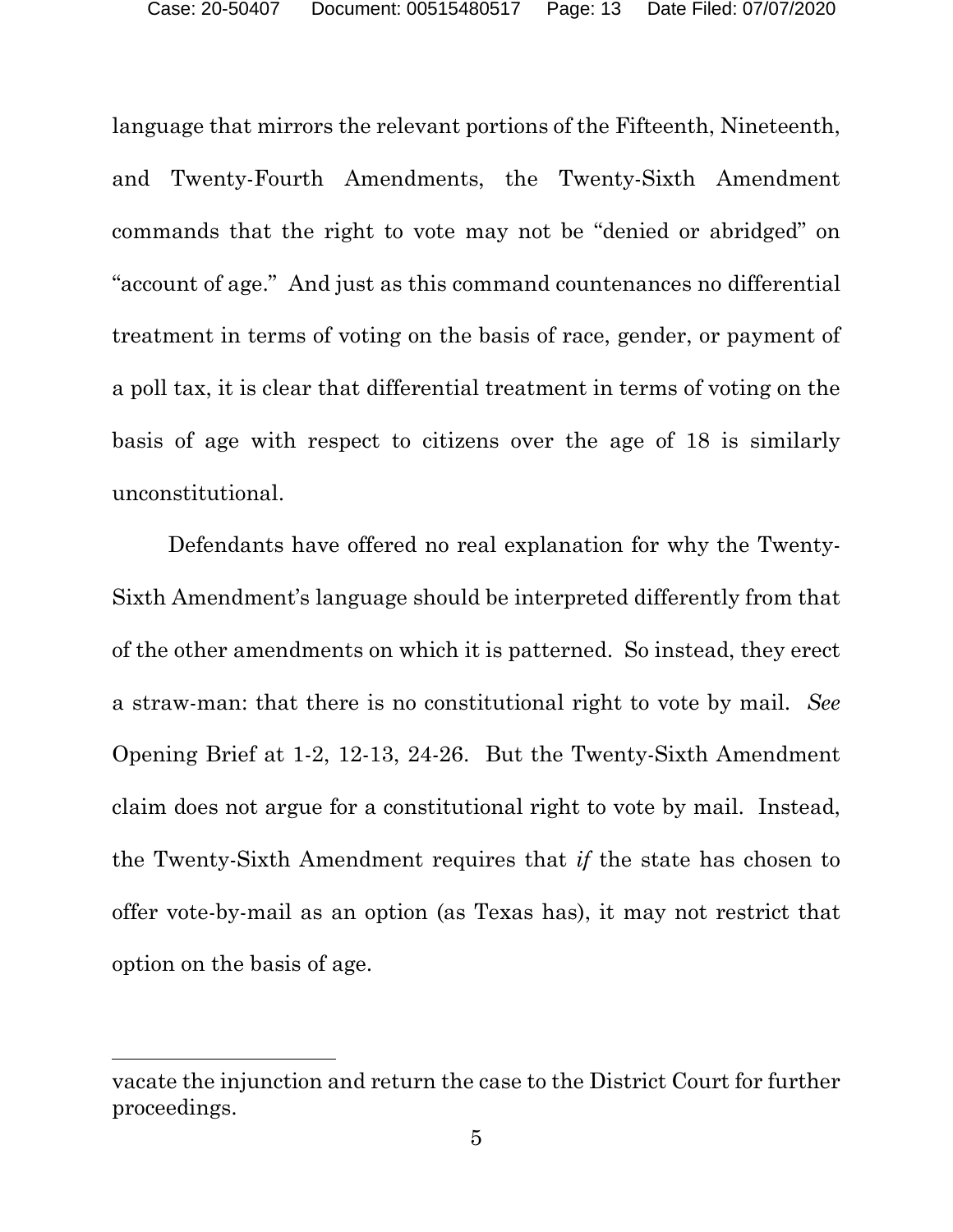In addition to their "constitutional right to vote by mail" straw man, defendants also seek to obscure the constitutional infirmity of Section 82.003 by arguing that it is COVID-19, not themselves, that is responsible for plaintiffs' harm. But this argument misunderstands plaintiffs' injury and claims. Plaintiffs' injury is both (a) that defendants are abridging their right to vote on the basis of their age (and thus they are being forced to vote in a less desirable way), and (b) that the manner in which they are being forced to vote creates a higher likelihood that they will be exposed to COVID-19. That injury is directly traceable to the Texas Election Code and the state actors (*i.e.*, the defendants here) who enforce it. While COVID-19 may have brought plaintiffs' claims into sharp relief, it is defendants' conduct which plaintiffs seek to enjoin.

Defendants' other rationales for reversing the District Court's injunction similarly lack merit. The remaining preliminary injunction factors weigh in favor of affirming, not reversing, the District Court's preliminary injunction. Sovereign immunity does not bar plaintiffs' claims because all defendants have a sufficient connection to the enforcement of the Texas Election Code. All the individual plaintiffs easily meet the requirements for Article III standing, as each has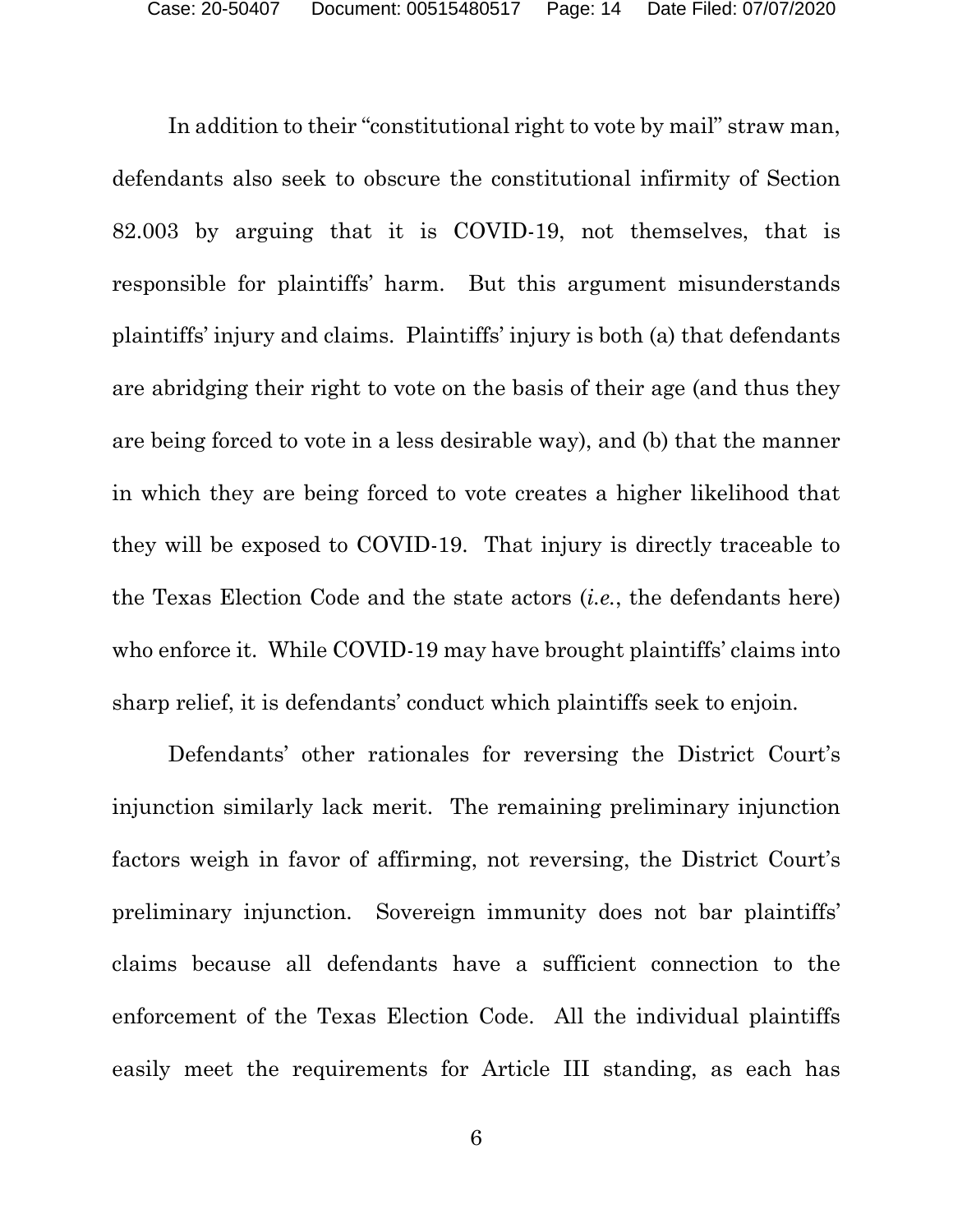suffered and will continue to suffer legally cognizable injuries because of defendants' actions, and TDP has both associational and organizational standing to pursue these claims. *Pullman* abstention is not appropriate in this case because the state court proceedings would not have resolved plaintiffs' federal constitutional claims, evidenced most prominently by the fact that the state court proceedings are now complete and plaintiffs' Twenty-Sixth Amendment claims remain. And the political question doctrine is inapplicable here because there are judicially discoverable and manageable standards for resolving this case.

At base, plaintiffs' argument is a simple one, grounded in the Constitution's text and the Supreme Court's ample precedent on what constitutes a denial or abridgment of the right to vote. The State of Texas can choose whether to offer vote by mail as an option to its citizens. But once it has chosen to do, it may not restrict that option on the basis of a citizen's age. The District Court's preliminary injunction should be affirmed.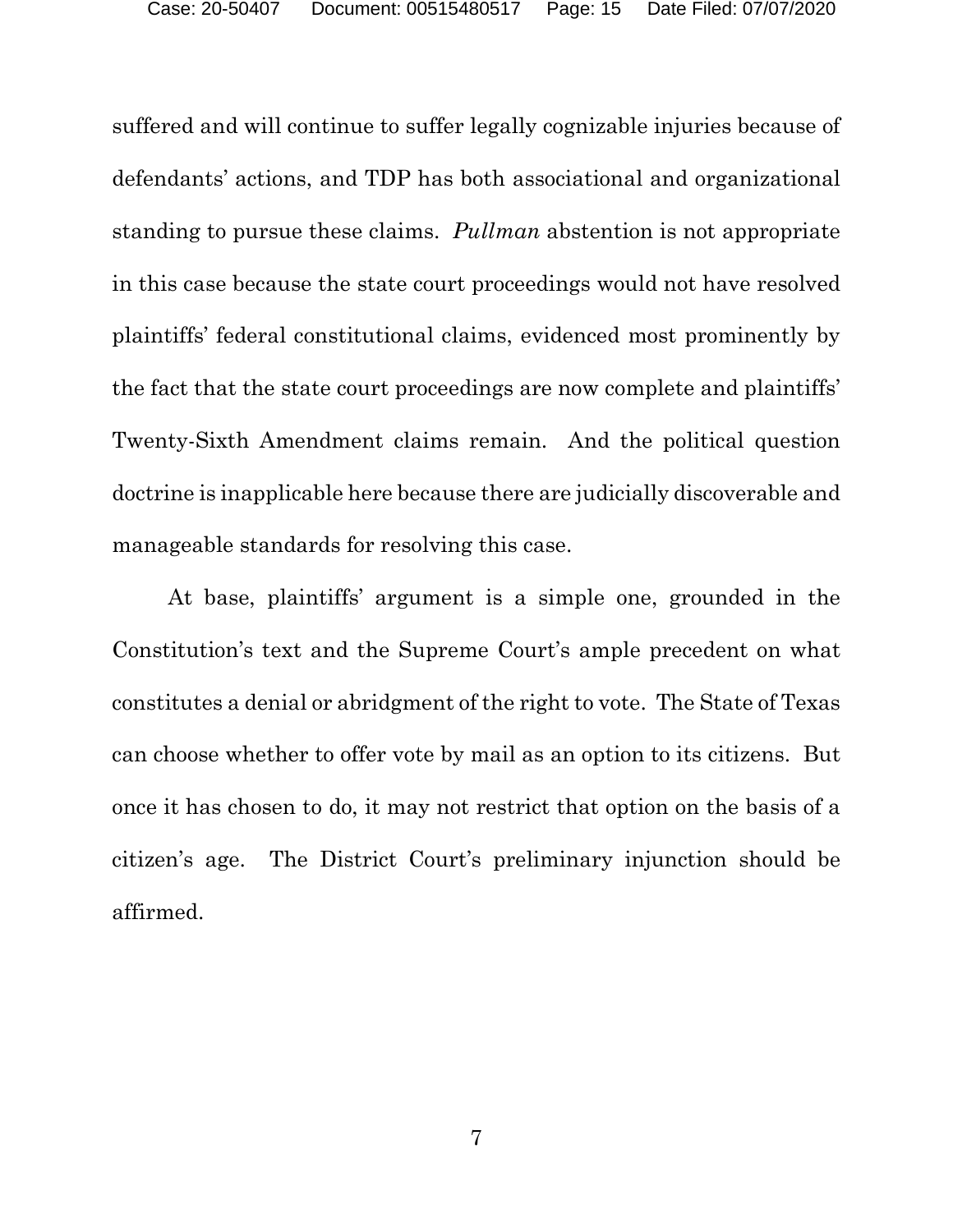# **STATEMENT OF THE CASE**

### <span id="page-15-0"></span>**I. FACTUAL BACKGROUND**

<span id="page-15-1"></span>Voting by mail has become an increasingly prevalent way for U.S. citizens to vote. In 2020, five states will conduct the November general election entirely by mail, Nat'l Conf. of State Legislatures, *All-Mail Elections: (aka Vote By Mail)* (Mar. 24, 2020), https://perma.cc/ZNH5- CE2R, and thirty other states will permit every eligible voter to vote by mail. *See* National Vote at Home Institute, *Applying for a Mailed-out Ballot: A State-by-State Guide* 4 (updated March 2020) (NVAHI Guide), https://perma.cc/L9X8-SVC8. There are a number of other states which permit voting by mail only on the basis of specified excuses, but that apply that requirement to all voters. *See id.*

Texas is one of a handful of jurisdictions that take a different approach. In Texas, no-excuse vote-by-mail is available only to a voter who "is 65 years of age or older on election day." TEX. ELEC. CODE § 82.003. Otherwise, a voter without a statutorily specified excuse must cast his or her ballot in person.

"The United States is mired in a pandemic involving a virus"— COVID-19—"that can cause serious illness and sometimes death." *Texas*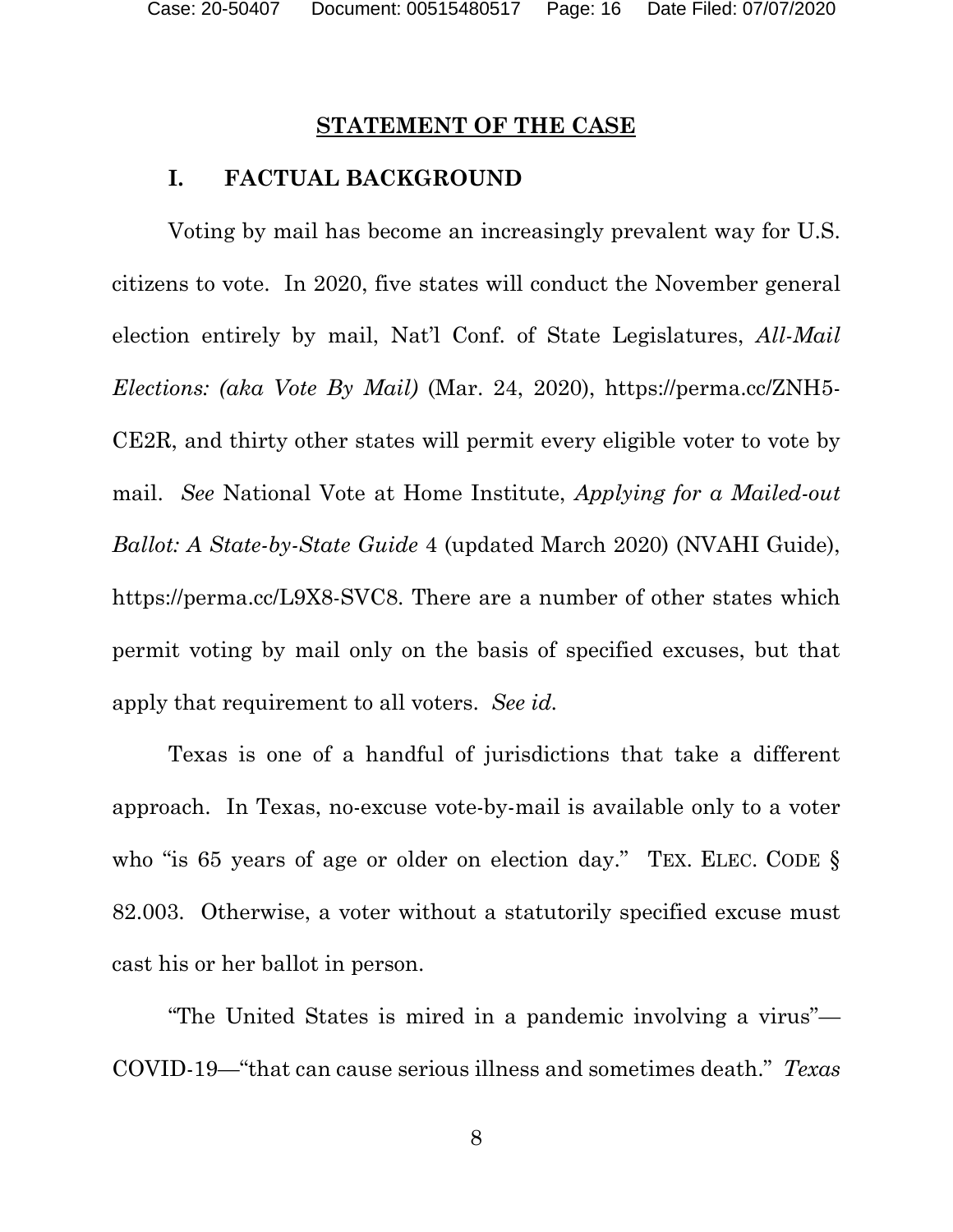*Democratic Party v. Abbott*, 961 F.3d 389, 393 (5th Cir. 2020). As of the end of June, the highest number of reported cases of COVID-19 in Texas are among 30 to 39-year-olds and 40 to 49-year-olds. Texas Department of State Health Services, Texas Case Counts: COVID-19, [https://txdshs.maps.arcgis.com/apps/opsdashboard/index](about:blank) (last accessed July 1, 2020). It is unclear when the pandemic will abate, and whether this deadly spike of COVID-19 will continue during the period leading up to and containing Election Day. Although the constitutional infirmity complained of here has endured for some time, these pandemic circumstances urgently press for a remedy now.

In March, the federal Centers for Disease Control and Prevention issued "Recommendations for Election Polling Locations" designed "to prevent spread of coronavirus disease 2019 (COVID-19)." https://perma.cc/A9G4-ATZ7. It advised states to "[e]ncourage voters to use voting methods that minimize direct contact with other people and reduce crowd size at polling stations." *Id*. In particular, its first specific recommendation encouraged "mail-in methods of voting if allowed in the jurisdiction." *Id*.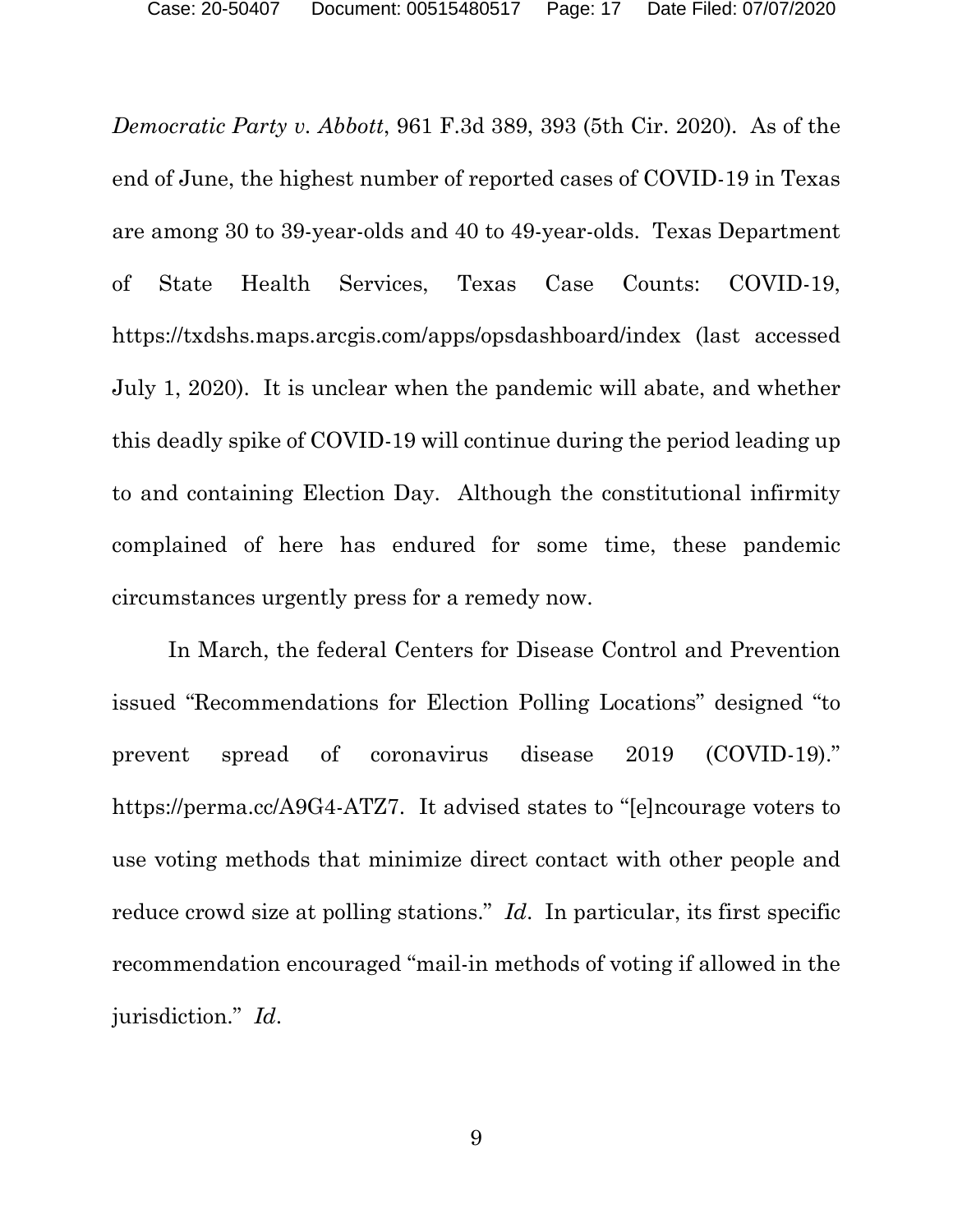Also in March, Texas Governor Greg Abbott issued a proclamation declaring that holding a statewide runoff primary then set for May 26, 2020, "would cause the congregation of large gatherings of people in confined spaces and force numerous election workers to come into close proximity with others, thereby threatening the health and safety of many Texans and literally exposing them to risk of death due to COVID-19." Tex. Proclamation (Mar. 26, 2020), https://perma.cc/TN2S-KUR7. He therefore postponed that primary until July 14, 2020.

That risk has not disappeared, and in fact has grown worse: June 30 saw the highest reported number of new cases in the state, and the number of individuals hospitalized as a result of COVID-19 has grown by more than 50% in the preceding week alone. Alice Morris & Sue Ambrose, *Overwhelming Demand for COVID-19 Tests, Long Waits for Results Hamper Texas Efforts to Control Spread*, DALLAS MORNING NEWS, (June 30, 2020), [https://www.dallasnews.com/news/politics/](about:blank)  [2020/06/30/overwhelming-demand-for-covid-19-tests-long-waits-for](about:blank)[results-hamper-texas-effort-to-control-spread/](about:blank) (last accessed July 1, 2020).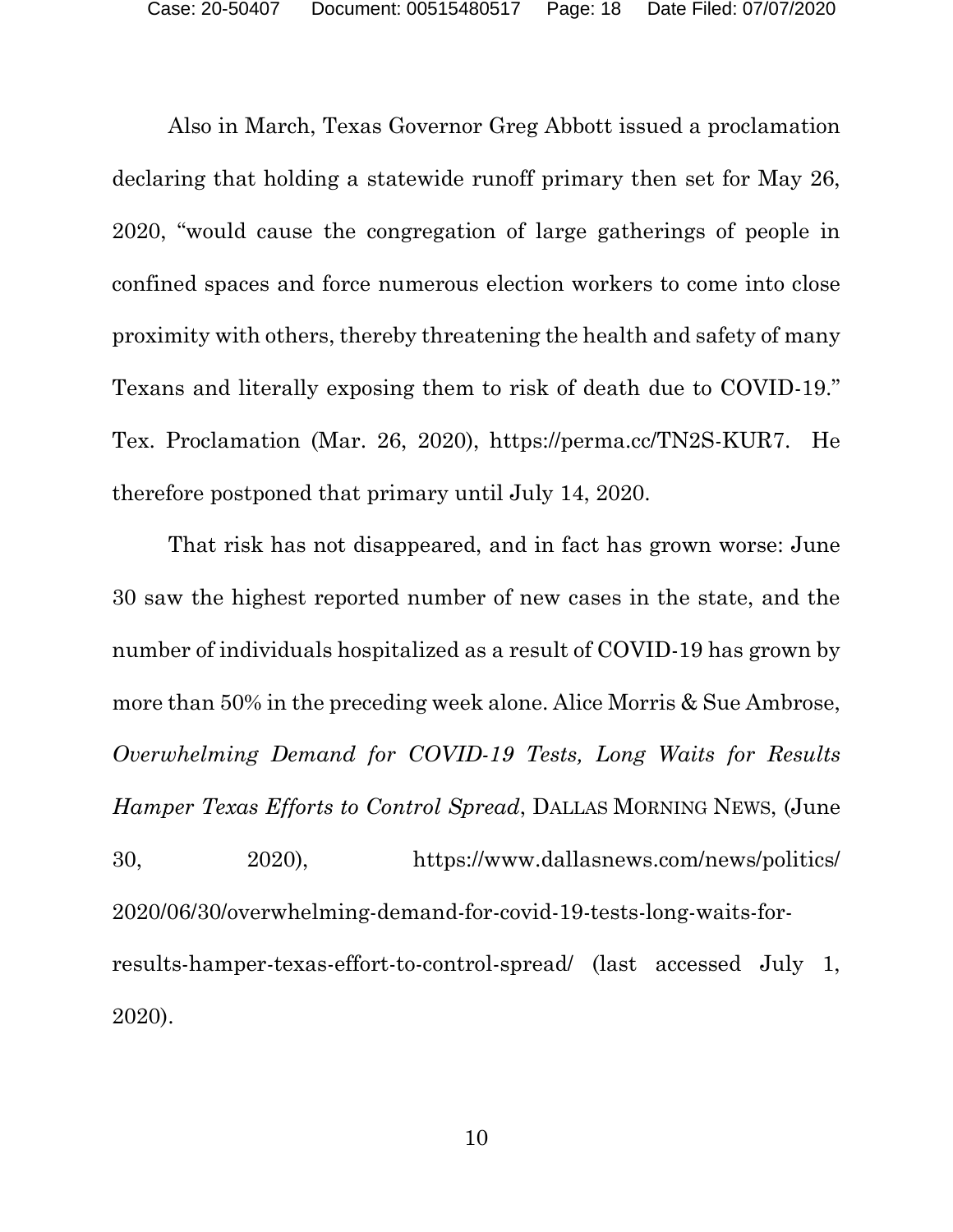On June 22, in light of the rising number of COVID-19 cases in the state, defendant Abbott encouraged all Texans to stay at home: "because the spread is so rampant right now, there's never a reason for you to have to leave your home." Patrick Svitek, *Gov. Greg Abbott Recommends Texans Stay Home as Coronavirus Cases Surge*, TEXAS TRIBUNE (June 23, 2020), [https://www.texastribune.org/2020/06/23/texas-coronavirus-greg](about:blank)[abbott-home](about:blank) (last accessed July 1, 2020). And in a June 26 press release, defendant Abbott stated that "[e]very Texan has a responsibility to themselves and their loved ones to . . . stay home if they can." Office of the Texas Governor, *Governor Abbott Takes Executive Action To Contain Spread Of COVID-19,* [https://gov.texas.gov/news/post/governor-abbott](about:blank)[takes-executive-action-to-contain-spread-of-covid-19](about:blank) (last accessed July 1, 2020).

Nationally, as the spring election season has progressed, voters across the country have sought to vote by mail to avoid exposing themselves to COVID-19. In Wisconsin, for example, the number of voters who requested absentee ballots for the April 2020 primary was five times the number who had requested absentee ballots for the spring 2016 election. *Republican Nat'l Comm. v. Democratic Nat'l Comm.*, 140 S. Ct.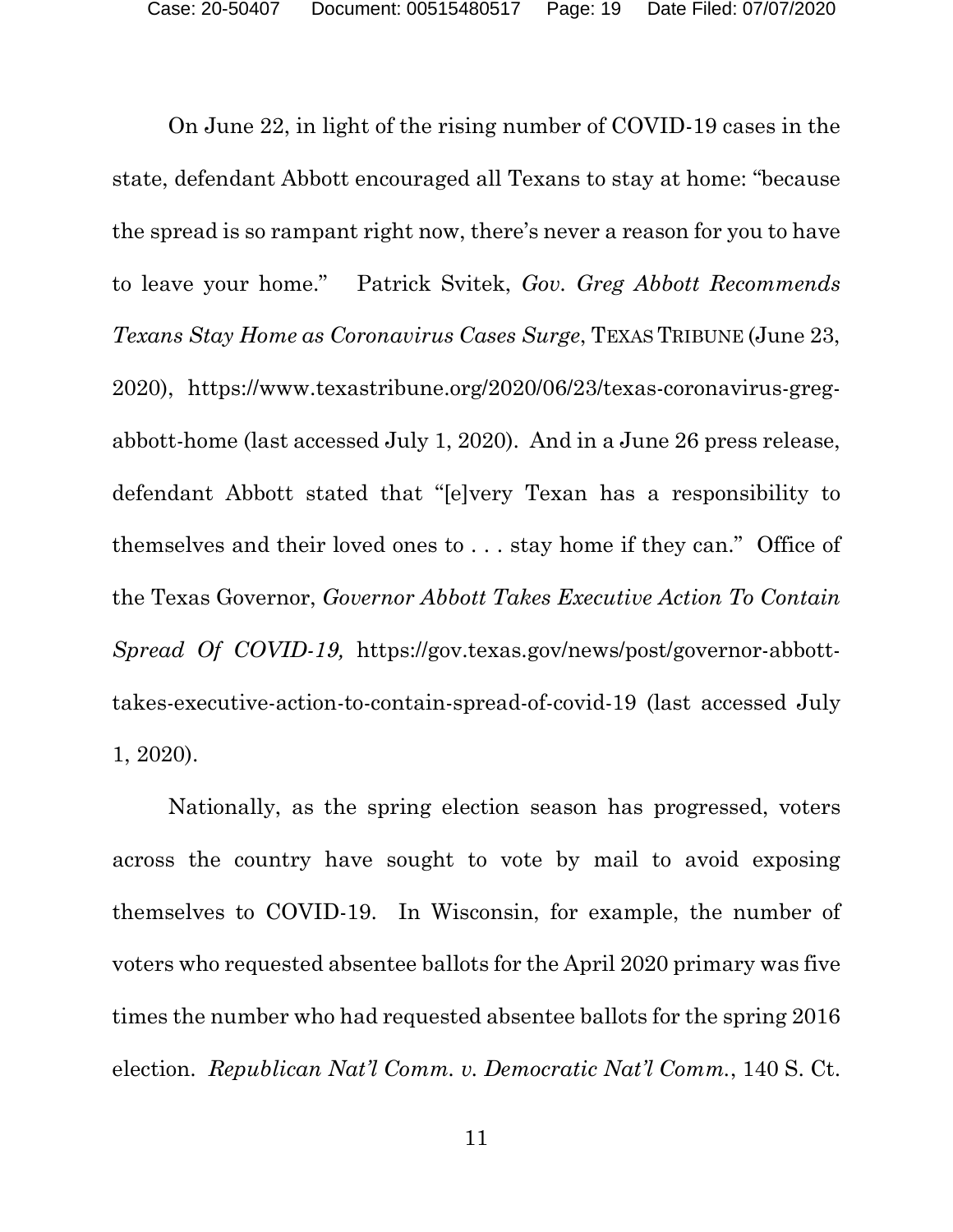1205, 1207 (2020). In Pennsylvania, the shift was even more dramatic: more than eighteen times as many voters sought to vote by mail as had done so four years earlier. Rick Corasaniti, *What Pennsylvania's 'Dry Run' Election Could Reveal About November*, N.Y. TIMES (June 3, 2020), https://perma.cc/EVB8-8PB7.

As for voters who went to the polls to cast ballots in person, a National Bureau of Economic Research working paper found that in Wisconsin, "counties which had more in-person voting per voting location (all else equal) had a higher rate of positive COVID-19 tests" several weeks later "than counties with relatively fewer in-person voters." Chad D. Cotti et al., *The Relationship Between In-Person Voting, Consolidated Polling Locations, and Absentee Voting on Covid-19: Evidence From the Wisconsin Primary* 13 (May 2020), http://www.nber.org/papers/w27187. By contrast, the researchers found "a negative relationship between absentee voting and the rate of positive COVID-19 tests." *Id*.

## **II. PROCEDURAL BACKGROUND**

<span id="page-19-0"></span>In March 2020, several plaintiffs, including some of the plaintiffs in this case, brought suit in state court, seeking a declaration that, as a matter of Texas law, any voters who considered themselves at risk of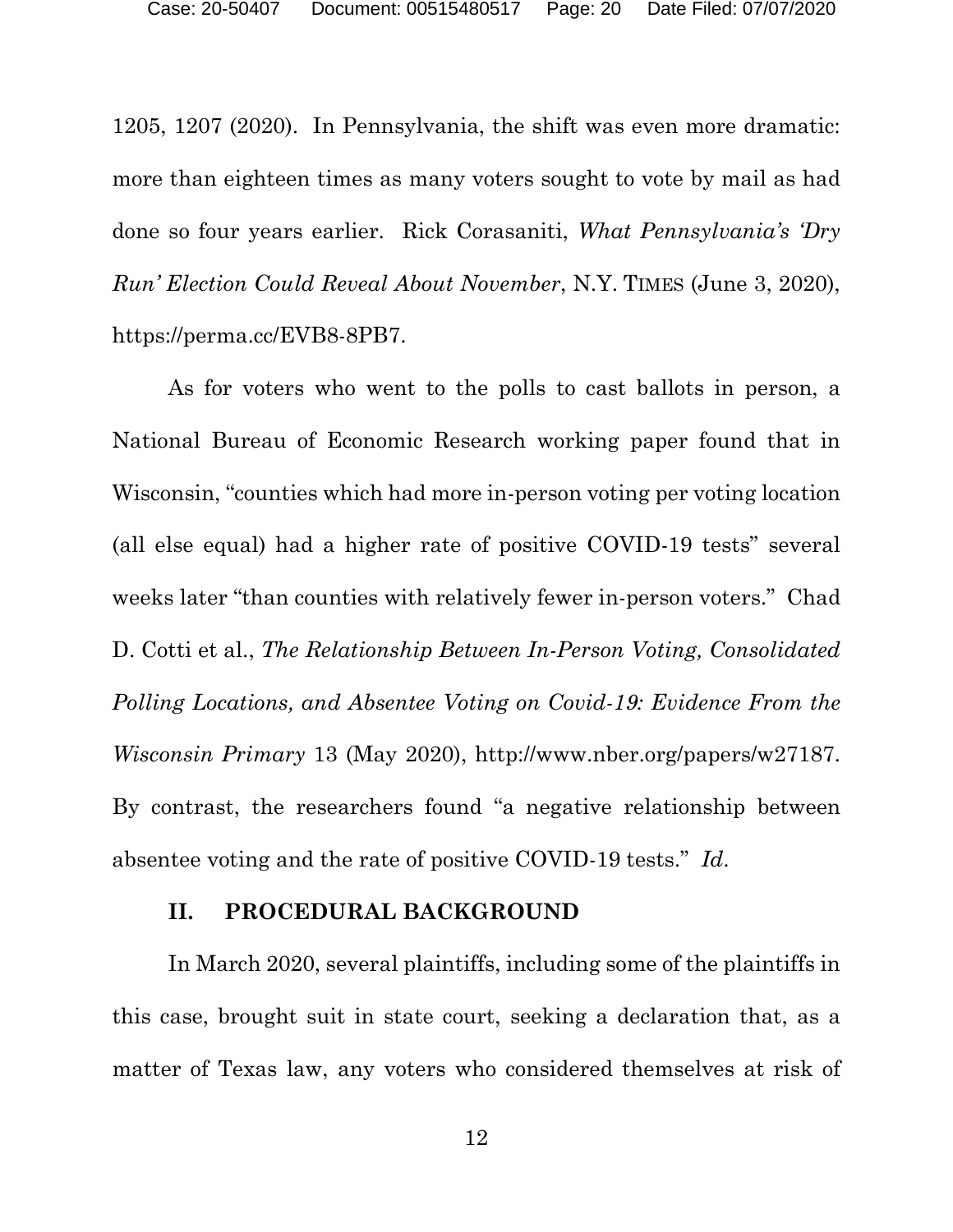contracting COVID-19 could vote by mail using Tex. Election Code § 82.002(a). That statute provides that a voter is eligible for a mail-in ballot "if the voter has a sickness or physical condition" that creates "a likelihood" that voting in person would "injur[e] the voter's health." *See In re State of Texas*, 2020 WL 2759629, at \*7 (Tex. Sup. Ct. May 27, 2020) (recounting the state-court litigation).

Ultimately, in response to an original mandamus petition filed by the attorney general, the Texas Supreme Court held that "a lack of immunity to COVID-19 is not itself a 'physical condition' for being eligible to vote by mail within the meaning of § 82.002(a)." *Id.* at \*10.

In the meantime, in the face of continuing ambiguity over whether Section 82.002 would permit voters who feared the health effects from voting in person during the pandemic to cast their votes by mail, plaintiffs filed this lawsuit in the United States District Court for the Western District of Texas raising claims only under federal law. Plaintiffs include three individual voters ranging in age from 20 to 60 who wish to cast mail-in ballots to avoid the health risks both to themselves and to others stemming from COVID-19, as well as the Texas Democratic Party and its chairman. The defendants included the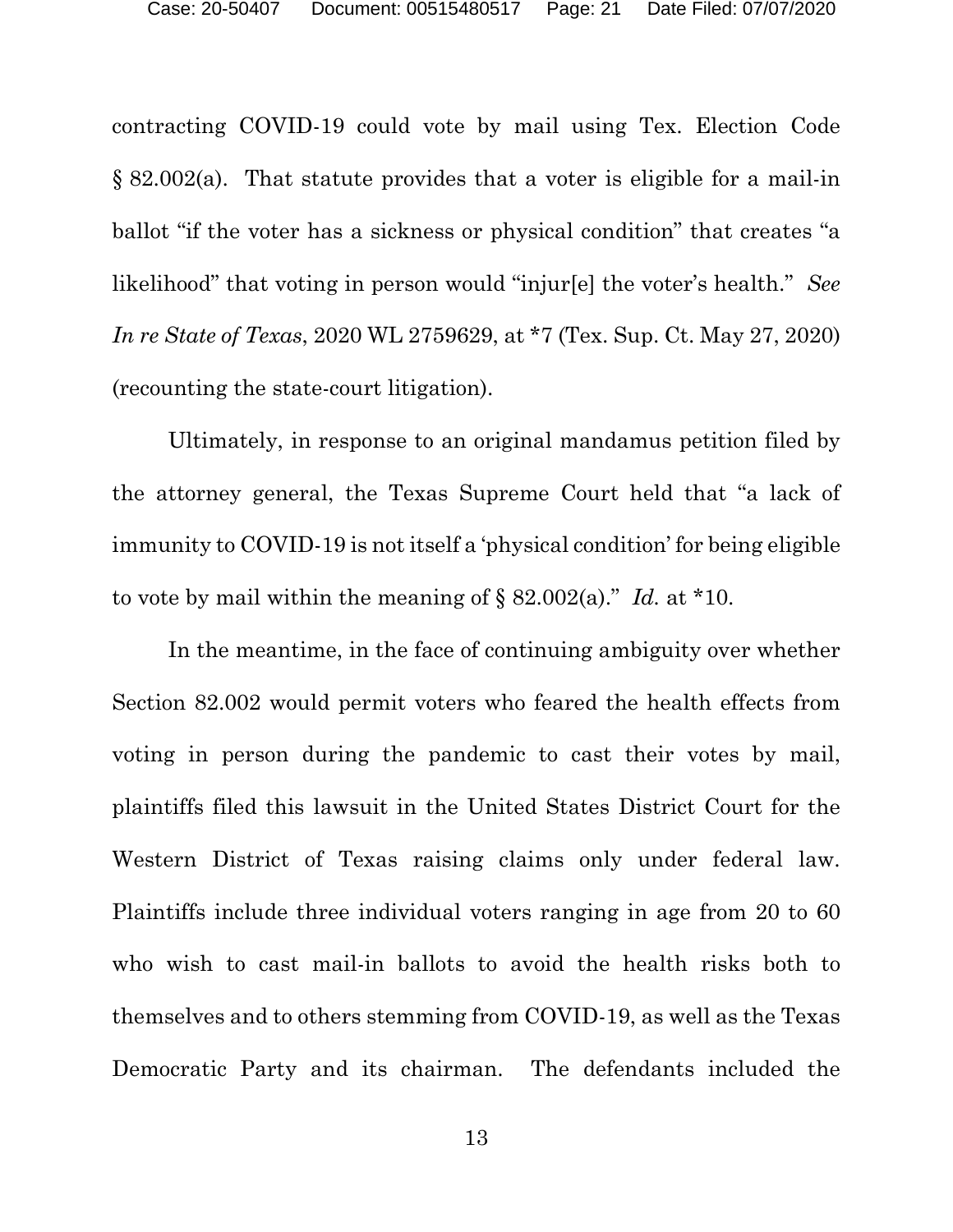Governor, the Attorney General, and the Secretary of State as well as the county officials responsible for administering elections in Travis and Bexar Counties, where the individual plaintiffs live.

Two of plaintiffs' claims involved the Twenty-Sixth Amendment. They alleged that Texas's restriction of no-excuse mail-in voting to voters over the age of 65 was "unconstitutional as applied to these Plaintiffs during these pandemic circumstances" and "also facially unconstitutional." First Am. Compl. ¶¶ 101-102, *Texas Democratic Party v. Abbott*, Civ. Act. No. 5: 20-CV-00438-FB (W.D. Tex. Apr. 29, 2020), ECF 9.

After reviewing extensive evidence and holding a hearing, the District Court granted plaintiffs' motion for a preliminary injunction. ROA at 2066-67. The District Court held that plaintiffs were likely to succeed on their as-applied Twenty-Sixth Amendment claim. First, the District Court held that Section 82.003 "violate[s] the clear text of the Twenty-Sixth Amendment." *Id*. at 2064. It found that Section 82.003 entitles Texas voters over the age of 65 to vote by mail "on the account of their age alone," while voters "younger than 65 face a burden of not being able to access mail ballots on account of their age alone." *Id*. at 2112.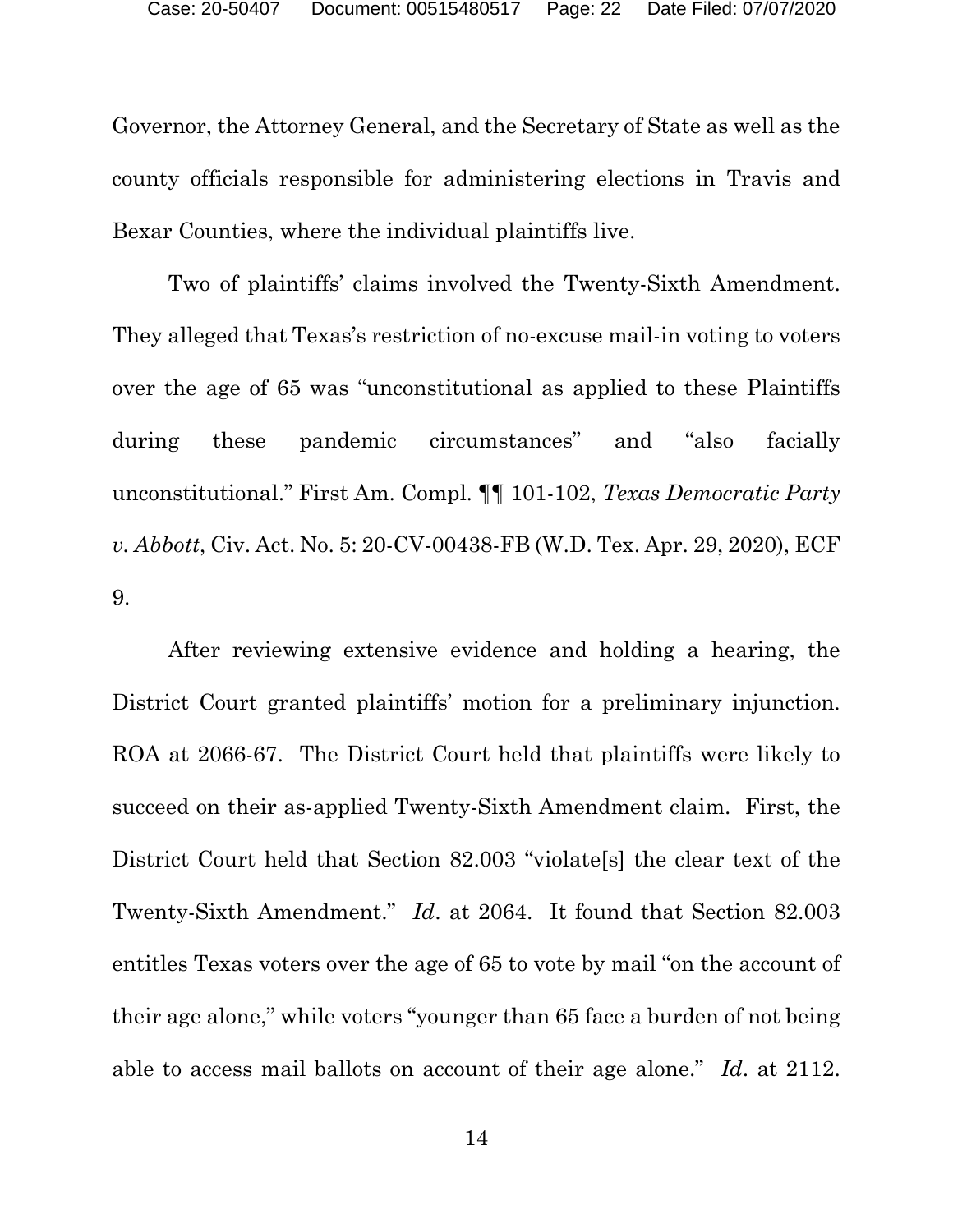The court then explained the special burden this imposed "during the COVID-19 pandemic." *Id*. at 2113. Voters like plaintiffs "are forced" to "risk[] their health by voting in person." *Id*. By contrast, "[v]oters age 65 and older will not face the same burden on the right to vote because they are able to access mail ballots and vote from the safety of their home, away from potential COVID-19 carriers and spreaders." *Id*. at 2115.

The District Court further found, relying on circuit precedent, that denial of the right to vote by mail would inflict irreparable injury on plaintiffs. ROA at 2125. It emphasized that forcing younger voters "to unnecessarily risk their lives in order to practice their constitutional rights while allowing other [older] voters a preferred status so that they do not have to face this same burden" magnified the irreparable injury. *Id*. at 2126. As for the other two prongs of the standard for preliminary relief—the balance of the equities and the public interest—the court explained that "[n]o harm occurs when the State permits all registered, legal voters the right to vote by utilizing the existing, safe method that the State already allows for voters over the age of 65"; that expanding mail-in voting would impose "no undue burden" on election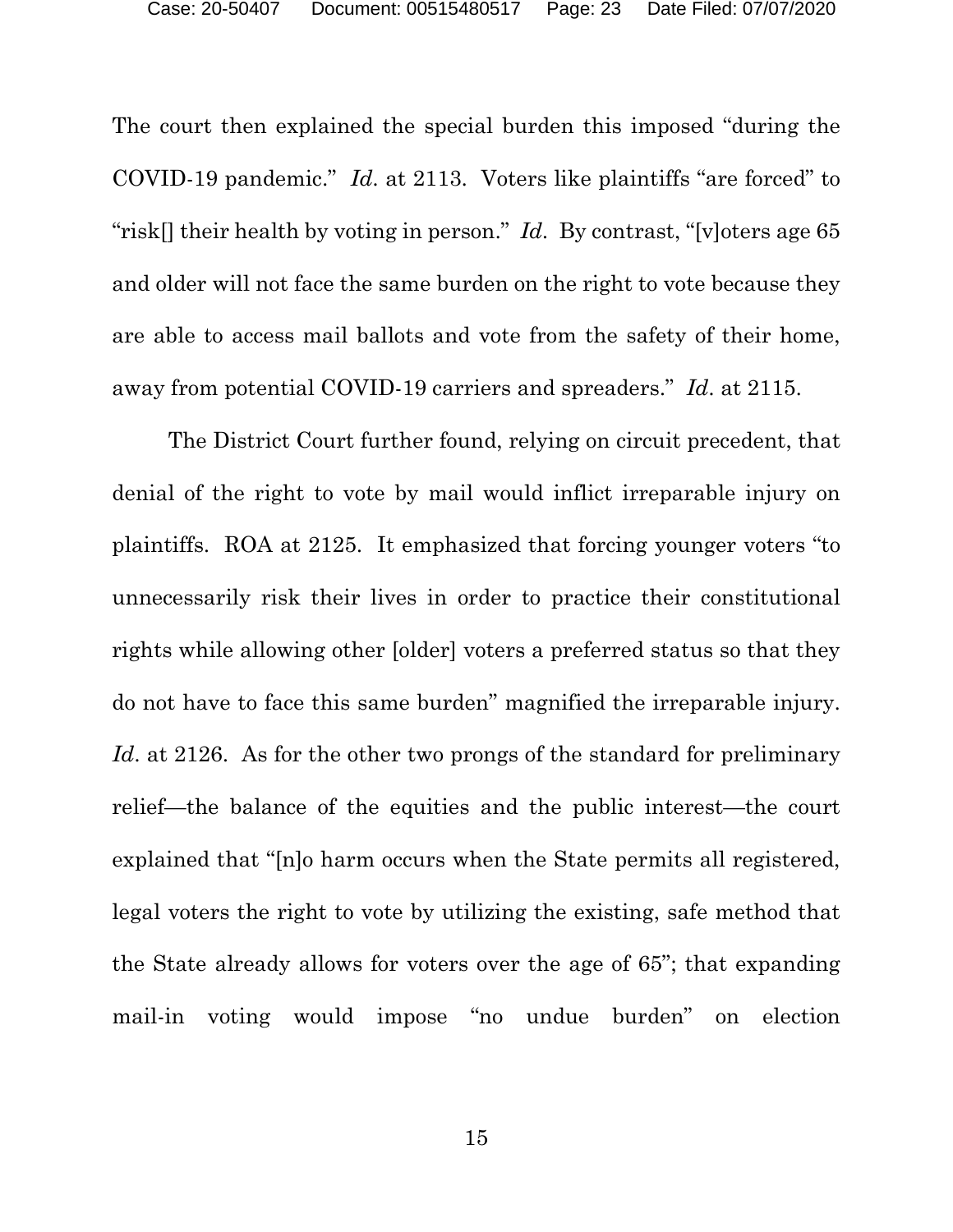administrators; and that it is "in the public interest" to prevent the State from violating the requirements of federal law. *Id*. at 2126-27.

To avoid the unconstitutional discrimination on the basis of age, the District Court declared that "[a]ny eligible Texas voter who seeks to vote by mail in order to avoid transmission of COVID-19 can apply for, receive, and cast an absentee ballot in upcoming elections during the pendency of pandemic circumstances." *Id*. at 2066. And it enjoined defendants from refusing to provide, accept, or tabulate such ballots. *Id*. at 2067.

Defendants Abbott, Paxton, and Hughs appealed. Without acting to expedite the appeal in any way, a motions panel of this Court stayed the preliminary injunction "pending further order of th[e] court." *Texas Democratic Party v. Abbott*, 961 F.3d 389, 412 (5th Cir. 2020).

The motions panel rejected defendants' arguments that plaintiffs lacked standing and that their constitutional claims were either nonjusticiable or barred by sovereign immunity. *Id*. at 397-402. But it held that plaintiffs were not entitled to preliminary relief because they were unlikely to succeed on their Twenty-Sixth Amendment claim. *Id*. at 409.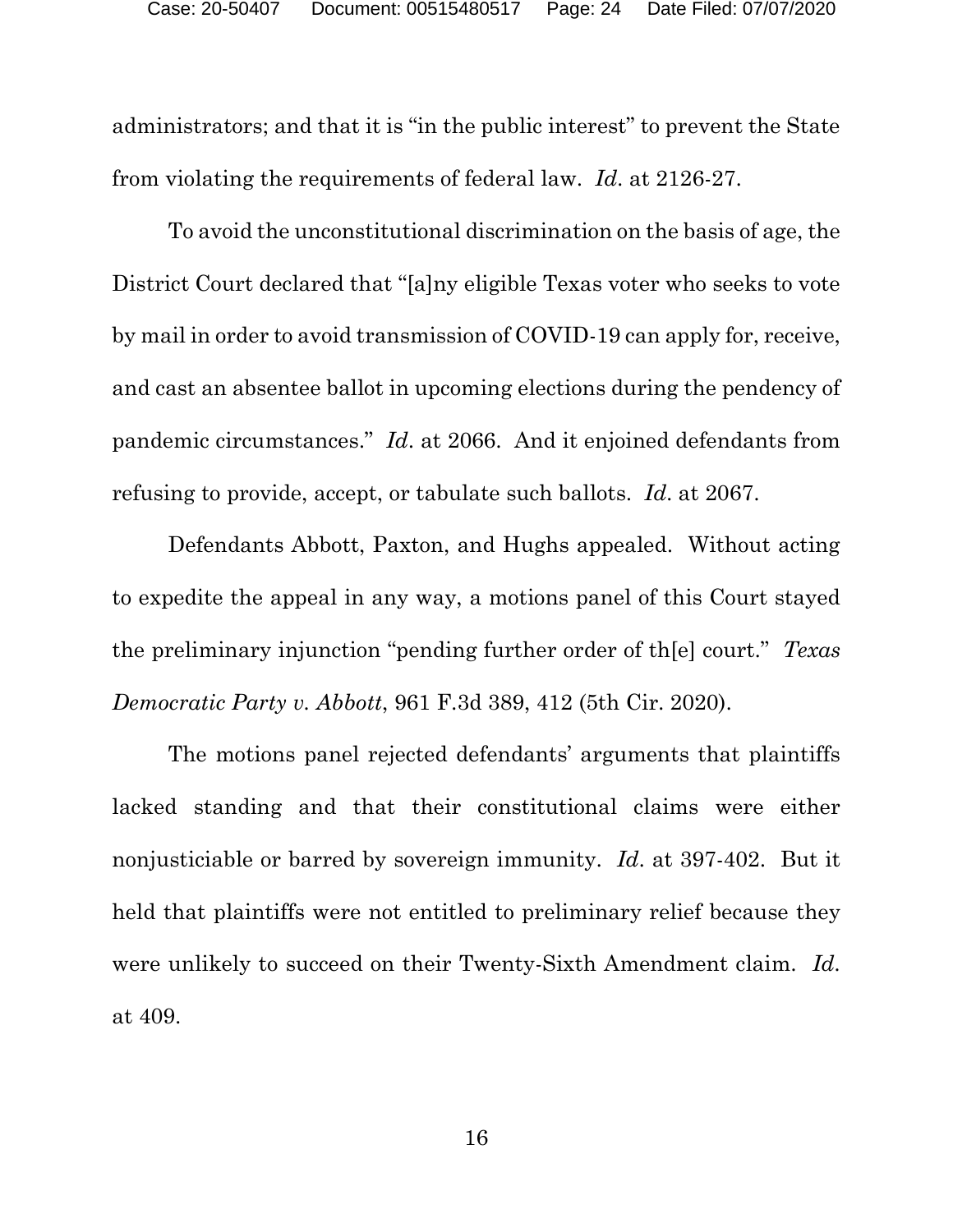On June 16, plaintiffs filed an application to the U.S. Supreme Court to vacate the motions panel's stay, as well as a petition for a writ of certiorari before judgment. Appl. to Vacate the Fifth Circuit's Stay of the Order Issued by the United States District Court for the Western District of Texas, No. 19A1055; Pet. for Writ of Cert. before Judgment, No. 19-1939. On June 22, plaintiffs moved to expedite consideration of the petition for certiorari before judgment, so that the Supreme Court could issue its decision by October 5, 2020. Motion to Expedite the Pet. for Writ of Cert. before Judgment, No. 19-1939. In all of these papers, plaintiffs narrowed their arguments, from the numerous grounds on which the District Court found they were likely to succeed on the merits, to a single one: that Texas Election Code Section 82.003, which provides a right to vote by mail without any additional excuse—but only to voters who will be "65 years of age or older on election day," violates the Twenty-Sixth Amendment's prohibition on the denial or abridgment of the right to vote based on age.

On June 26, the Supreme Court denied plaintiffs' application to vacate the stay. *Texas Democratic Party v. Abbott*, 2020 WL 3478784 (U.S. June 26, 2020). Along with that denial though, Justice Sotomayor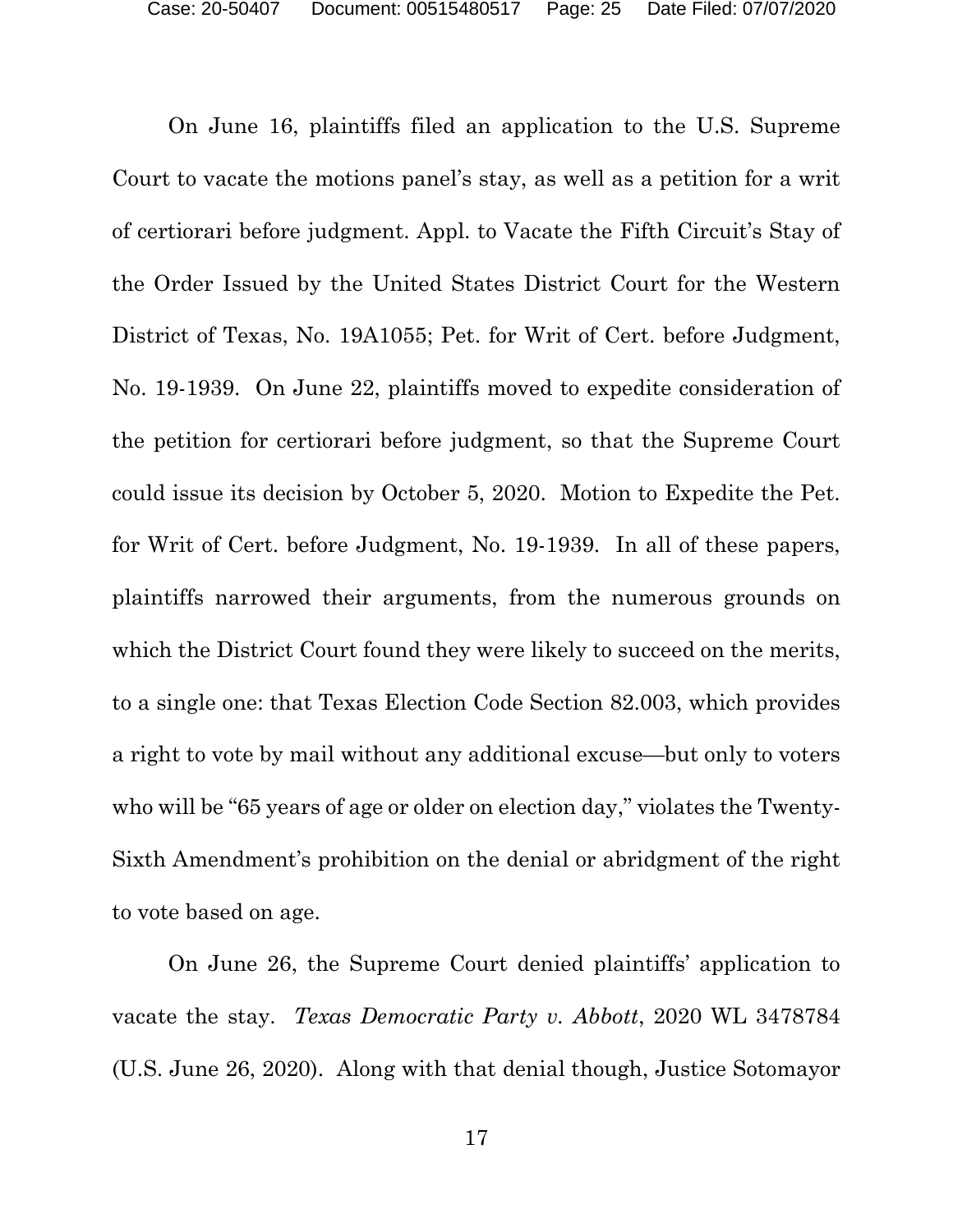issued a statement noting that application raised "weighty but seemingly novel questions regarding the Twenty-Sixth Amendment," and expressing the hope that "the Court of Appeals will consider the merits of the legal issues in this case well in advance of the November election." *Id.* at \*1. The Supreme Court subsequently denied the motion to expedite consideration of the petition for a writ of certiorari before judgment. *Texas Democratic Party v. Abbott*, 2020 WL 3579134 (U.S. July 2, 2020).

## **SUMMARY OF THE ARGUMENT**

<span id="page-25-0"></span>The District Court's decision should be affirmed because the four requirements for a preliminary injunction have been met. Plaintiffs have demonstrated they are likely to succeed on the merits of their Twenty-Sixth Amendment claim. They also have shown that they would suffer irreparable injury absent the preliminary injunction, that the balance of hardships favors them, and that the public interest would be best served by plaintiffs' proposed injunction.

Defendants' other arguments on appeal as to why a preliminary injunction should not have issued are meritless. Sovereign immunity does not bar plaintiffs' claims, all plaintiffs easily meet the requirements for Article III standing, *Pullman* abstention is not properly invoked, and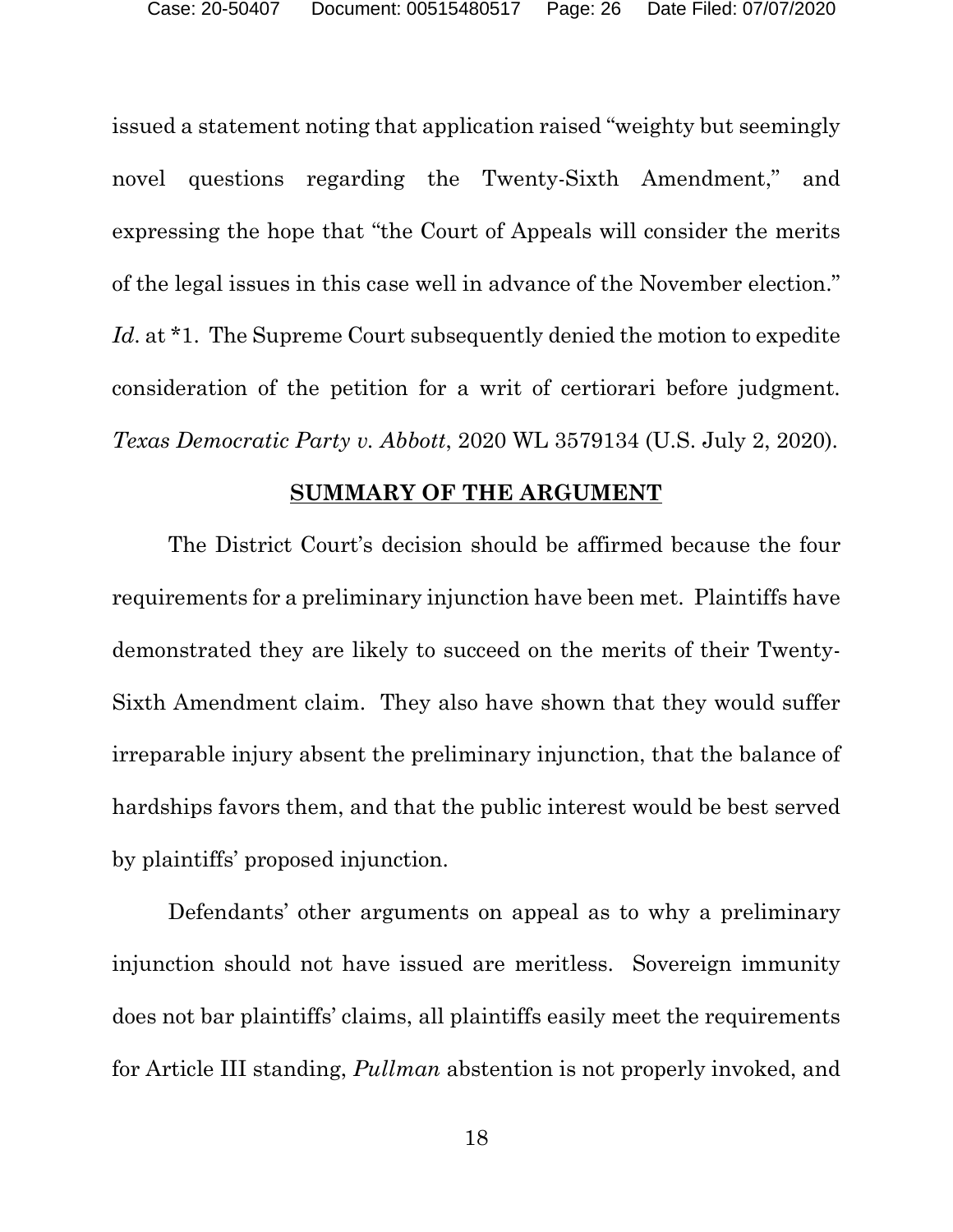the political question is inapplicable. For these reasons, the District Court's issuance of the preliminary injunction should be affirmed.

# **ARGUMENT**

# <span id="page-26-1"></span><span id="page-26-0"></span>**I. Plaintiffs Are Likely to Succeed on the Merits because Texas Election Code Section 82.003 Violates the Twenty-Sixth Amendment**

*A. Section 82.003 Violates the Twenty-Sixth Amendment's Prohibition of Differing Treatment in Voting on Account of Age*

Section 1 of the Twenty-Sixth Amendment contains a simple command: "The right of citizens of the United States, who are eighteen years of age or older, to vote shall not be denied or abridged by the United States or by any State on account of age." U.S. Const. amend XXVI, § 1. As explained below, this is a straightforward prohibition on differing treatment of voters on the basis of age.

"When seeking to discern the meaning of a word in the Constitution, there is no better dictionary than the rest of the Constitution itself." *Arizona State Legislature v. Arizona Indep. Redistricting Comm'n,* 135 S. Ct. 2652, 2680 (2015) (Roberts, C.J., dissenting). The Twenty-Sixth Amendment "embodies the language and formulation of the 19th amendment, which enfranchised women, and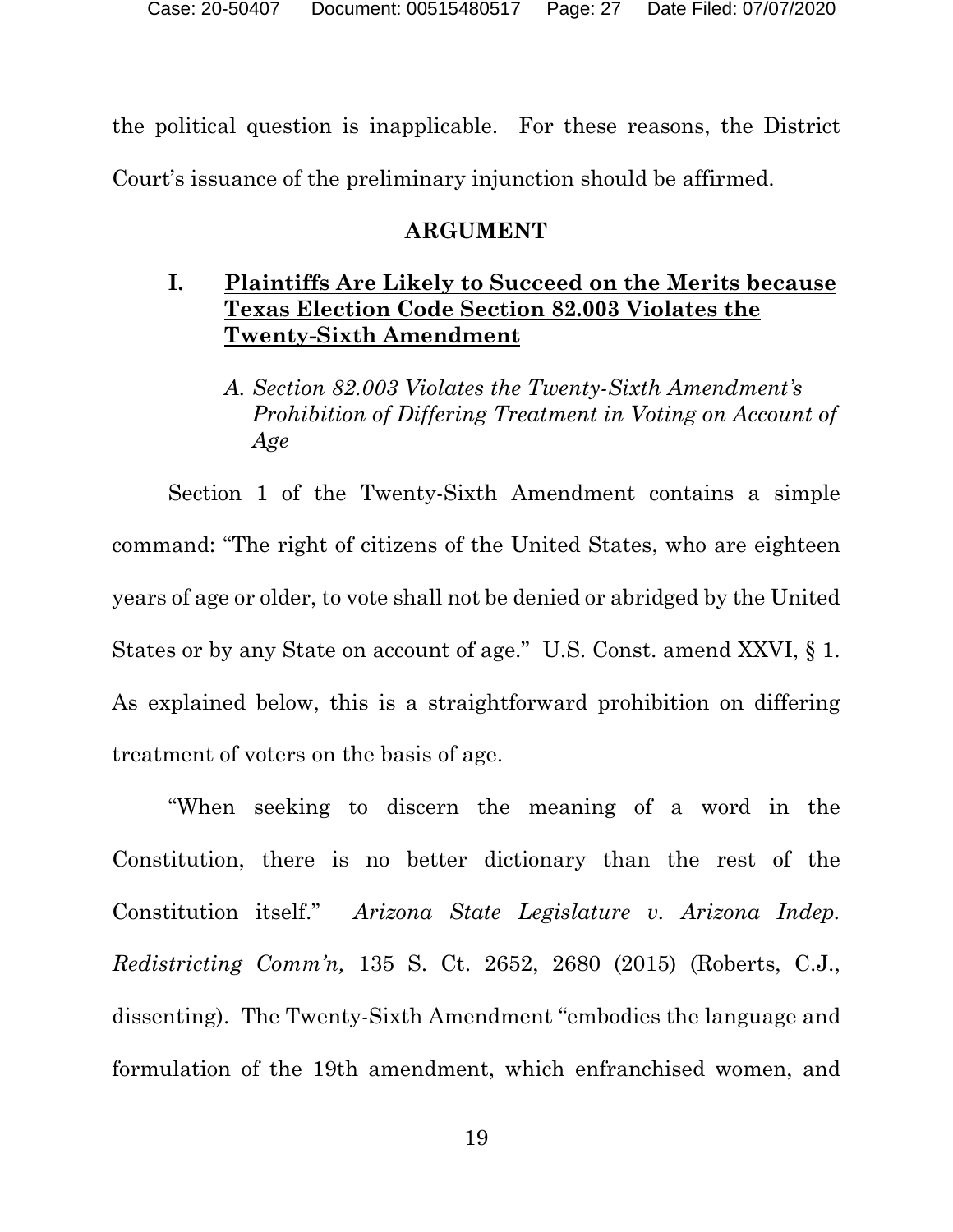that of the 15th amendment, which forbade racial discrimination at the polls." S. Rep. No. 92-26, 92d Cong., 1st Sess. 2 (1971). And the Twenty-Fourth Amendment, which "clearly and literally bars any State from imposing a poll tax on the right to vote" in federal elections, contains an equivalent "express constitutional command<sup>[]</sup> that specifically bar[s] States from passing certain kinds of laws" regarding the right to vote. *Williams v. Rhodes*, 393 U.S. 23, 29 (1968). Thus, the Twenty-Sixth Amendment must be read *in pari materia* with these virtually identical constitutional provisions.

The words of the Twenty-Sixth Amendment echo the Fifteenth, Nineteenth, and Twenty-Fourth Amendments, which direct that the right to vote shall not be "denied or abridged" based on race, sex, or failure to pay a poll tax, and compel the same finding of unconstitutionality that would result if those preceding Amendments were offended in a similar manner. A state would plainly violate the Constitution if it offered no-excuse mail voting only to whites (which would violate the Fifteenth Amendment), only to men (which would violate the Nineteenth), or only to voters who pay a tax (which would violate the Twenty-Fourth). It is equally plain that Texas has violated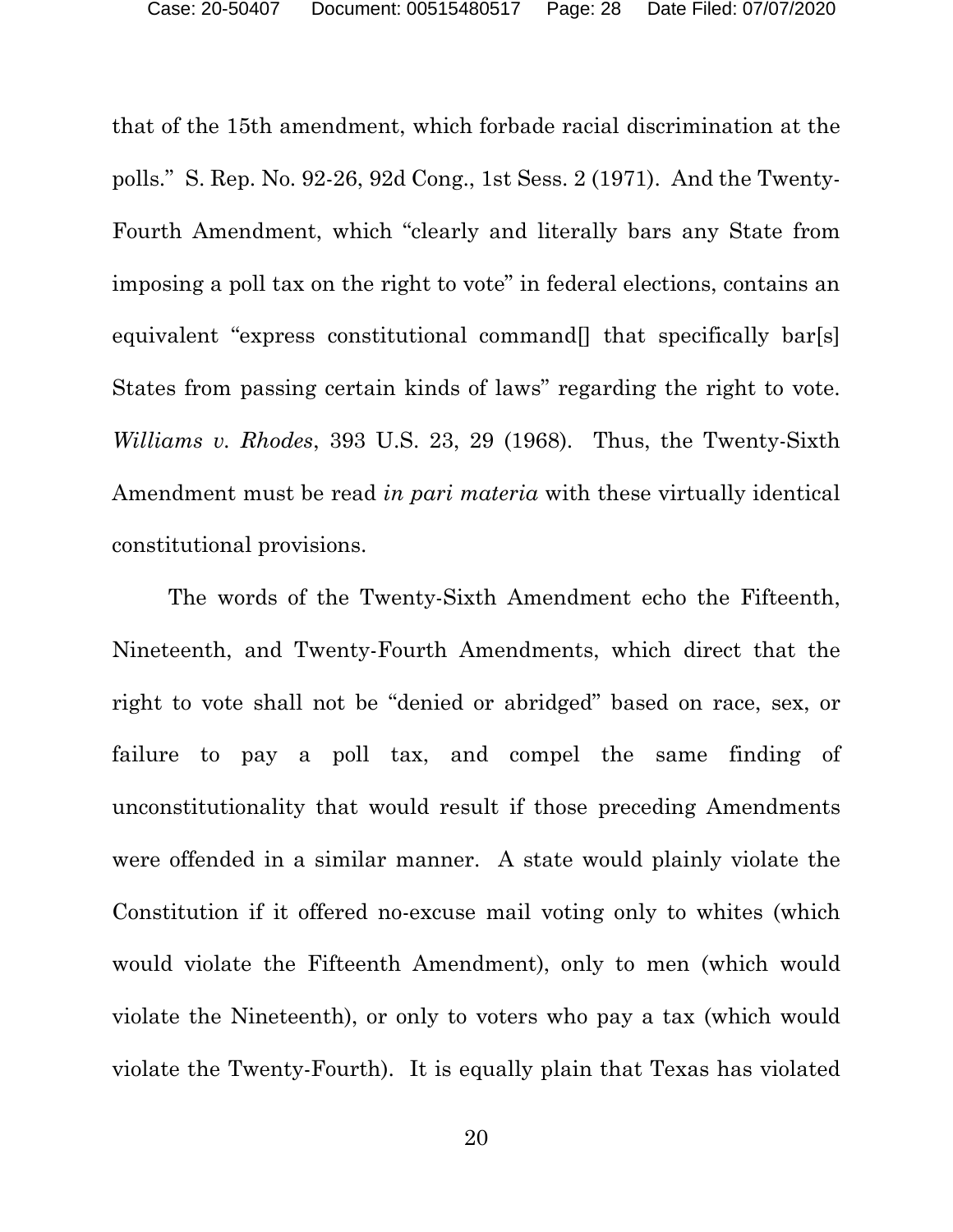the Twenty-Sixth Amendment by offering the option of no-excuse vote by mail only to voters over 65. This reading of the Twenty-Sixth Amendment is in consonance with the interpretations of the Supreme Court of California, the Colorado Supreme Court, the First Circuit, and (in a decision issued just last week) the Seventh Circuit.[2](#page-28-0)

Shortly after ratification of the Twenty-Sixth Amendment, the California Attorney General issued an opinion that "'for voting purposes the residence of an unmarried minor'"—in California, then a person under the age of 21—"will normally be his parents' home' regardless of where the minor's present or intended future habitation might be." *Jolicoeur v. Mihaly*, 488 P.2d 1, 3 (1971) (quoting 54 Adv. Ops. Cal. Atty Gen. 7, 12 (1971)). As a result of this guidance, registrars told six of the individual plaintiffs in *Jolicoeur* to register in the California jurisdictions where their parents lived, which were "up to 700 miles away from their

<span id="page-28-0"></span><sup>2</sup> Indeed, in his concurrence on the motions panel's decision to stay the injunction, Judge Ho recognized that the text of the Twenty-Sixth Amendment, which "forbids discrimination in voting" because of a citizen's age (once the citizen turns eighteen), "closely tracks the text" of the Fifteenth Amendment. *Texas Democratic Party v. Abbott*, 961 F.3d 389, 416 (5th Cir. 2020) (J. Ho, concurrence). And he acknowledged that it "would presumably run afoul of the Constitution to allow only voters of a particular race to vote by mail." *Id*.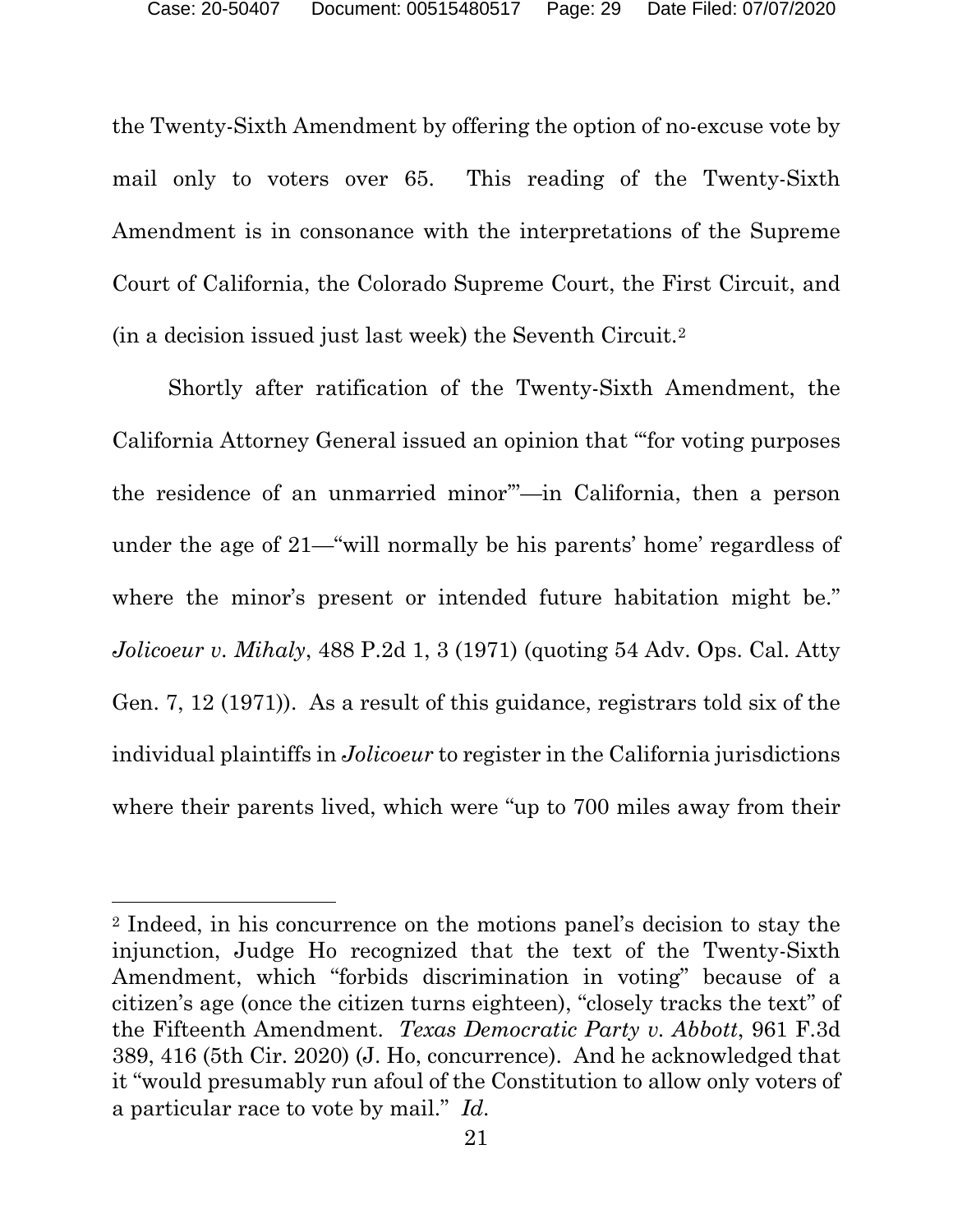claimed permanent residences," and told other individuals (whose parents lived in other states or abroad) that they could not register in California at all. *Id*.

The California Supreme Court held that "treat[ing] minor citizens differently from adults for any purpose related to voting" violated the Twenty-Sixth Amendment. *Id.* at 2. The court pointed to the way the Twenty-Sixth Amendment mirrored the language of the "Twenty-Fourth, Nineteenth, and Fifteenth before it." *Id*. at 4. The court identified *Gray v. Johnson*, 234 F. Supp. 743 (S.D. Miss. 1964), as a case "significant for its interpretation of similar language in the Twenty-Fourth Amendment." *Jolicoeur*, 488 P.2d at 4. *Gray* had held that the "burden" of obtaining a special receipt put on voters who chose not to pay the Mississippi poll tax "circumscribe[d], impair[ed], and impede[d] the right to vote" secured by the Twenty-Fourth Amendment.

The California court then explained that so too "[c]ompelling young people who live apart from their parents to travel to their parents' district to register and vote or else to register and vote as absentees burdens their right to vote" as secured by the Twenty-Sixth Amendment. *Id*. That amendment, like its three predecessors, forbids "onerous procedural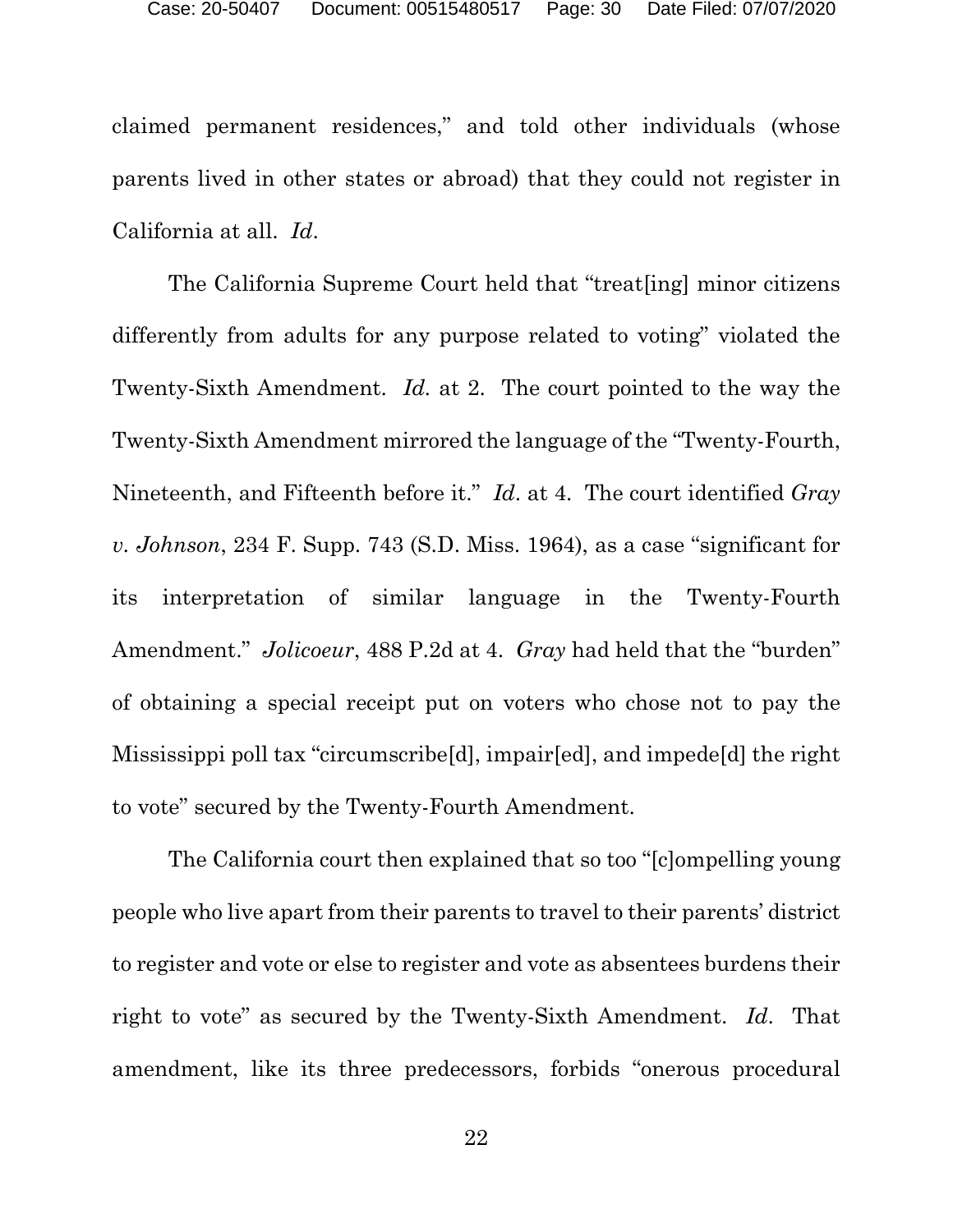requirements which effectively handicap exercise of the franchise," even if "the abstract right to vote" remains "unrestricted." *Id*. (quoting *Lane v. Wilson*, 307 U.S. 268, 275 (1939)). Thus, the California Supreme Court held that the Twenty-Sixth Amendment requires state officials "to treat all citizens 18 years of age or older alike for *all* purposes related to voting." *Id*. at 12 (emphasis added).

In a case involving age-based restrictions on participation in the initiative process, the Colorado Supreme Court similarly held that "the prohibition against denying the right to vote to anyone eighteen years or older by reason of age applies to the entire process involving the exercise of the ballot and its concomitants." *Colorado Project-Common Cause v. Anderson*, 495 P.2d 220, 223 (Colo. 1972).

In *Walgren v. Howes*, 482 F.2d 95 (1st Cir. 1973), the First Circuit addressed a college town's decision to hold municipal elections while the local university was in the midst of its winter break. With respect to the plaintiffs' Twenty-Sixth Amendment claim, the court declared that "the voting amendments would seem to have made the specially protected groups, at least for voting-related purposes, akin to a 'suspect class,'" entitled to heightened judicial scrutiny. *Id*. at 102.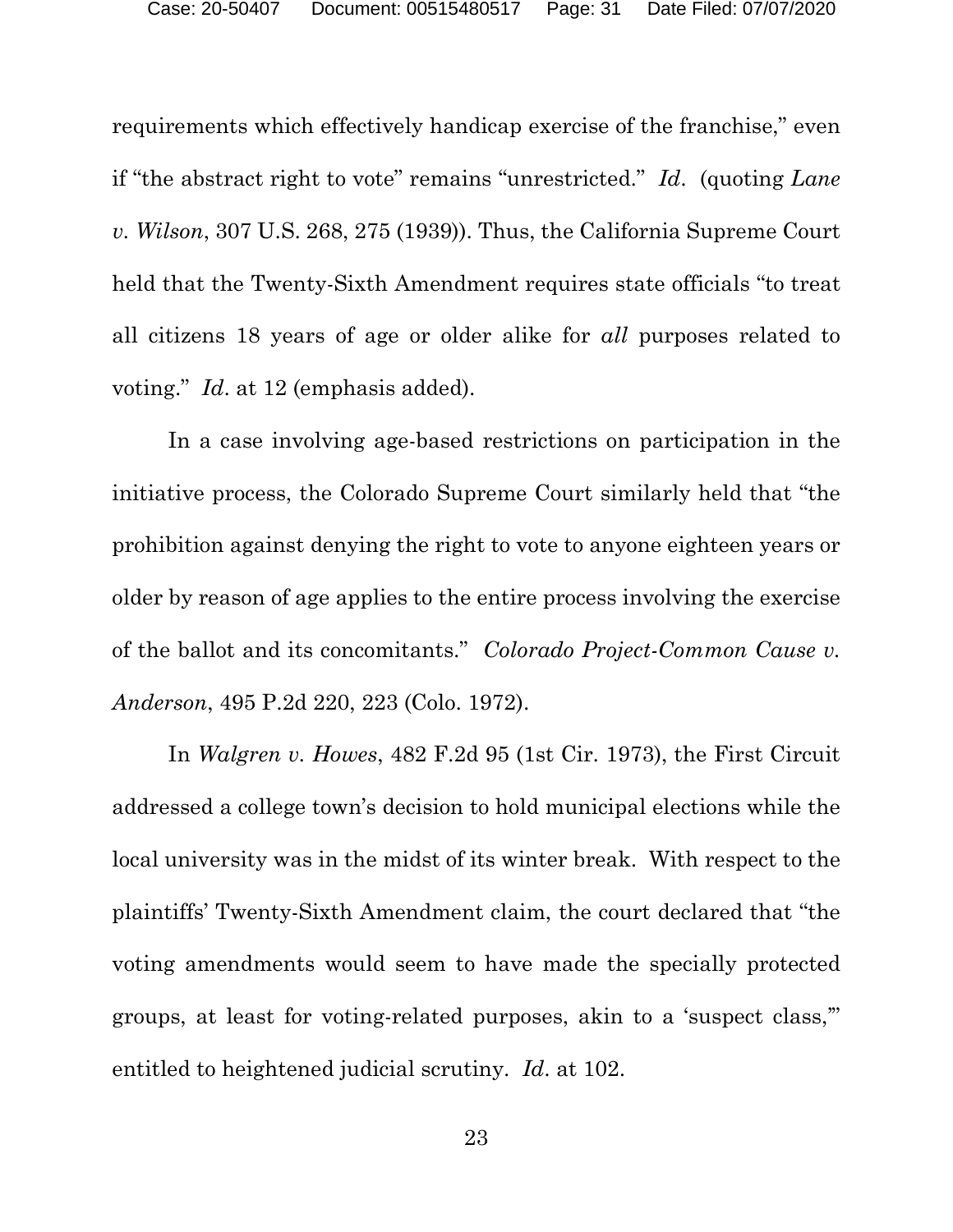The First Circuit further explained that if the burden on the right to vote were "of such a significant nature as to constitute an 'abridgement,'" a court "presumably would not take the additional step of considering the adequacy of governmental justification"; it would simply strike down the challenged practice. *Id* at 102. In subsequent proceedings, the First Circuit declared that it was "difficult to believe" that the Twenty-Sixth Amendment "contributes no added protection to that already offered by the Fourteenth Amendment," with respect to election practices, "particularly if a significant burden were found to have been intentionally imposed solely or with marked disproportion on the exercise of the franchise by the benefactors of that amendment." *Walgren v. Bd. of Selectmen of Town of Amherst*, 519 F.2d 1364, 1367 (1st Cir. 1975).

Most recently, the Seventh Circuit agreed that "arguments under the Twenty-Sixth Amendment (for age)" must be treated "the same as those under the Fifteenth Amendment (for race)." *Luft v. Evers*, 2020 WL 3496860, at \*5 (7th Cir. June 29, 2020). Ultimately, that court held that the challenged Wisconsin restrictions, which were facially neutral, were not adopted *because of* the plaintiffs' age or race. *Id.* at \*3. By contrast,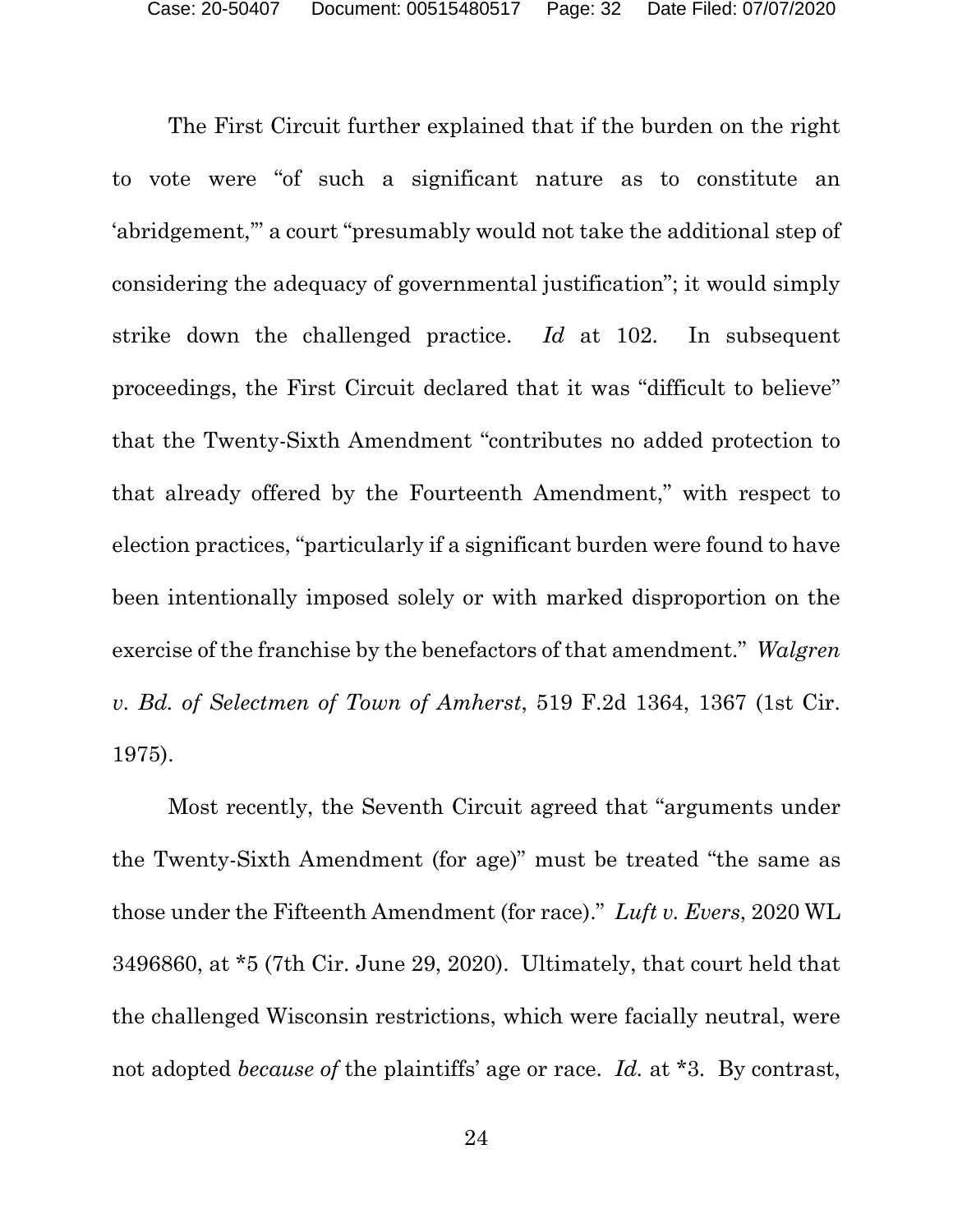in this case, the plain text of statute makes clear that the Texas legislators who voted for Section 82.003 did not just "care about" age – they without doubt intended to draw a distinction based on it. Indeed, defendants readily admit that Texas adopted Section 82.003 *because* it treats to voters over the age of 65. *See, e.g.,* Opening Brief at 1 (referring to "the Legislature's policy choice" to allow only voters 65 and older noexcuse vote by mail ballots); *id*. at 13 (referring to "Texas's decision to limit mail-in voting").

Thus, *Luft* simply reemphasizes what *Jolicoeur*, *Anderson*, *Walgren*, and the language and formulation of the Twenty-Sixth Amendment make clear: expressly discriminatory treatment in voting on the basis of race, gender, payment of a poll tax, or age (*i.e.*, the distinctions upon which discrimination in voting is expressly prohibited by the Constitution) cannot withstand scrutiny.

# *B. Section 82.003's Restriction of No-Excuse Vote by Mail Ballots Only to Citizens Over 65 "Abridges" Plaintiffs' Right to Vote*

An examination of the Supreme Court's construction of the Fifteenth and Twenty-Fourth Amendments further demonstrates how Section 82.003 constitutes an abridgment of plaintiffs' right to vote,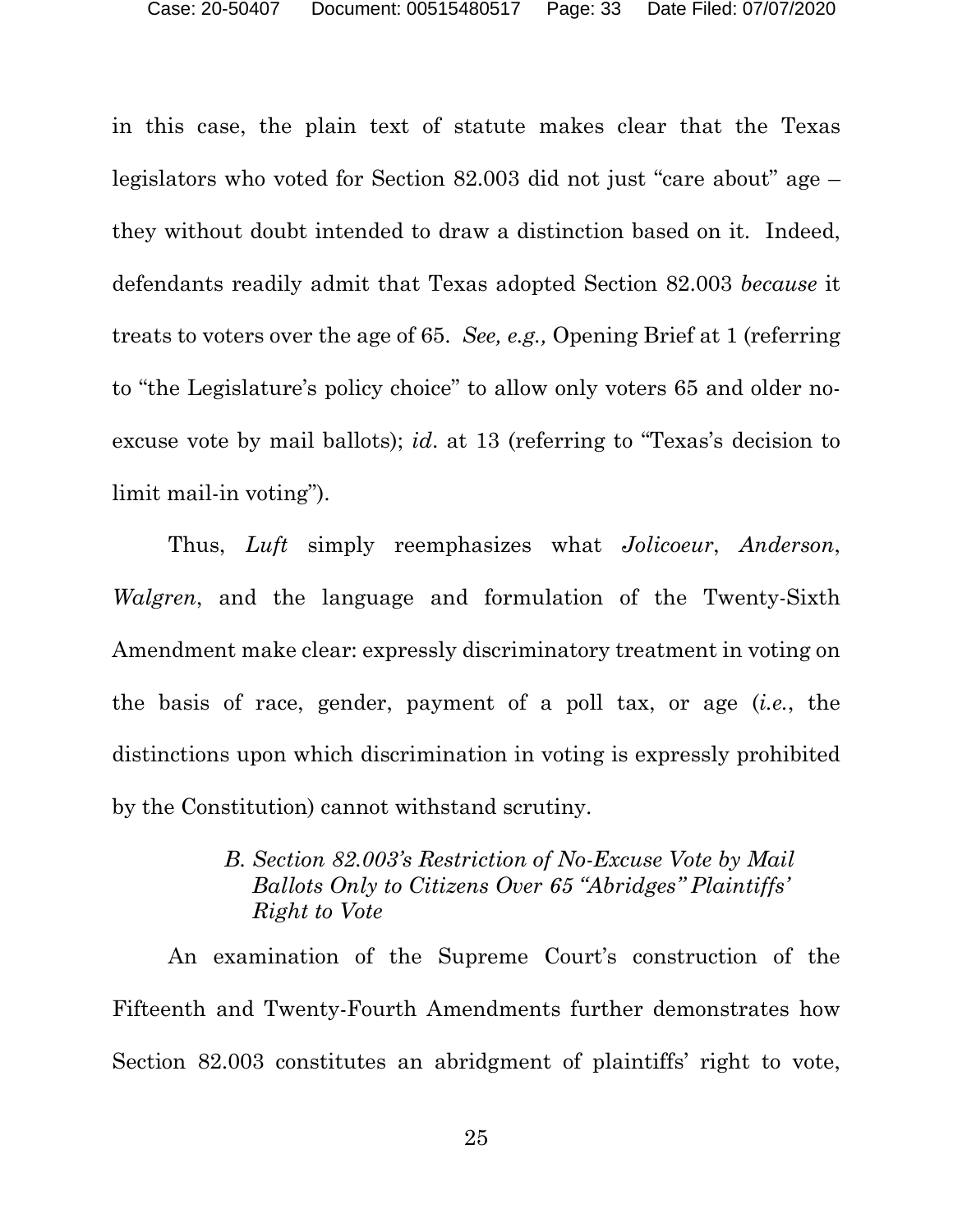notwithstanding the fact that plaintiffs may still have the ability to vote in person.

In anticipation of the ratification of the Twenty-Fourth Amendment, Virginia enacted a provision, Section 24-17.2, that required a voter who wished to vote in federal elections either to pay the usual poll tax or to "file a certificate of residence in each election year." *Harman v. Forssenius*, 380 U.S. 528, 532 (1965). The Supreme Court held unanimously that that provision was "repugnant to the Twenty-fourth Amendment." *Id*. at 533. The justices acknowledged that Virginia could abolish its poll tax altogether and then require all voters to file the certificate of residence. *See id*. at 538. But requiring a voter who did not pay the poll tax to file the certificate nevertheless "constitute[d] an abridgment of the right to vote." *Id*.

The Court explained that it "need only be shown that Section 24- 17.2 imposes a material requirement solely upon those who refuse to surrender their constitutional right to vote in federal elections without paying a poll tax." *Harman*, 380 U.S. at 541. The Court held that it did because Section 24-17.2 imposed "cumbersome" logistical burdens on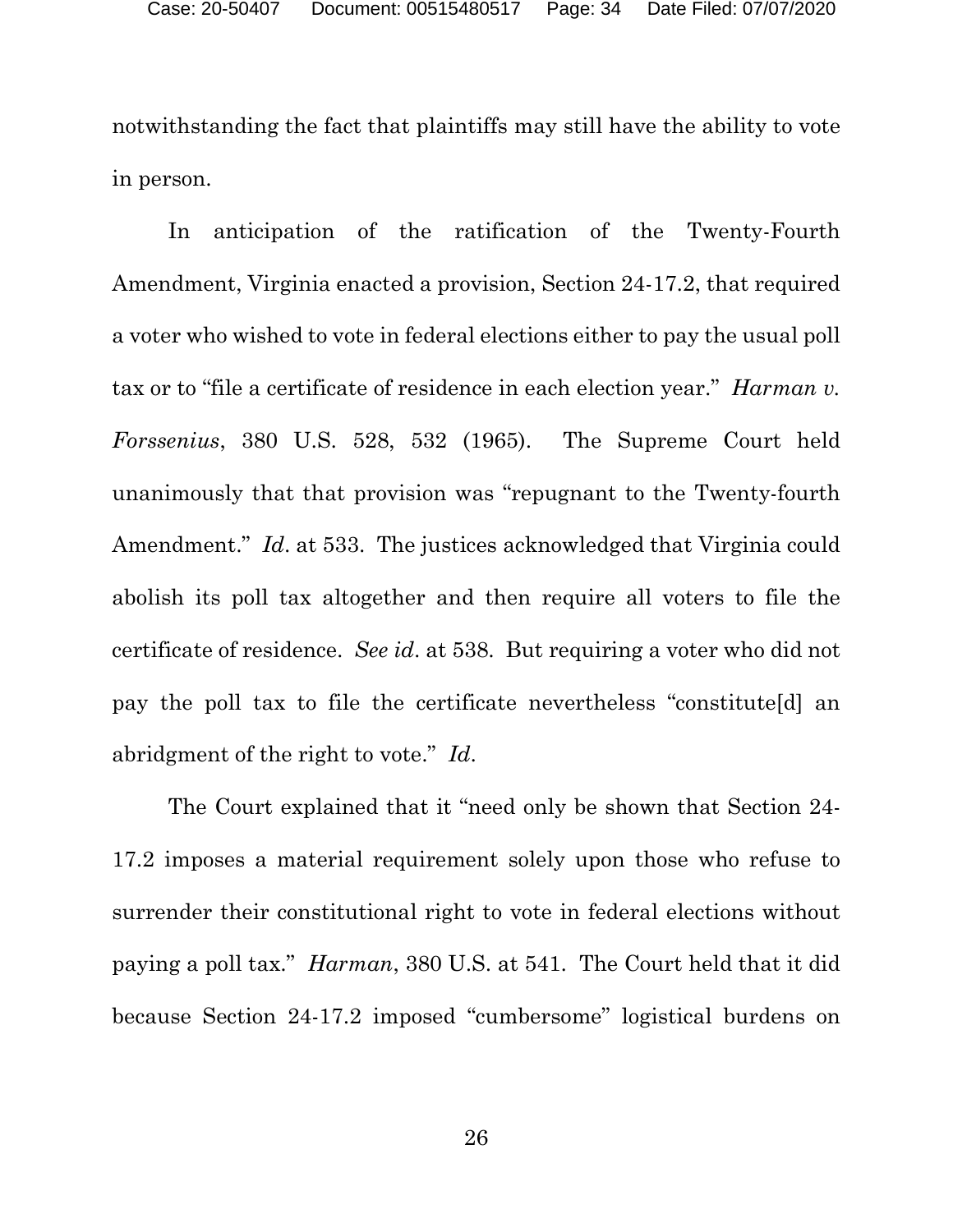voters who declined to pay the poll tax that poll tax-paying voters did not face. *See id*. at 541-42.

The Court in *Harman* also emphasized that Section 24-17.2 "would not be saved even if it could be said that [getting the certificate of residence] is no more onerous, or even somewhat less onerous, than the poll tax." *Id.* at 542. "Any material requirement" based "solely" on declining to pay a poll tax "subverts the effectiveness of the Twentyfourth Amendment and must fall under its ban." *Id*. (emphasis added). So, too, in *Lane v. Wilson*, 307 U.S. 268 (1939), the Supreme Court emphasized that the Fifteenth Amendment bars "onerous procedural requirements which effectively handicap exercise of the franchise"—in that case, by black voters—"although the abstract right to vote may remain unrestricted as to race." *Id*. at 275.

As in *Harman* and *Lane*, requiring under-65 voters to show up at the polls in person, particularly during the COVID-19 pandemic, while allowing over-65 voters to cast ballots from the safety of their homes imposes a "material requirement," *Harman*, 380 U.S. at 542, on younger voters that "effectively handicap[s]," *Lane*, 307 U.S. at 275, the exercise of the franchise. Even this court's motions panel did not deny that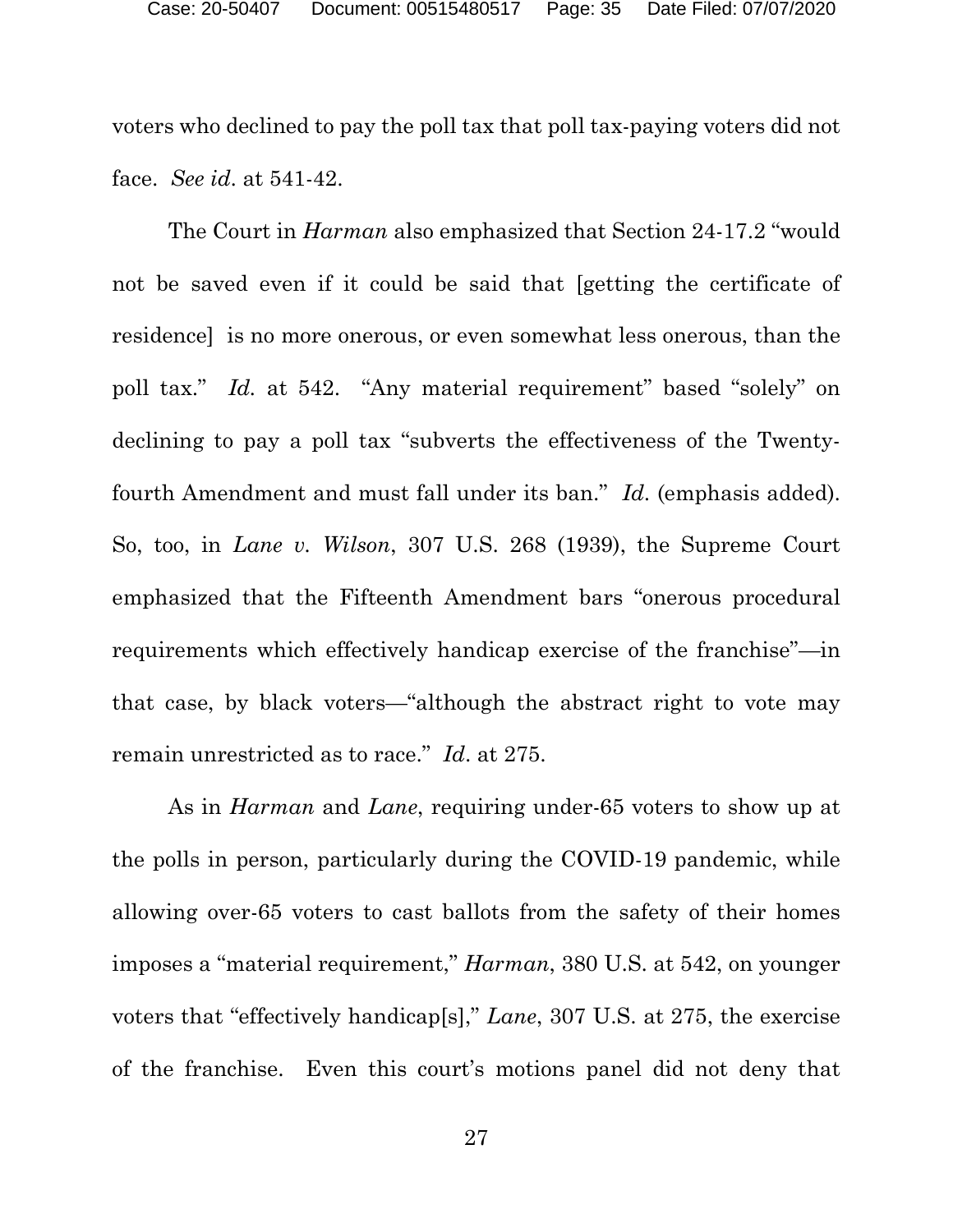COVID-19 "increases the risks" citizens would face from in-person voting. *Texas Democratic Party v. Abbott*, 961 F.3d 389, 405 (5th Cir. 2020). Nor did it deny that it can be more "cumbersome," *Harman*, 380 U.S. at 541, to vote in person; that, after all, was precisely why the state extended noexcuse mail-in voting to seniors. *Texas Democratic Party v. Abbott*, 961 F.3d 389, 405 (5th Cir. 2020). But it wrongly thought that Texas's system was fine as long as it did not prevent younger voters "from voting by all other means." *Id*. at 404.

This conclusion of the motions panel can only be reached by ignoring the plain language of the Twenty-Sixth Amendment. That amendment, like the Fifteenth, Nineteenth, and Twenty-Fourth, does not prohibit states only from "absolutely prohibit[ing]" qualified citizens from voting. *Texas Democratic Party v. Abbott*, 961 F.3d 389, 403 (5th Cir. 2020). It prohibits abridging the right to vote as well. The concept of abridgement "necessarily entails a comparison." *Reno v. Bossier Par. Sch. Bd.*, 528 U.S. 320, 334 (2000). By comparison to the right to vote that Texas provides to citizens over the age of 65, the right it provides to younger voters is less robust. And it is less robust "solely," *Harman*, 380 U.S. at 542, because of the voters' age thereby subverting the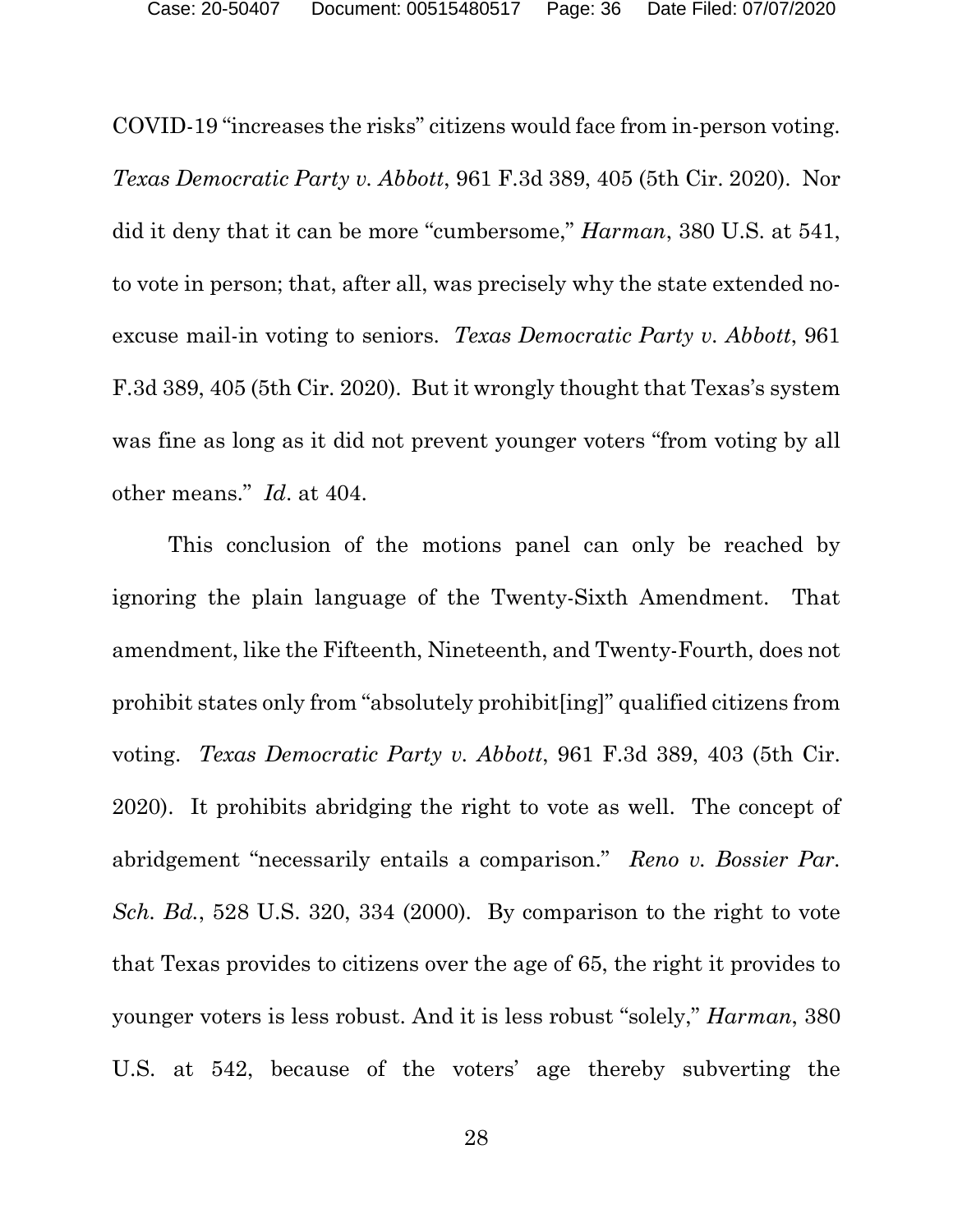effectiveness of the Twenty-Sixth Amendment. Any differential treatment of voters "on account of age" violates the plain language of the Twenty-Sixth Amendment.

The lesson for Texas's vote-by-mail scheme is straightforward. Texas could have decided not to extend no-excuse vote-by-mail to anyone, but it cannot grant that privilege based on age. The State cannot "impose[] a material requirement" on voting—namely, showing up at a polling place—"solely" on the basis of an eligible voter's age. *Harman*, 380 U.S. at 541.

# *C. The Motions Panel's Reliance on McDonald in Analyzing Plaintiffs' Twenty-Sixth Amendment Claim Was Misplaced*

Given this background, the motions panel's decision to rely entirely on *McDonald v. Board of Election Commissioners of Chicago*, 394 U.S. 802 (1969), was clearly misplaced.[3](#page-36-0) *McDonald* predates the passage of

<span id="page-36-0"></span><sup>3</sup> This Court is not bound by the motions panel's opinion. An "oral argument panel is not bound by a motions panel's decision," *In re Grand Jury Subpoena*, 190 F.3d 375, 379 (5th Cir. 1999), because "a motions panel's decision is based on an abbreviated record and made without the benefit of full briefing by the parties, which may result in a less than thorough exploration of the issues." *Rezzonico v. H & R Block, Inc.*, 182 F.3d 144, 149 (2d Cir. 1999); *see also Democratic Exec. Comm. of Fla. v. Nat'l Republican Senatorial Comm.*, 950 F.3d 790, 795 (11th Cir. 2020)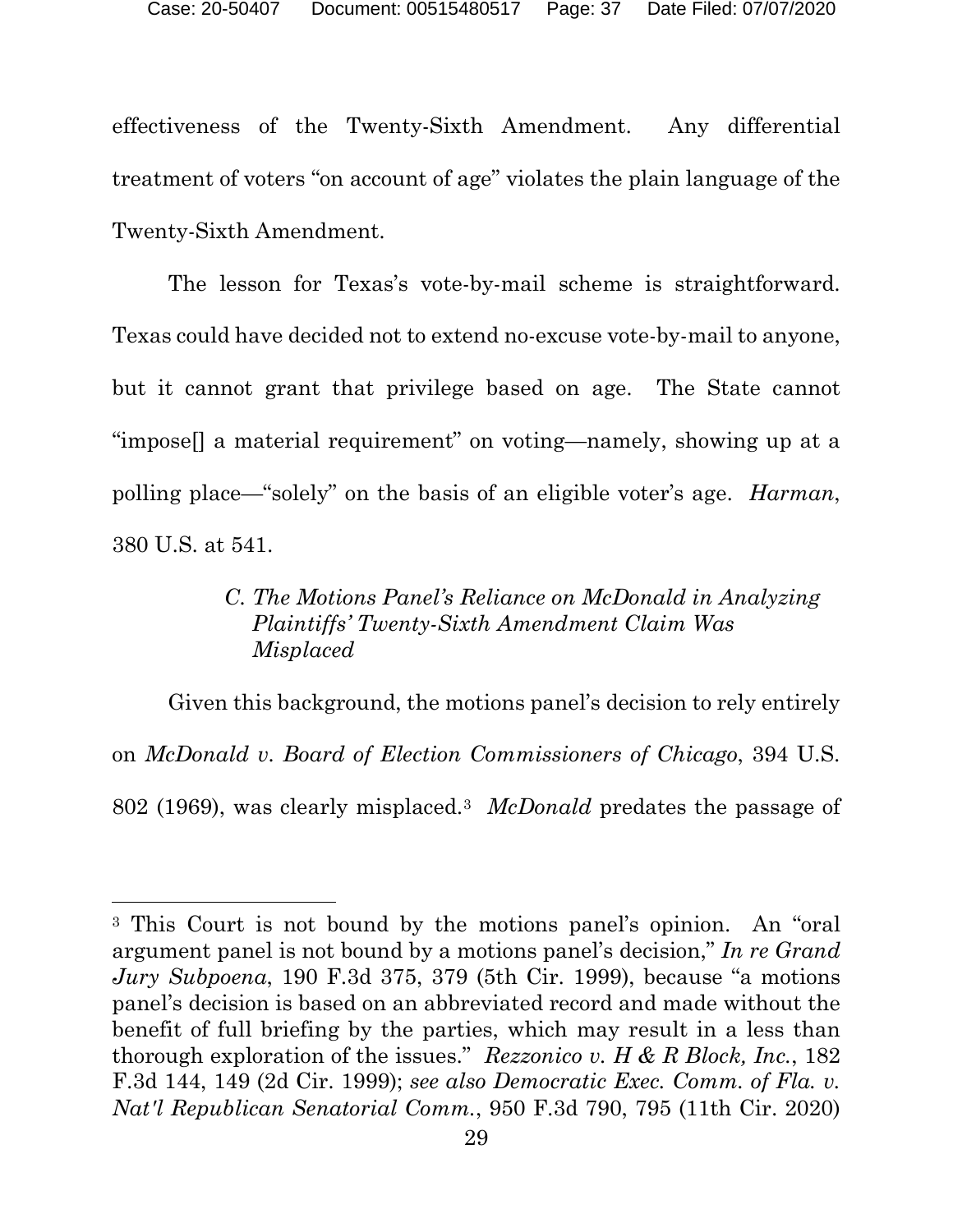the Twenty-Sixth Amendment and involves a Fourteenth Amendment Equal Protection Clause challenge, not a challenge grounded in the "denial or abridgment" of the right to vote based on race, gender, payment of poll tax, or age.

*McDonald* concerned Illinois's refusal to provide absentee ballots to Cook County voters who could not appear at the polls because they were in the county jail awaiting trial. In considering the plaintiffs' Fourteenth Amendment challenge, the Court held that "the distinctions made by Illinois' absentee provisions"—which permitted physically (but not "judicially") incapacitated voters and detainees incarcerated outside the county to receive absentee ballots—were subject to only rational basis review because they were "not drawn on the basis of" a factor like race that "demand[s] a more exacting judicial scrutiny." *Id*. at 807. And the decision to limit absentee voting to a few categories of individuals survived that deferential level of scrutiny.

In wholly adopting the logic of *McDonald* as applicable to this case, the motions panel declared that "[i]f a state's decision to give mail-in

<sup>(</sup>holding that a "stay-panel opinion *cannot* spawn binding legal consequences regarding the merits of the case") (emphasis in original).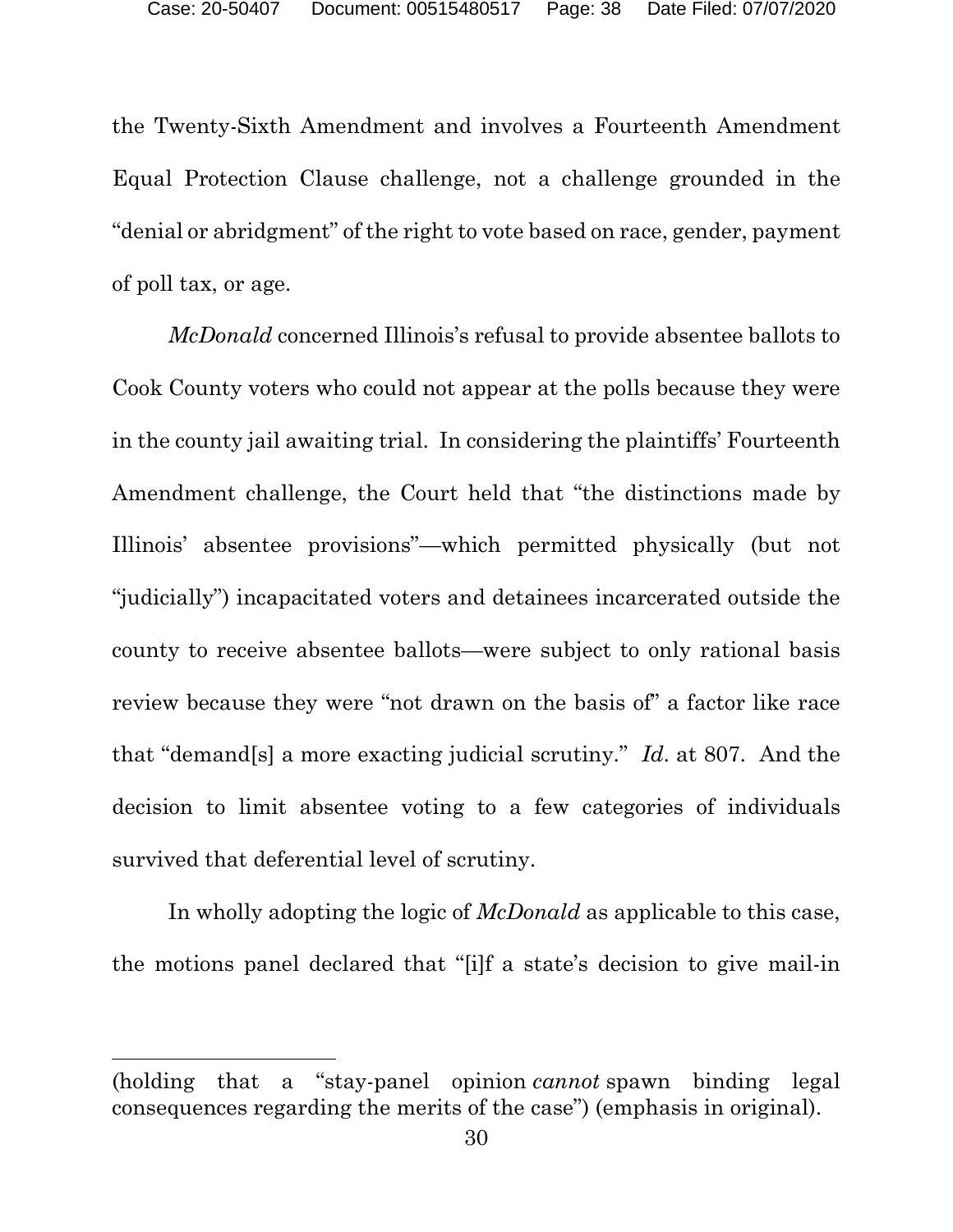ballots only to some voters does not normally implicate an equalprotection right to vote, then neither does it implicate '[t]he right . . . to vote' of the Twenty-Sixth Amendment. There is no reason to treat the latter differently." *Texas Democratic Party v. Abbott*, 961 F.3d 389, 409 (5th Cir. 2020) (internal citation of *McDonald* omitted). Because "age is not a suspect class" under the Equal Protection Clause, *id*. at 405, it was permissible for Texas to treat older voters more favorably. "The Constitution is not 'offended simply because some' groups 'find voting more convenient than' do the plaintiffs because of a state's mail-in ballot rules. That is true even where voting in person 'may be extremely difficult, if not practically impossible,' because of circumstances beyond the state's control, such as the presence of the Virus." *Id*. (quoting *McDonald*, 394 U.S. at 810).

But defendants' and the motions panel's reliance on *McDonald* could only make sense in the context of a Fourteenth Amendment claim of a right to vote by mail, or if their claims involved discrimination in voting based on distinctions other than those of race, gender, payment of a poll tax, or age (in other words, distinctions which are only cognizable under general Fourteenth Amendment equal protection jurisprudence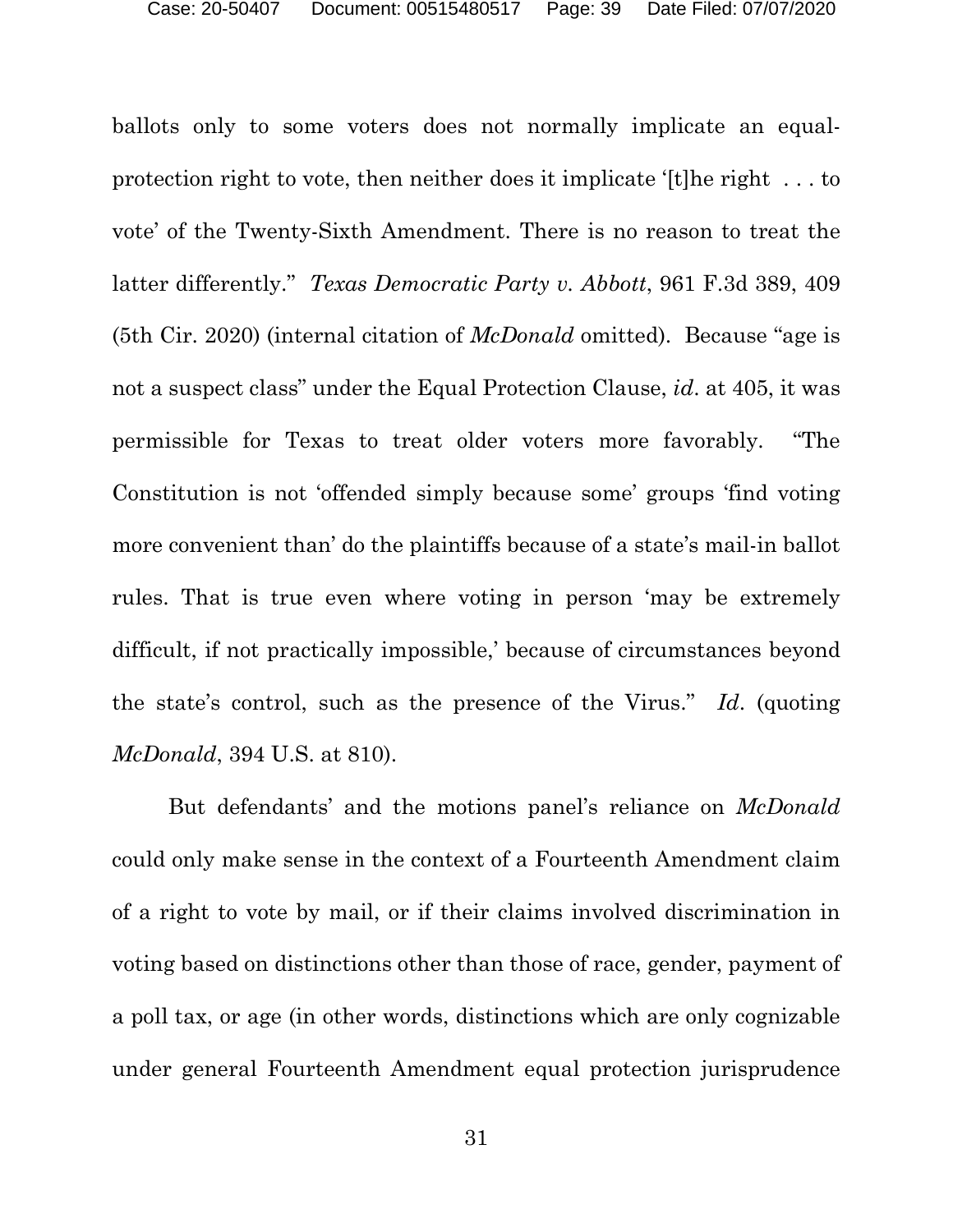because they do not implicate the specific protections on voting set forth in the Fifteenth, Nineteenth, Twenty-Fourth, and Twenty-Sixth Amendments).

But as plaintiffs have already explained, their Twenty-Sixth Amendment claim challenges their differential treatment in voting based on age; they do not claim that they have been deprived of some inherent right to vote by mail. Moreover, they base their Twenty-Sixth Amendment claim on a form of discrimination in voting expressly prohibited by the Constitution. Thus, once plaintiffs' claim is properly conceived, it is clear that *McDonald*, a case which turned in no small part on whether voting by mail itself has some constitutional significance, has little relevance in this case.

The motions panel may have been descriptively accurate in saying that the Twenty-Sixth Amendment is "not a major player in federal litigation," *Texas Democratic Party v. Abbott*, 961 F.3d 389, 408 (5th Cir. 2020), a point highlighted by Justice Sotomayor in her statement that this case "weighty but seemingly novel questions regarding the Twenty-Sixth Amendment." *Texas Democratic Party v. Abbott*, No. 19A1055, 2020 WL 3478784, at \*1 (U.S. June 26, 2020). But that provides no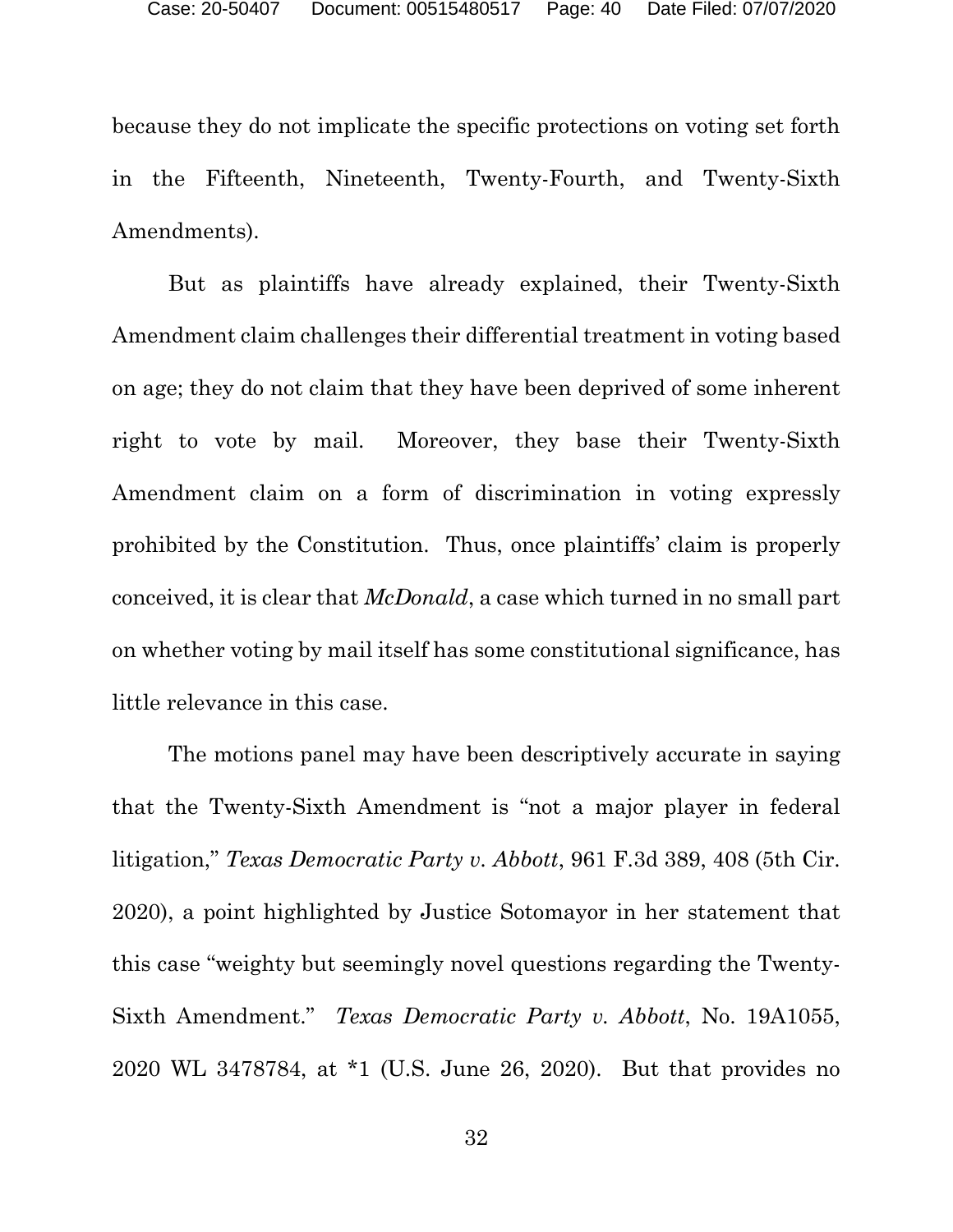warrant for courts to ignore that provision when it bears directly on a case before them.

## *D. The District Court Correctly Required Defendants to Remedy the Violation of Plaintiffs' Constitutional Right by Allowing Them to Vote by Mail*

The District Court, having found that Section 82.003 violated *inter alia* the Twenty-Sixth Amendment, was correct in remedying that violation by requiring Texas to provide vote by mail ballots to all voters.

As an initial matter, it is not clear that Texas could level down—at least for the upcoming 2020 general election which is covered by the District Court's Order. Voters over the age of 65 (or meeting one of the other non-age based triggers) are entitled to file an "annual" application for mail-in ballots which provides them with such ballots for every election in a calendar year. *See* Application for Ballot by Mail, https://perma.cc/9CZD-G52E. Absent legislative action, those voters will automatically receive such ballots, which means that the only way to eliminate the age-based discrimination is to enable voters under 65 to obtain mail-in ballots as well.

Moreover, while defendants suggest that the "district court should have eliminated the supposedly unconstitutional exception to allow those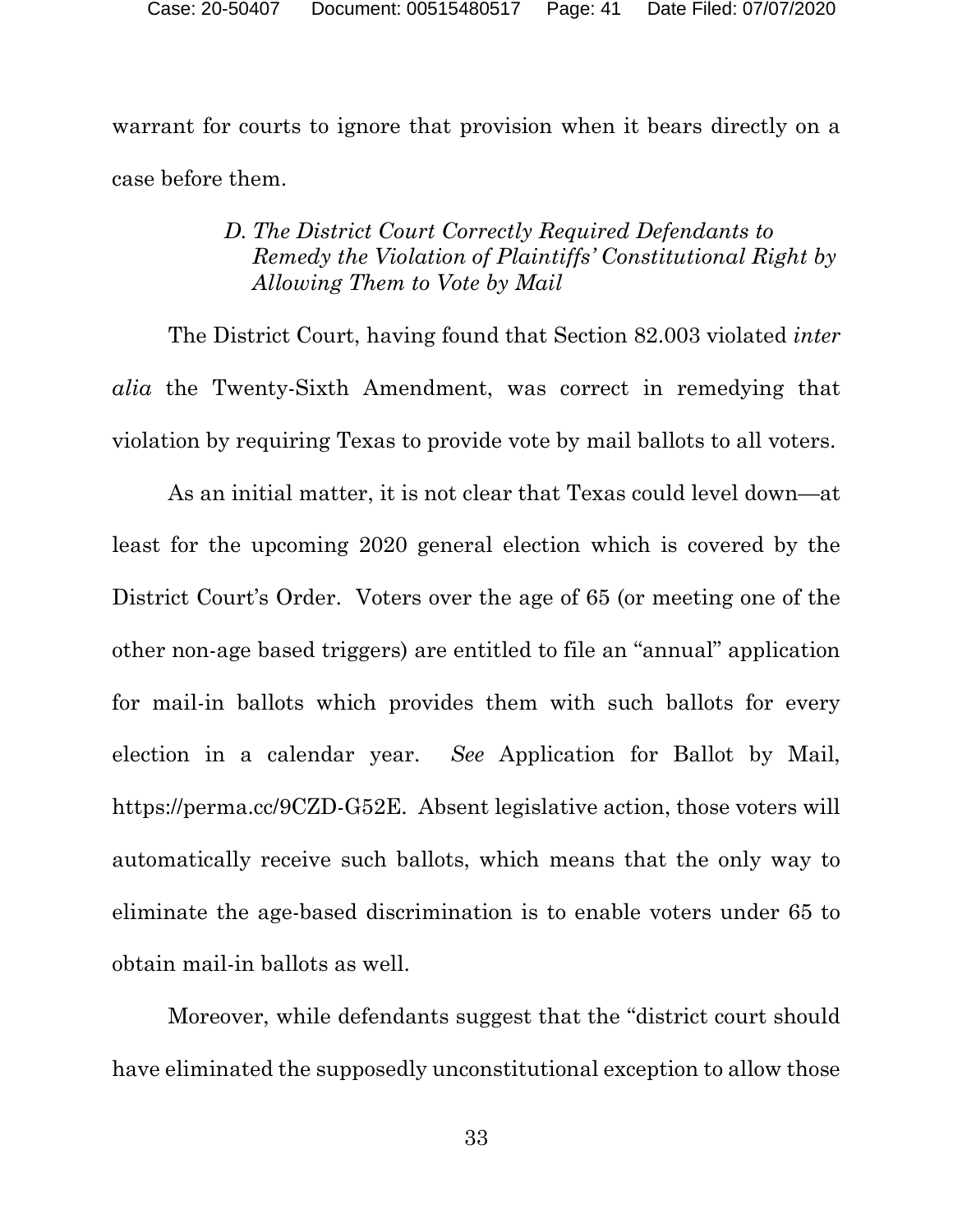over 65 to vote by mail" (Opening Brief at 39-40), they did not present argument or evidence in the District Court that Texas would choose to cure the constitutional violation by leveling down. And for good reason: the political blowback elected officials could expect from a voting bloc that participates at a high rate is a powerful deterrent. And Texas could not, of course, eliminate absentee voting altogether because the Uniformed and Overseas Citizens Absentee Voting Act of 1986 as amended, 52 U.S.C. § 20301 *et seq*., requires states to provide absentee ballots to certain voters for federal elections.

Moreover, defendants have pointed to nothing to support their insinuation that the Texas Legislature would choose to deprive voters over the age of 65 of the right to vote by mail they have enjoyed for decades, rather than extend that right on a nondiscriminatory basis during the COVID-19 pandemic (which is the only period relevant for the preliminary injunction now before this Court).[4](#page-41-0)

<span id="page-41-0"></span><sup>4</sup> Defendants' suggestion that the District Court was wrong and there should be leveling down rather than leveling up is all the more reason why this appeal should be decided expeditiously, so that the Legislature has the opportunity to make the leveling decision in advance of the November general election.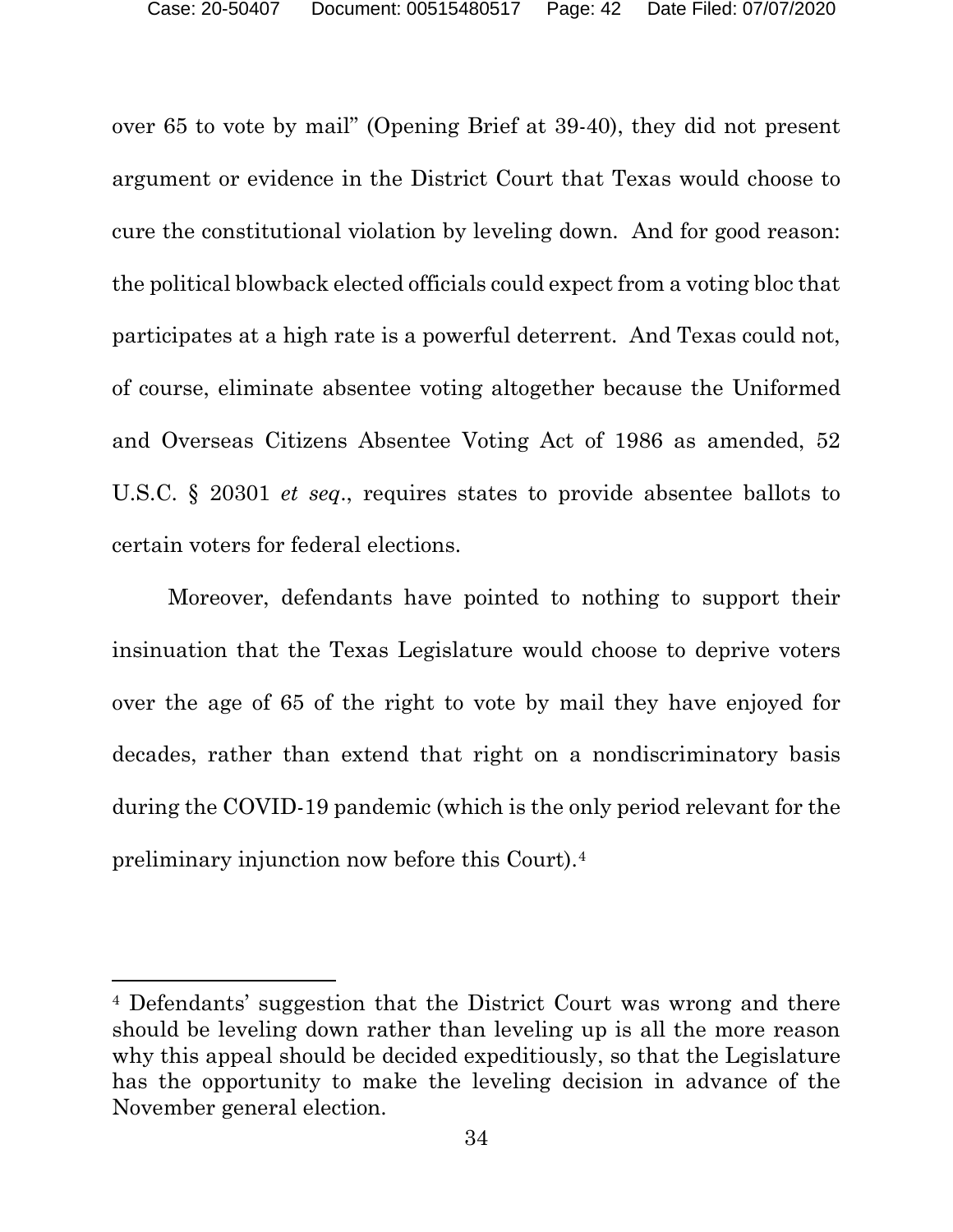Finally, the Supreme Court in *Guinn v. United States*, 238 U.S. 347 (1915)—a Fifteenth Amendment case—suggested that one "consequence of the striking down of a discrimination clause" is that "a right of suffrage would be enjoyed by reason of the generic character of the provision which would remain after the discrimination was stricken out." *Id*. at 363. Striking the words "if the voter is 65 years of age or older on election day" from Section 82.003 would level up and create a right to vote by mail for any "eligible voter." *See Barr v. American Assn. of Political Consultants, Inc.,* --- S.Ct. ---, 2020 WL 3633780 at \*12 (U.S. July 6, 2020) ("When the constitutional violation is unequal treatment, as it is here, a court theoretically can cure that unequal treatment either by extending the benefits or burdens to the exempted class, or by nullifying the benefits or burdens for all.")

## <span id="page-42-0"></span>**II. The District Court Correctly Determined that the Other Preliminary Injunction Factors Were Satisfied**

## *A. The District Court Was Correct that a Substantial Threat of Irreparable Harm Would Exist if the Injunction Did Not Issue*

The District Court correctly held that a substantial threat of irreparable harm would exist if the injunction plaintiffs sought was not entered. ROA at 2066. On appeal, defendants argue that the District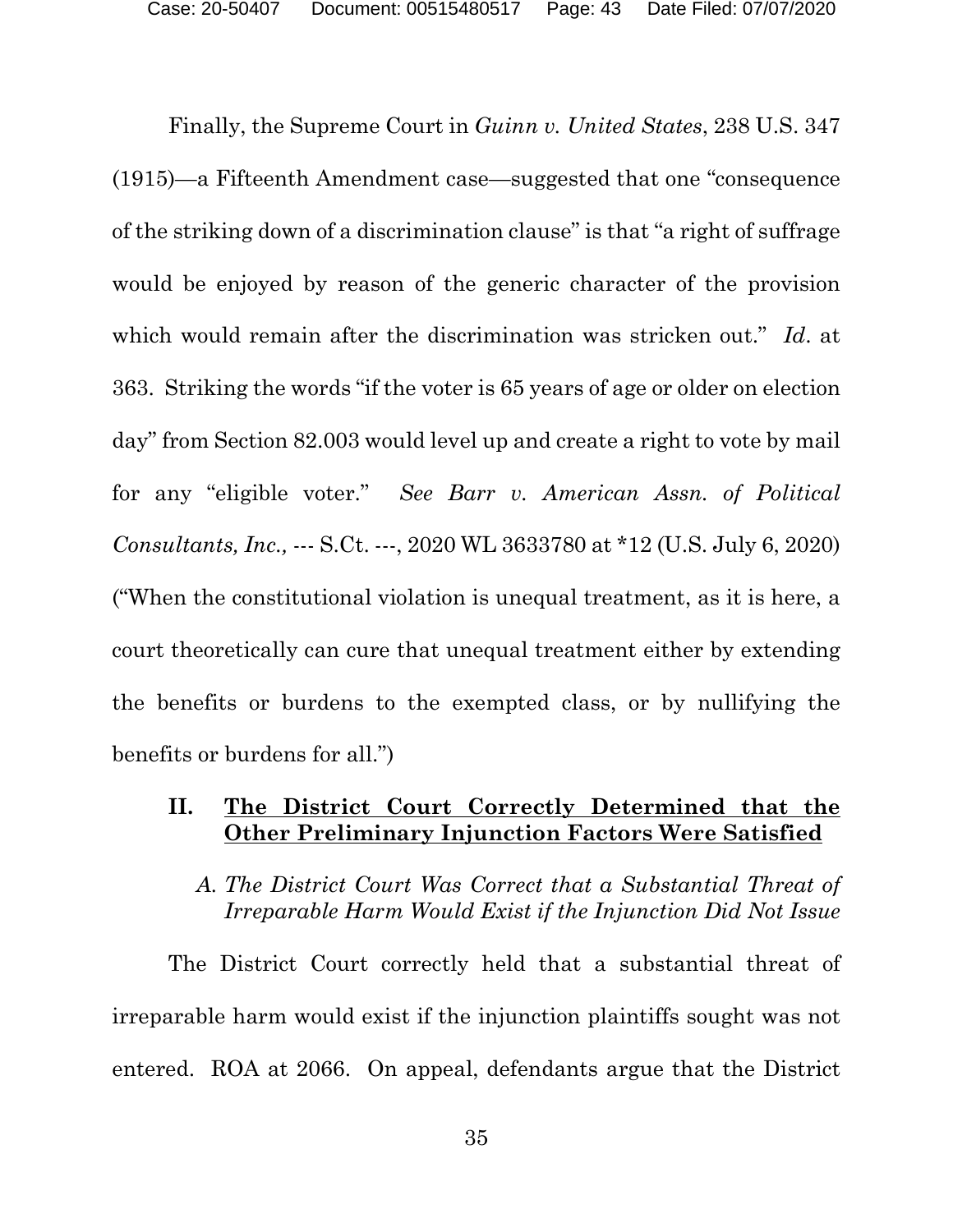Court erred in finding that irreparable harm would exist absent an injunction because it failed consider plaintiffs' "harm 'in light of' the numerous steps the State has taken to make in-person voting safer." Opening Brief at 47. Defendants' argument does not withstand scrutiny, however, because they misunderstand the nature of the relevant harm that plaintiffs would suffer.

While it is disturbingly clear that defendants' conduct could cause serious injury or even death to plaintiffs and millions of other Texans (and such harm would be irreparable), the irreparable harm relevant to the District Court's injunction is the harm to plaintiffs' constitutional rights. "When constitutional rights are threatened or impaired, irreparable injury is presumed," and "a restriction on the fundamental right to vote therefore constitutes irreparable injury." *Obama for Am. v. Husted*, 697 F.3d 423, 436 (6th Cir. 2012); *Williams v. Salerno*, 792 F.2d 323, 326 (2d Cir. 1986) (finding that plaintiffs "would certainly suffer irreparable harm if their right to vote were impinged upon"). As explained above, defendants' conduct in denying absentee ballots "on account of age" unconstitutionally abridges plaintiffs' right to vote, and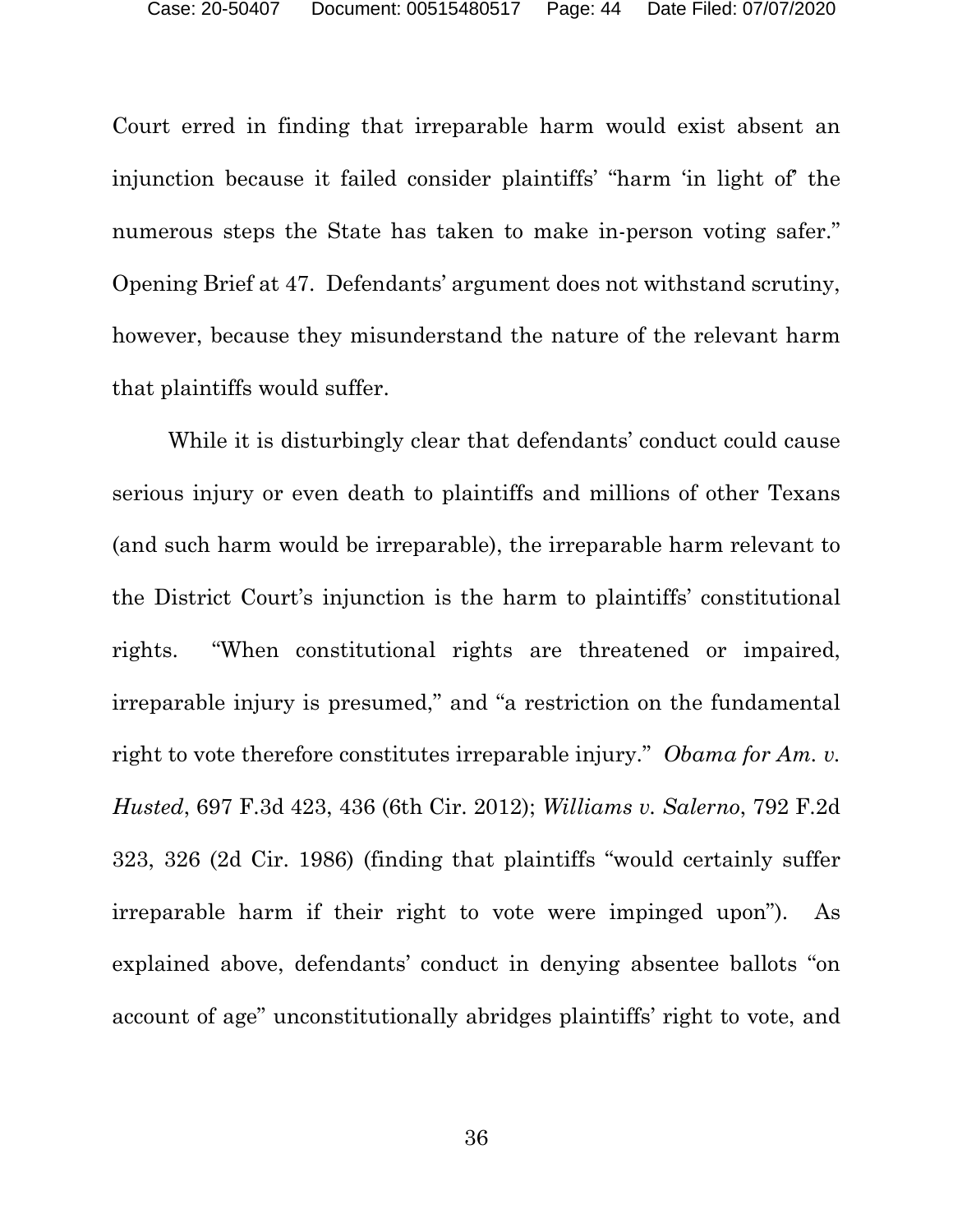thus irreparable harm should be presumed (and, in any event, is clearly present).

# *B. The District Court's Finding that the Threatened Injury Absent an Injunction Outweighed any Harm that Would Result if the Injunction Was Granted Was Correct*

The District Court's holding that the threatened injury to plaintiffs outweighed any resulting to defendants from an injunction (ROA at 2066) was correct. Defendants argue that they will be irreparably harmed because the District Court's injunction "inflicts an institutional injury from the inversion . . . of federalism principles" and because any "time a State is enjoined from effectuating statutes . . . , it suffers a form of irreparable injury." Opening Brief at 47. But those harms "are unavailing as compared to the plaintiffs' interest in their opportunity to exercise the core democratic right of voting." *See Jones v. Governor of Fla.*, 950 F.3d 795, 829 (11th Cir. 2020); *see also United States v. Georgia*, 892 F. Supp. 2d 1367, 1377 (N.D. Ga. 2012) (holding that state's failure to comply with federal law governing overseas vote-by-mail ballots "jeopardize[d] the fundamental right to vote" and that the "potential hardships that Georgia might experience are minor when balanced against the right to vote, a right that is essential to an effective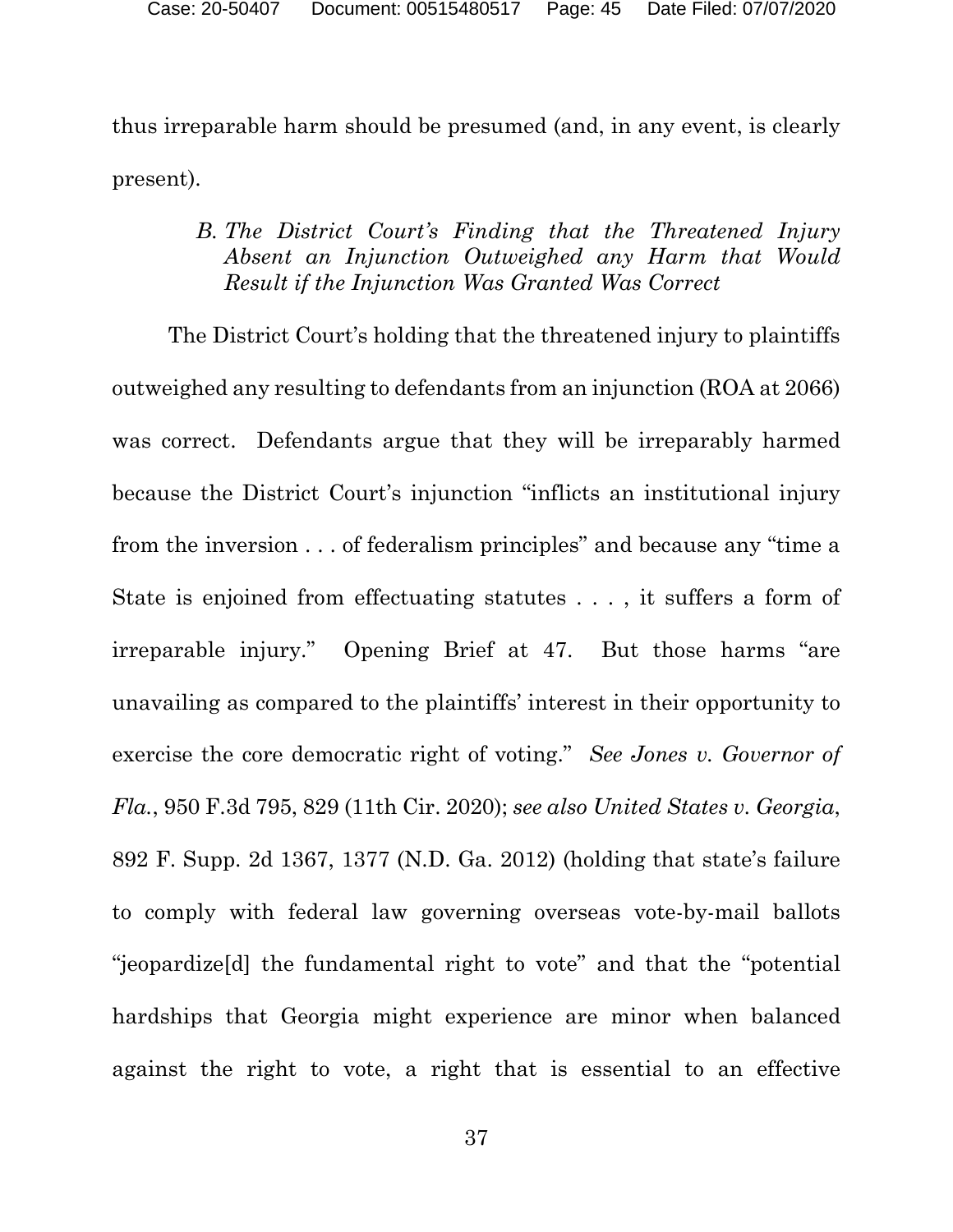democracy"). Moreover, as the Eleventh Circuit made clear in *Jones*, merely claiming "a weighty interest in upholding its statutes" is "too high an order of abstraction to be persuasive." *Id*. If it were otherwise, a "broad interest in enforcing its statutes, standing alone, would be applicable any time a statute's constitutionality is challenged and a preliminary injunction issued against its enforcement," and "would prove too much—hardly any preliminary injunction could ever issue." *Id*.

Here, plaintiffs' fundamental right to vote is being unconstitutionally abridged by defendants. Any supposed harm suffered by defendants (based on their conclusory invocations of federalism and need to enforce the law) is outweighed by the real, articulable harm to plaintiffs. Were it otherwise, it would be difficult to conceive of any unconstitutional state statute which could be properly enjoined.

## *C. The District Court Correctly Held that the Public Interest Would Be Best Served by Protecting the Rights of the Public rather than the Opinions of State Actors*

The District Court correctly determined that the public interest in this case would best be served by protecting the constitutional rights of Texas voters. An injunction which provides for the "cautious protection of the Plaintiffs' franchise-related rights is without question in the public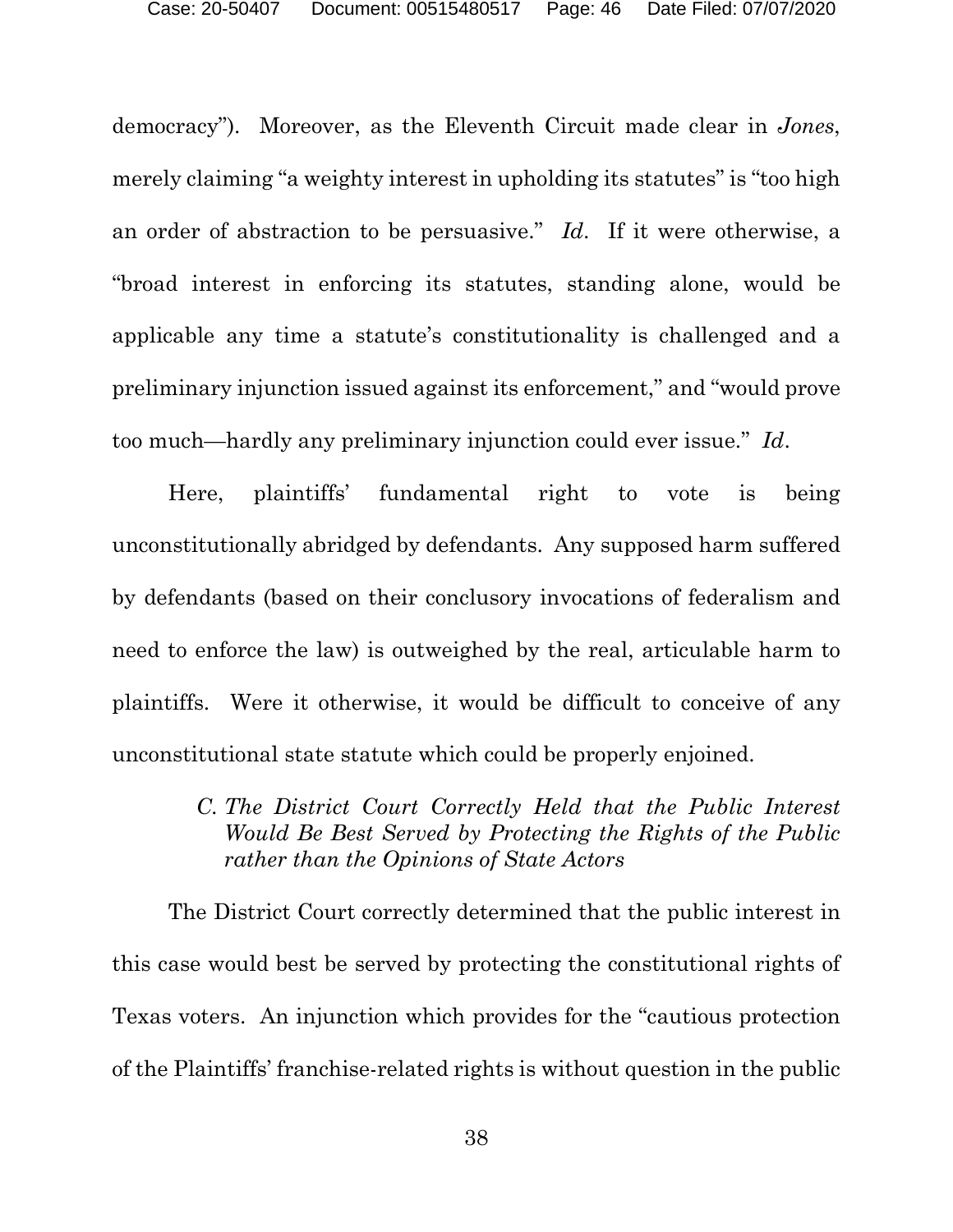interest." *Charles H. Wesley Educ. Found., Inc. v. Cox*, 408 F.3d 1349, 1355 (11th Cir. 2005); *see also Obama for Am. v. Husted*, 697 F.3d 423, 436–37 (6th Cir. 2012) (holding that "[t]he public interest therefore favors permitting as many qualified voters to vote as possible" because the public has a "strong interest in exercising the 'fundamental political right' to vote," and that "interest is best served by favoring enfranchisement") (quoting *Purcell v. Gonzales*, 549 U.S. 1, 4 (2006)). In this case, the District Court correctly held that the protection of plaintiffs' fundamental right to vote through an injunction best served the public interest.

## **III. Sovereign Immunity Does Not Bar Plaintiffs' Claims**

<span id="page-46-0"></span>Sovereign immunity does not bar plaintiffs' claims because defendants have a sufficient connection to the enforcement of Section 82.003, such that *Ex parte Young* applies in this case[.5](#page-46-1)

<span id="page-46-1"></span><sup>&</sup>lt;sup>5</sup> Defendants are wrong that sovereign immunity applies to bar plaintiffs' claims against them. However, if this Court were to find that sovereign immunity barred plaintiffs' claims and defendants Abbott, Paxton, and Hughs were dismissed from the case, the District Court's injunction would bind and be in effect against defendants DeBeauvior and Callanen (who did not appeal the District Court's injunction and who do not dispute that they are proper defendants). *See Cabral v. City of Evansville, Ind.*, 759 F.3d 639, 643 (7th Cir. 2014) ("[A] judgment will not be altered on appeal in favor of a party who did not appeal [even]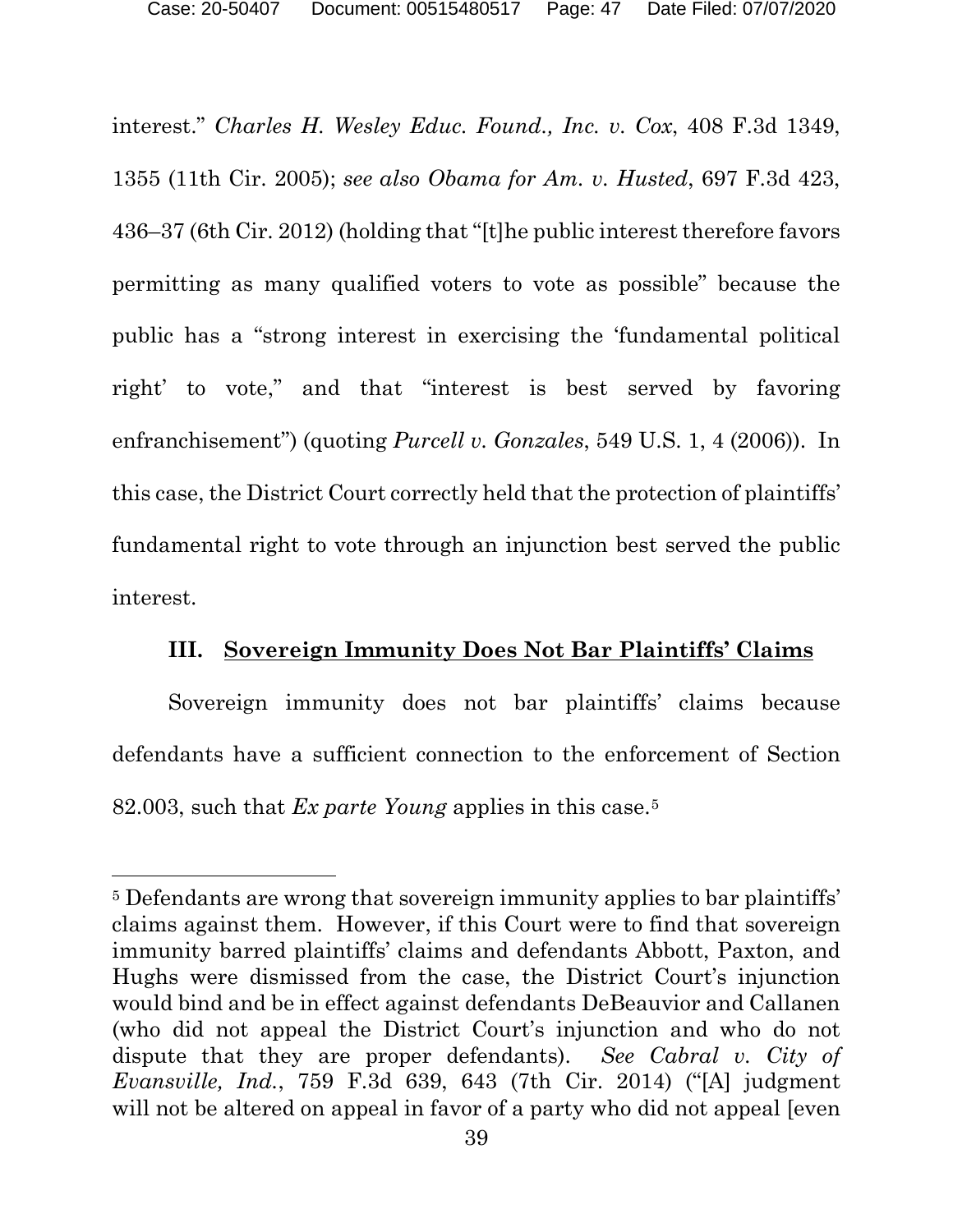*Ex parte Young* provides an exception to sovereign immunity when a defendant enforces the challenged statute "by virtue of his office." *City of Austin v. Paxton*, 943 F.3d 993, 997 (5th Cir. 2019). *Ex parte Young*  requires two analyses: first, a "straightforward inquiry into whether the complaint alleges an ongoing violation of federal law and seeks relief properly characterized as prospective," and second, consideration of whether the official in question "has a 'sufficient connection [to] the enforcement' of the challenged act." *Id*. The Complaint in this case alleges, *inter alia*, a Twenty-Sixth Amendment violation and seeks prospective relief, and, as explained below, all defendants have a sufficient connection to the enforcement of the Texas Election Code.

As to Defendant Hughs, this Court has already determined that "[t]he facial invalidity of a Texas election statute is, without question, fairly traceable to and redressable by the State itself and its Secretary of State, who serves as the 'chief election officer of the state."" *OCA-Greater Houston v. Texas*, 867 F. 3d 604, 613 (5th Cir. 2017). In that case, the court found that because the Secretary of State is Texas's Chief Election

if] the interests of the party not appealing are aligned with those of the appellant.").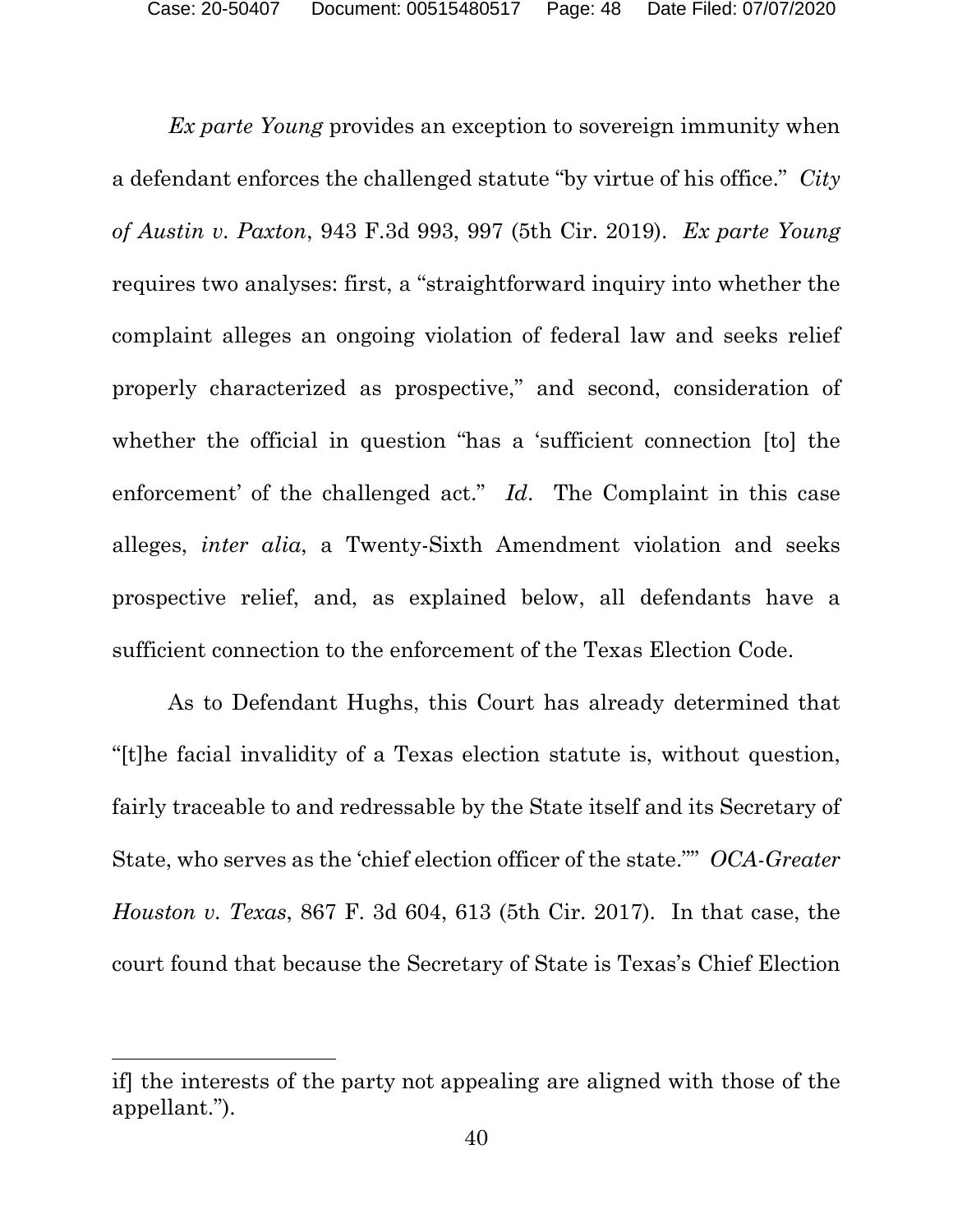Officer and is required to "obtain and maintain uniformity in the application, operation, and interpretation of" the Texas Election Code, TEX. ELEC. CODE § 31.003, the Secretary was positioned to redress the plaintiffs' injuries caused by a generally applicable election law. *Id*.; *see also United States v. Texas*, 422 F. Supp. 917, 921 (S.D. Tex. 1976) (rejecting motion to dismiss in case regarding Texas election law by Texas Secretary of State due to Secretary's position as chief elections officer and duty to maintain uniformity in application, operation, and interpretation of election laws). And the motions panel stated that "our precedent suggests that the Secretary of State bears a sufficient connection to the enforcement of the Texas Election Code's vote-by-mail provisions to support standing," and "[t]hat, in turn, suggests that *Young* is satisfied as to the Secretary of State." *Texas Democratic Party v. Abbott*, 961 F.3d 389, 401 (5th Cir. 2020).

Defendants construe the *Ex parte Young* doctrine too narrowly. Opening Brief at 16-19. As the Fifth Circuit has made clear, *Ex parte Young* merely requires "some scintilla of 'enforcement' by the relevant state official with respect to the challenged law." *City of Austin v. Paxton*, 943 F.3d 993, 1002 (5th Cir. 2019); *see also Fusilier v. Landry*, --- F.3d --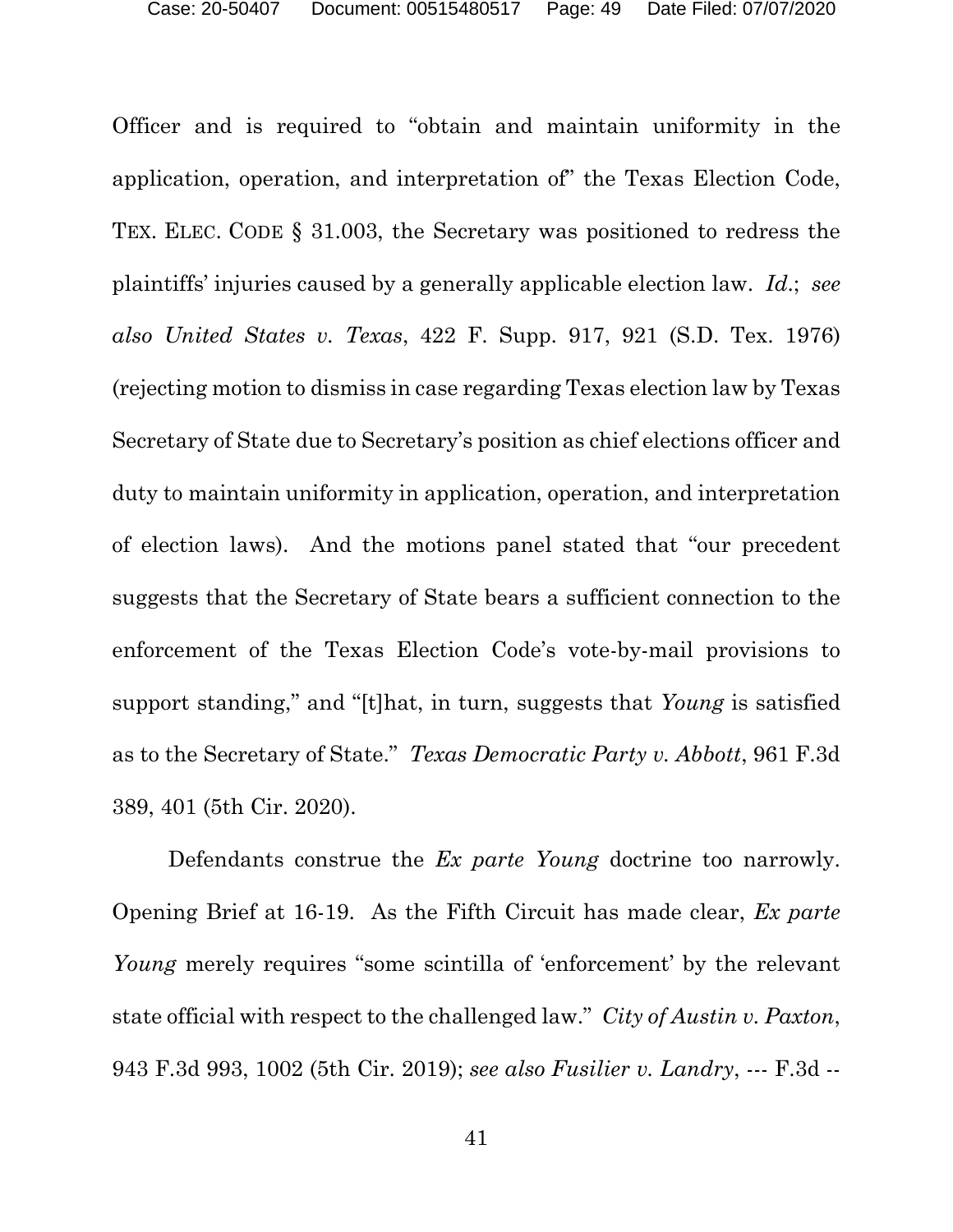-, 2020 WL 3496856, at \*2 (5th Cir. June 29, 2020) (rejecting attorney general's "novel position in voting rights litigation" that plaintiffs lacked standing to sue to him and that sovereign immunity barred their claims). Here, Defendant Hughs holds clearly defined responsibilities relating to Texas Election Code § 82.001-4's implementation. *See* TEX. ELEC. CODE § 31.003 ("The secretary of state shall obtain and maintain uniformity in the application, operation, and interpretation of this code and of the election laws outside this code").

Defendant Paxton also has no immunity under the *Ex parte Young* doctrine, as he enforces state law (including those relating to elections). Indeed, in cases before the federal courts of Texas, "the State [has] concede[d] that the attorney general has the duty to enforce and uphold the laws of Texas." *City of Austin v. Abbott*, 385 F. Supp. 3d 537, 545 (W.D. Tex. 2019); *see also Texas Democratic Party v. Abbott*, 961 F.3d 389, 401 (5th Cir. 2020) (pointing out that defendants acknowledge that defendant Paxton "has concurrent jurisdiction with local prosecutors to prosecute election fraud").

Finally, because defendant Abbott undoubtedly "would be important to any remedial process this Court may order," he is a proper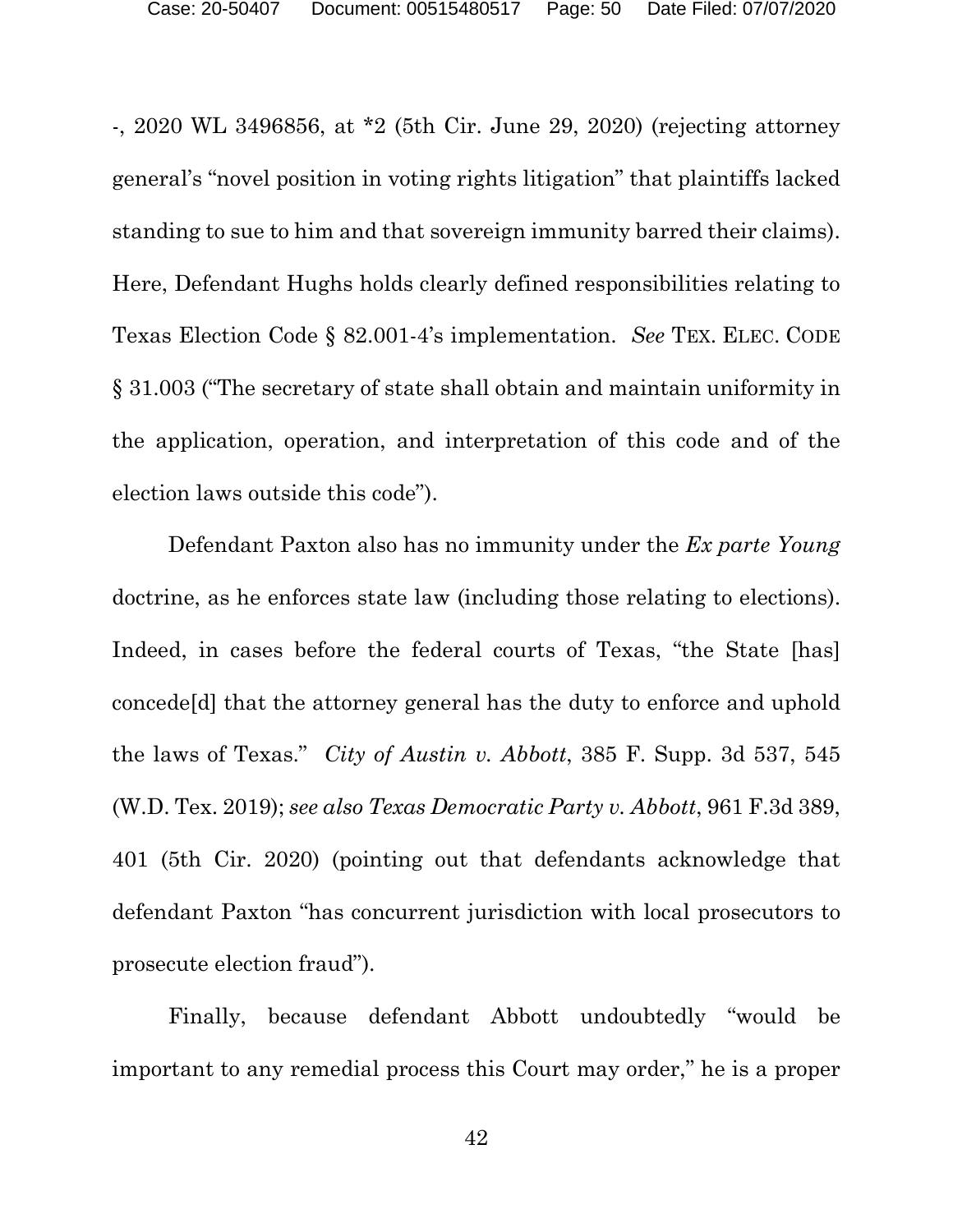defendant as well. *See Terrebonne Par. NAACP v. Jindal*, 154 F. Supp. 3d 354, 362 (M.D. La. 2015) (finding that the governor and attorney general were proper defendants because "[b]ased on their powers and duties, [they] . . . will be instrumental in devising and enforcing a remedy that this Court may potentially order"). Moreover, it is undisputed that the Governor has broad powers related to the enforcement of the Texas Election Code (which he may very well use again in the future), including the power to postpone elections, to expand the period for early voting, and to cause election workers to issue guidance on social distancing and other precautionary measures. *See Texas Democratic Party v. Abbott*, 961 F.3d 389, 394 (5th Cir. 2020) (reviewing the actions the defendant Abbott has taken in light of COVID-19).

The motions panel did not find this to be a "relevant enforcement role," however, because these actions were exercises of his emergency powers, not express powers under the Texas Election Code. *Id*. at 400. But *Ex parte Young* inquires only into whether the defendant has "some connection with the enforcement of the act," 209 U.S. 123 at 157, not through what type of power that enforcement is undertaken. *See In re Dairy Mart Convenience Stores, Inc.,* 411 F.3d 367, 373 (2d Cir. 2005)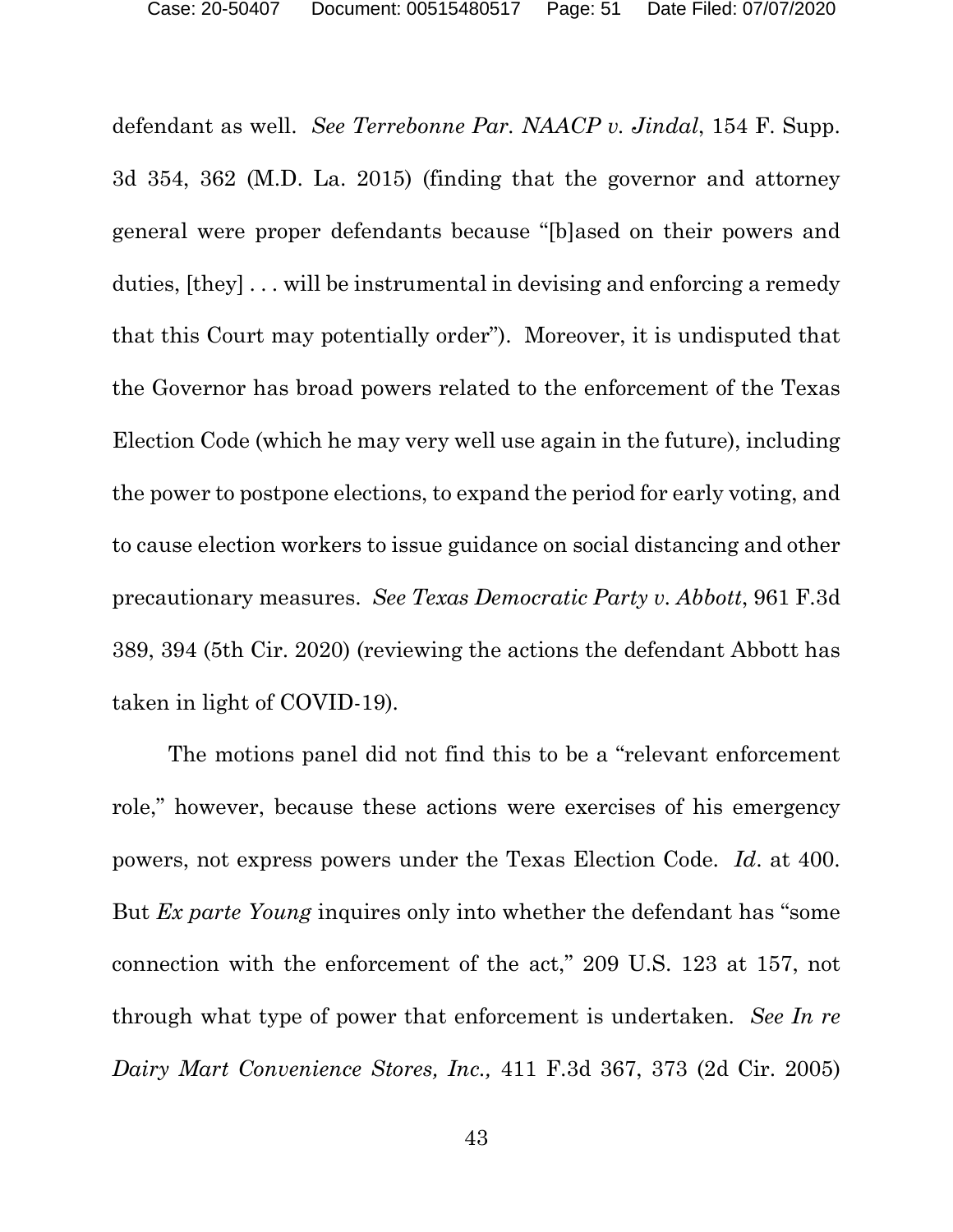(holding that "[s]o long as there is such a connection, it is not necessary that the officer's enforcement duties be noted in the act").

Finally, Defendants seek to limit *Ex parte Young*'s applicability to situations not involving "affirmative action." Opening Brief at 17. But no such distinction exists in the law. Rather, under *Ex parte Young*, "a federal court . . . may enjoin state officials to conform their future conduct to the requirements of federal law," *McCarthy ex rel. Travis v. Hawkins*, 381 F.3d 407, 412 (5th Cir. 2004), because "[a]n injunction to prevent him from doing that which he has no legal right to do is not an interference with the discretion of an officer." *Ex parte Young*, 209 U.S. at 159. In this case, the District Court's injunction did exactly that.

# <span id="page-51-0"></span>**IV. The District Court's Holding that All Plaintiffs Have Standing to Bring their Claims Should Be Affirmed**

The District Court correctly held that all plaintiffs meet the requirements for Article III standing, ROA at 2066, as each has suffered and will continue to suffer legally cognizable injuries because of Defendants' actions.

To establish Article III standing, a plaintiff must show (1) an "injury in fact" that is concrete, particularized, and actual or imminent; (2) that the injury is "fairly traceable" to the challenged conduct of the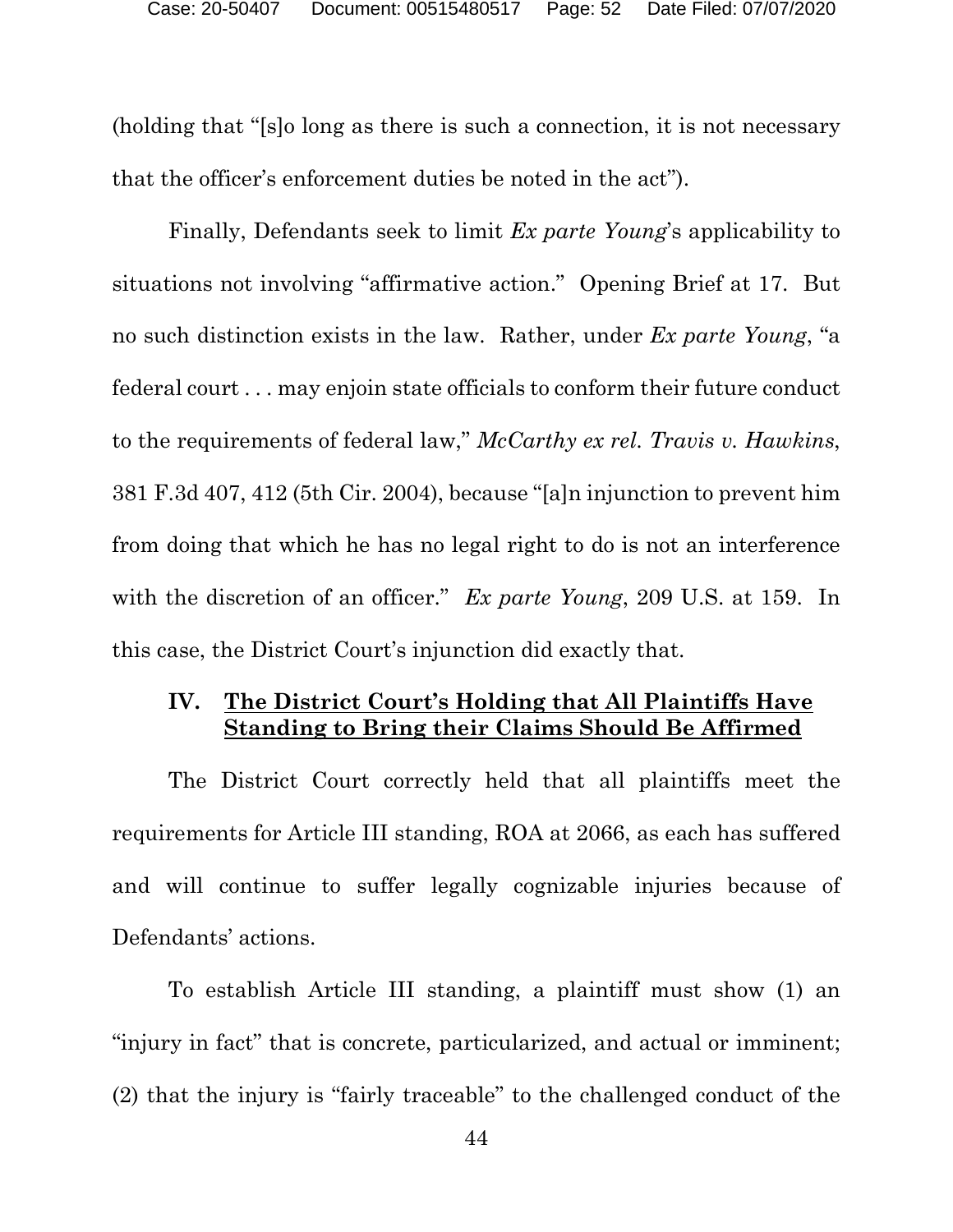defendant; and (3) that it is likely that the injury can be redressed by a favorable decision. *Lujan*, 504 U.S. at 560-61. Because plaintiffs seek injunctive relief, only one party need have Article III standing for the case to proceed. *See Rumsfeld v. Forum for Acad. & Institutional Rights, Inc.*, 547 U.S. 47, 52 n.2 (2006); *Texas v. United States*, 945 F.3d 355, 377–78 (5th Cir. 2019).

In this case, plaintiffs have an actual, concrete, and particularized injury in fact (*i.e.*, their right to vote is abridged when they, but not older voters, are forced to vote in person and, among other things, thereby expose themselves to an increased risk of contracting or spreading COVID-19). That injury is fairly traceable to defendants' conduct (*i.e.*, their enforcement of the unconstitutional Section 82.003), and the injury is likely to redressed by a favorable decision (*i.e.*, an injunction requiring nondiscriminatory access to vote by mail).

While defendants do not dispute that plaintiffs have suffered a cognizable injury in fact or that their injury is redressable, defendants misunderstand the nature of plaintiffs' injury and, based on that misunderstanding, argue that their injury is not traceable to defendants' conduct. In their Opening Brief, defendants wrongly assert that "the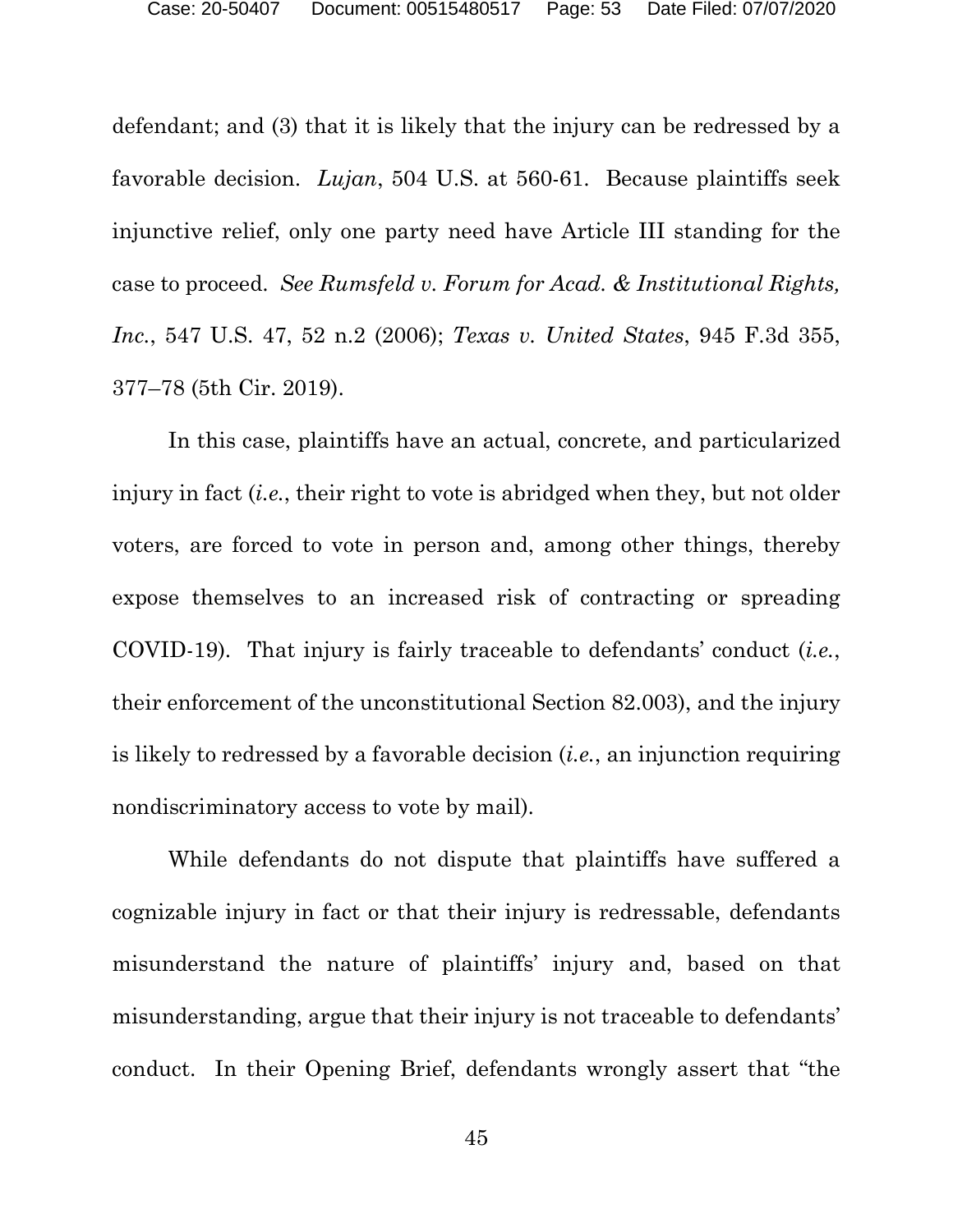gravamen of Plaintiffs' complaint is that COVID-19 may harm them" and that "harms caused by a virus cannot be charged to Defendants for standing purposes because constitutional claims 'require state action.'" *Id*. at 20; *see also id*. at 13 ("Any additional burdens imposed by COVID-19 cannot establish a constitutional claim because they not chargeable to the State."); *id*. at 34 ("The real problem here is COVID-19, which all but the craziest conspiracy theorists would concede is not the result of any act or failure to act by the Government.").

But, as explained herein, the cognizable harm to plaintiffs in this case is the requirement that, because of their age, they must vote in person rather than by mail. It goes without saying (or should anyway) that COVID-19 does not seek to enforce an unconstitutional statute which abridges plaintiffs' right to vote on the basis of age  $-$  it is defendants (the Governor, Attorney General, and Secretary of State) who seek to do so. Article 3's "fairly traceable" requirement merely requires "but for" causation, a standard which is easily satisfied here. See *In re Cao*, 619 F.3d 410, 421 (5th Cir. 2010) (finding Article III's "fairly traceable" causal link met on the basis of "but for" causation because the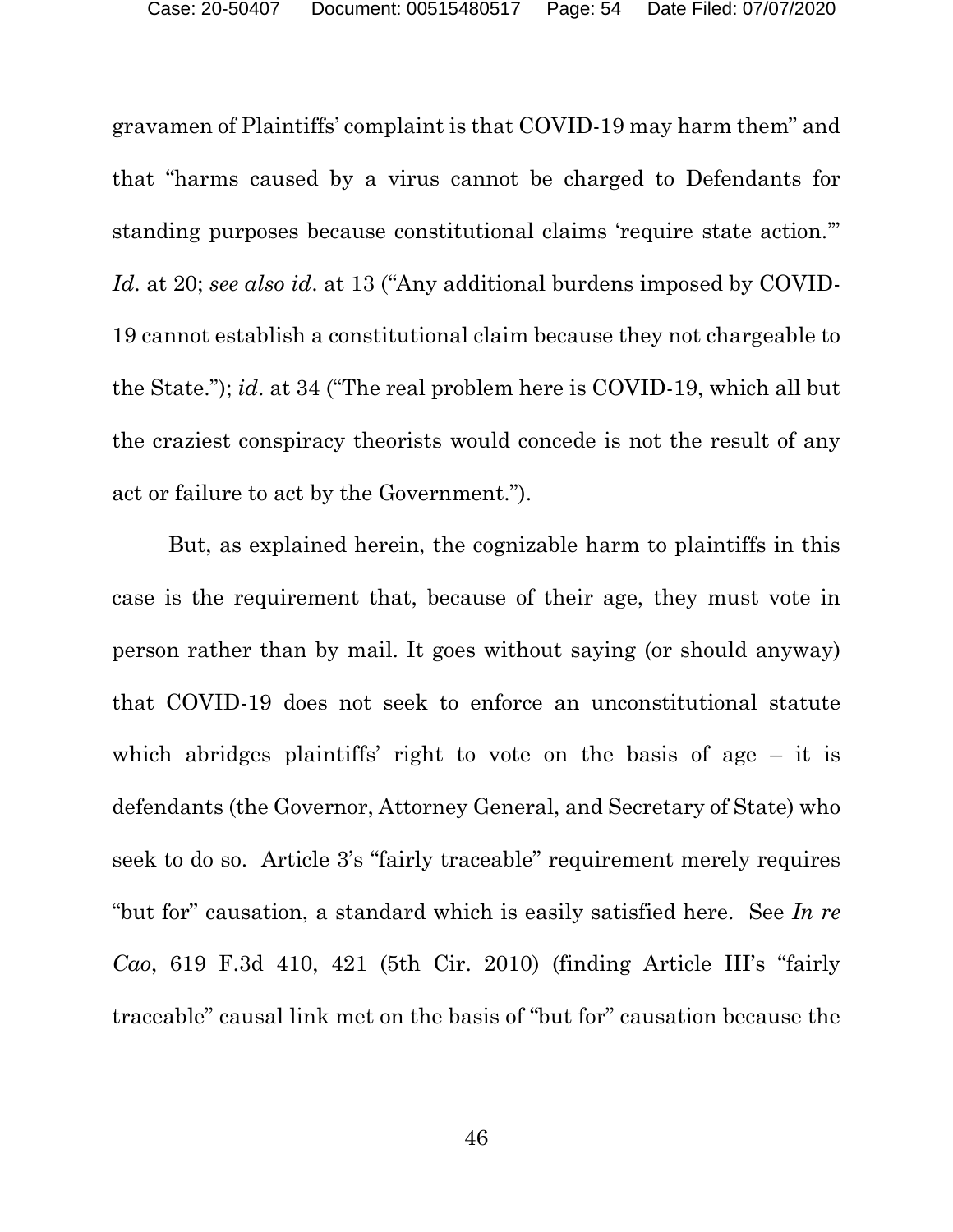government's implementation of the statute in question limited the plaintiffs' constitutional rights).

Defendants' challenges to TDP's associational and organizational standing (Opening Brief at 21-23) similarly fail.[6](#page-54-0) According to defendants, TDP does not have associational standing because there was "no evidence in the record showing that a specific member" had been harmed. *Id*. at 21. This argument has no merit.

Associational standing allows an organization to bring suit when: "(1) the association's members [or constituency] would independently meet the Article III standing requirements; (2) the interests the association seeks to protect are germane to the purpose of the organization; and (3) neither the claim asserted nor the relief requested requires participation of individual members." *TDP v. Benkiser*, 459 F.3d 582, 587 (5th Cir. 2006) (quoting *Hunt v. Wash. State Apple Advert. Comm'n*, 432 U.S. 333, 343 (1977)). The District Court correctly

<span id="page-54-0"></span><sup>&</sup>lt;sup>6</sup> In any event, because there are individual plaintiffs with standing and "the remedy requested are changes in policies or regulations, the lack of standing" for the Democratic Party "would not have any significant effect on any relief granted in this case." *See Ostrom v. O'Hare*, 160 F. Supp. 2d 486, 492 (E.D.N.Y. 2001) (finding in any event that a political party had associational standing to challenge the constitutionality of state election statutes).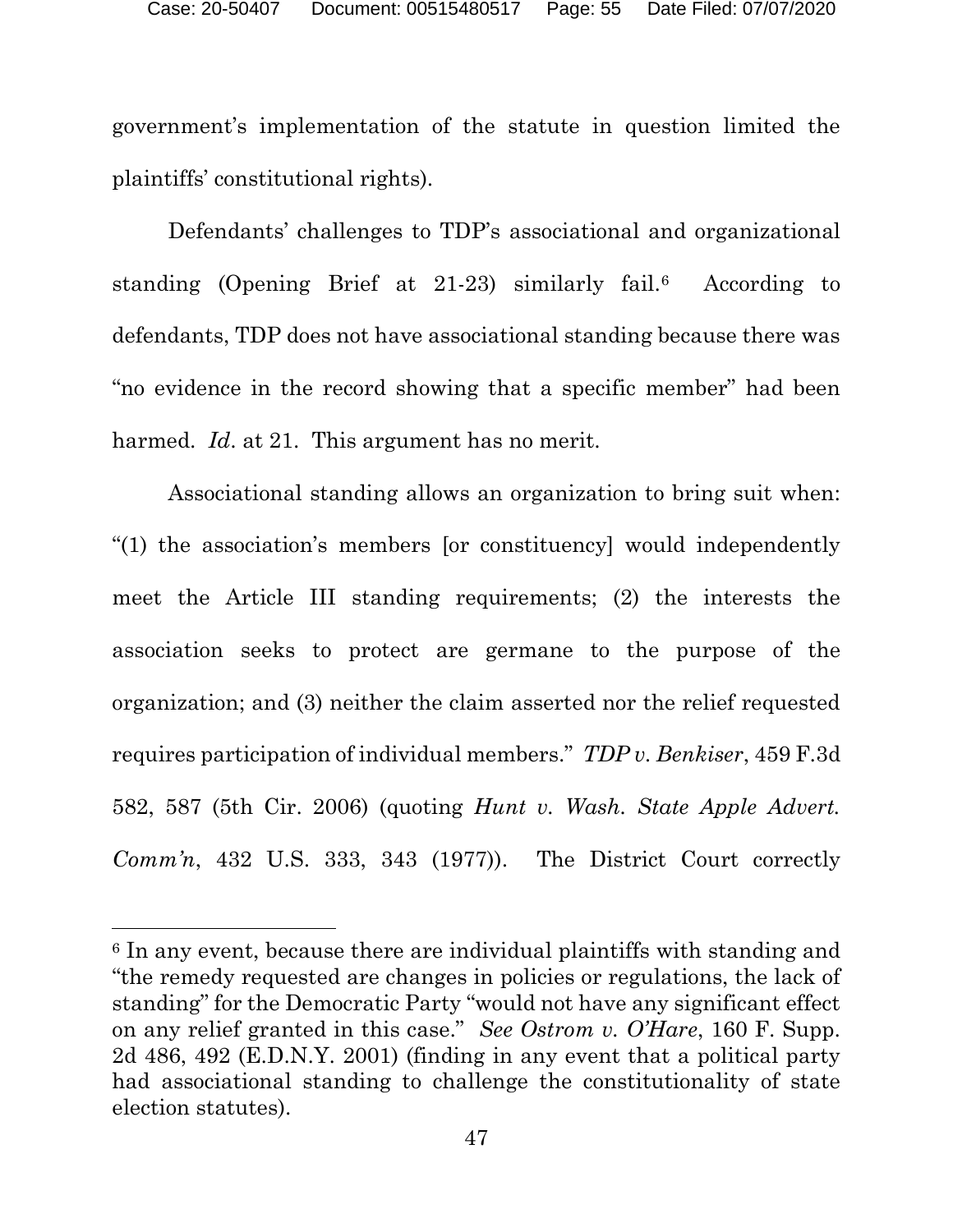determined that TDP had met this test on behalf of both voters who intend to support Democratic candidates for offices across Texas in the 2020 general election, and also on behalf of the candidates TDP has endorsed and support. ROA at 2106, 2110. Indeed, the Fifth Circuit has specifically held in *Benkiser* that TDP has associational standing in these kinds of cases. 459 F.3d at 587-88; *see also Texas v. United States*, 945 F.3d 355, 380 (5th Cir. 2019), *as revised* (Jan. 9, 2020), *cert. granted sub nom. California v. Texas*, 140 S. Ct. 1262 (2020) (citing *Benkiser* approvingly for the proposition that "a political party would suffer an injury in fact because it would need to 'expend additional funds' in order to comply with the challenged regulation").

Faced with this precedent, defendants inexplicably contend that TDP does not have associational standing because it has failed to identify any injured members (Opening Brief at 21), despite the fact that three of the individual plaintiffs are members of the Democratic Party and are under 65. ROA at 2102-04. Even if they were not, however, there is no requirement that a plaintiff must name the individuals on whose behalf they assert associational standing. *See Hancock Cty. Bd. of Supervisors v. Ruhr*, 487 F. App'x 189, 198 (5th Cir. 2012) ("We are aware of no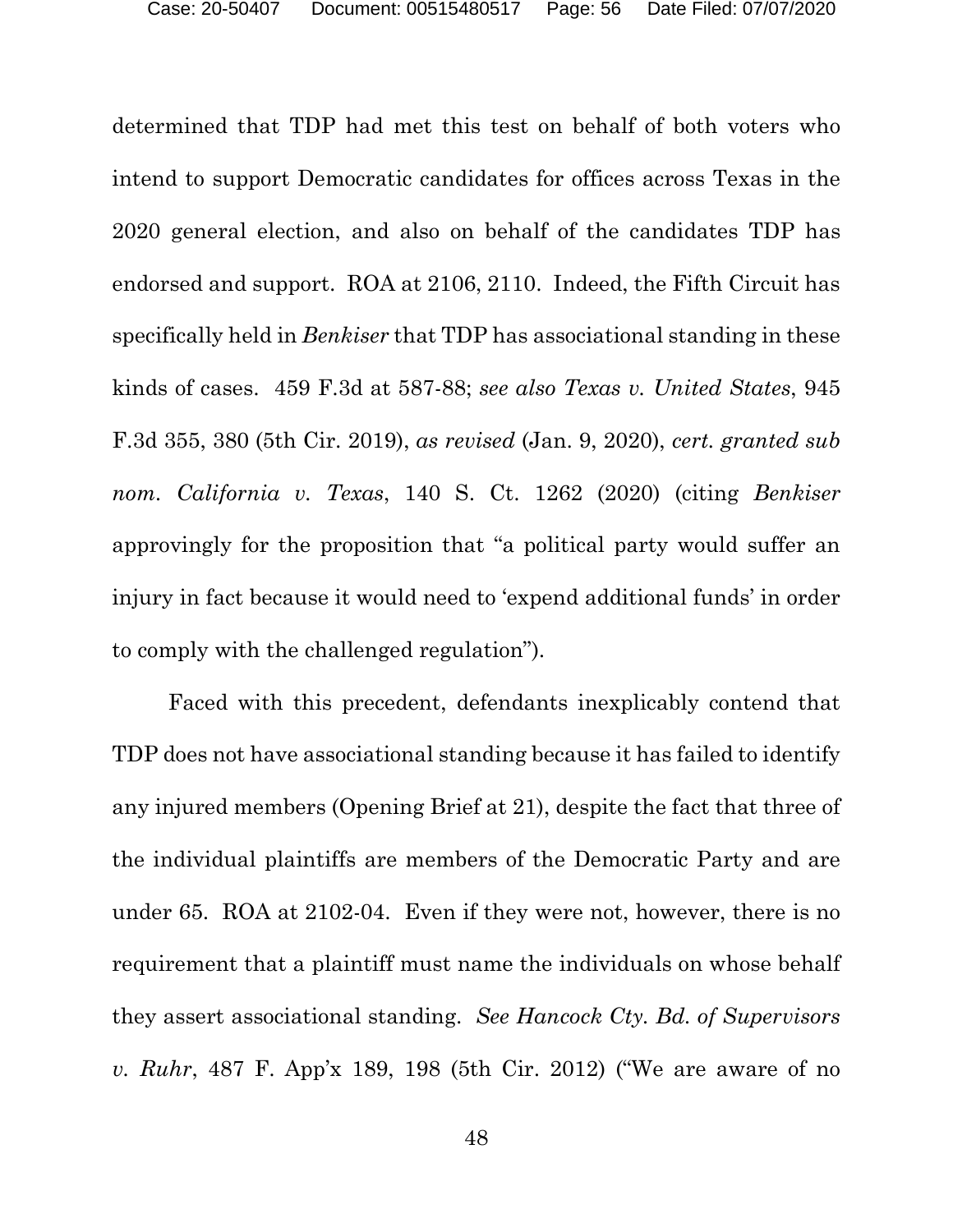precedent holding that an association must set forth the name of a particular member in its complaint in order to survive a Rule 12(b)(1) motion to dismiss based on lack of associational standing."); *Democratic Party of Georgia, Inc. v. Crittenden*, 347 F. Supp. 3d 1324, 1337 (N.D. Ga. 2018) ("Given that the Democratic Party has tens of thousands of members who are active voters in the state, it is extremely unlikely that the rejection of absentee ballots . . . will not affect a single Democratic Party member.").

TDP similarly have organizational standing in this case. The Supreme Court has long recognized that a direct organizational injury is cognizable in two ways: (1) a diversion of organizational resources to identify or counteract the allegedly unlawful action, or (2) frustration of the organization's mission. *Havens Realty Corp. v. Coleman*, 455 U.S. 363, 379 (1982). And the Fifth Circuit has affirmed that "an organization may establish injury in fact by showing that it had diverted significant resources to counteract the defendant's conduct; hence, the defendant's conduct significantly and 'perceptibly impaired' the organization's ability to provide its 'activities—with the consequent drain on the organization's resources.'" *NAACP v. City of Kyle, Tex.*, 626 F.3d 233, 238 (5th Cir. 2010)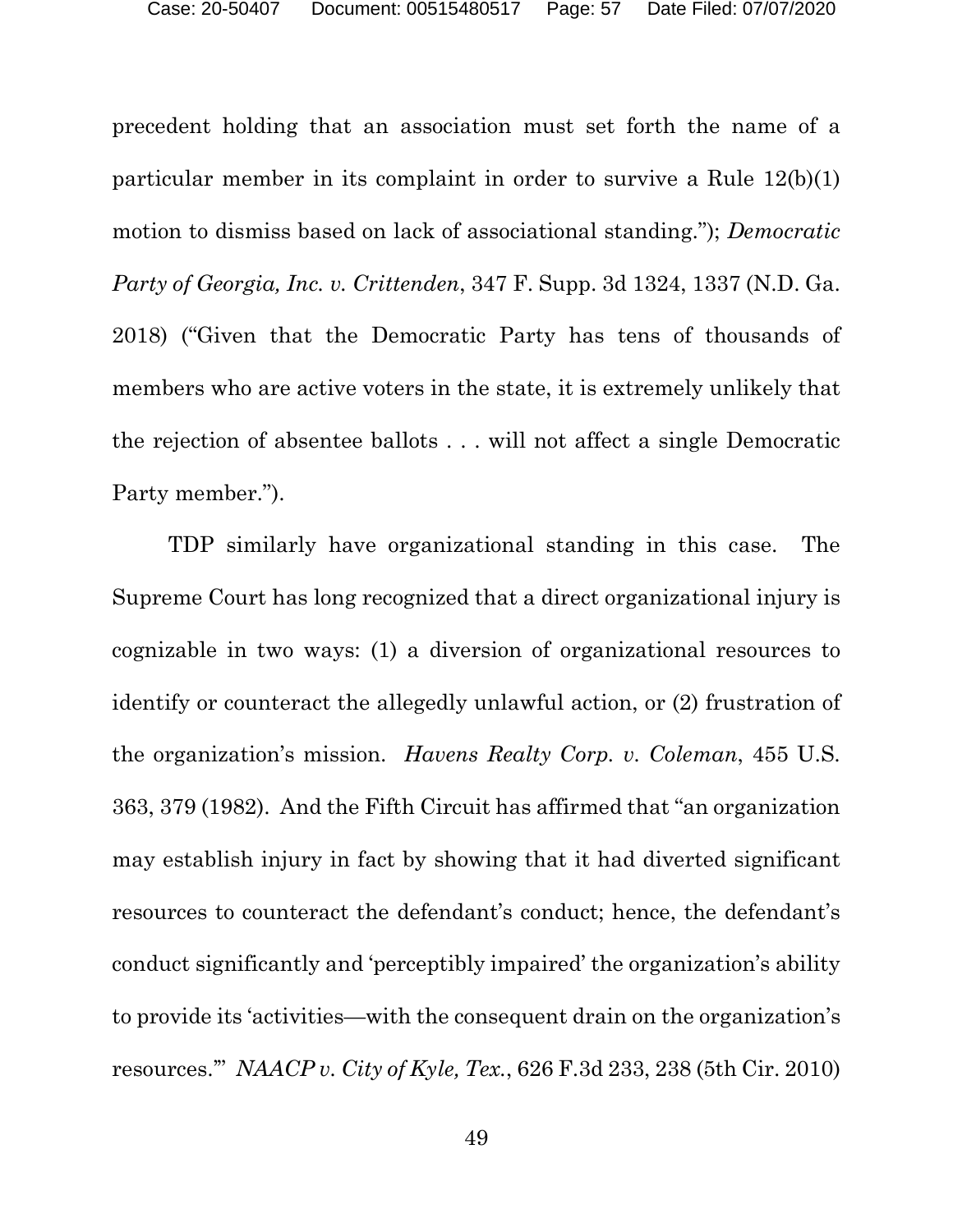(quoting *Havens Realty Corp.*, 455 U.S. at 379); *see also Crawford v. Marion Cty. Election Bd.*, 472 F.3d 949, 951 (7th Cir. 2007), *aff'd*, 553 U.S. 181 (2008) (finding that the fact that "the added cost has not been estimated and may be slight does not affect standing, which requires only a minimal showing of injury," and holding that the Democratic Party had standing to assert the rights of its members).

Defendants concede that TDP offered evidence of injury through a declaration submitted by its Primary Director, in which he declared that defendants' conduct "caused TDP to divert millions of dollars in resources and wholly disrupted TDP's activities." Opening Brief at 22. And in issuing the preliminary injunction, the District Court correctly credited the uncontroverted evidence that plaintiffs submitted that they had to "divert resources to counteract those illegal actions, such as by educating voters on their ability to access absentee ballots." ROA at 2110.

## <span id="page-57-0"></span>**V.** *Pullman* **Abstention Should Not Be Exercised in this Case**

Contrary to defendants' contentions (Opening Brief at 23), the District Court was never required to abstain with respect to plaintiffs' Twenty-Sixth Amendment claim, even if abstention might have been appropriate with regard to claims that were inextricably intertwined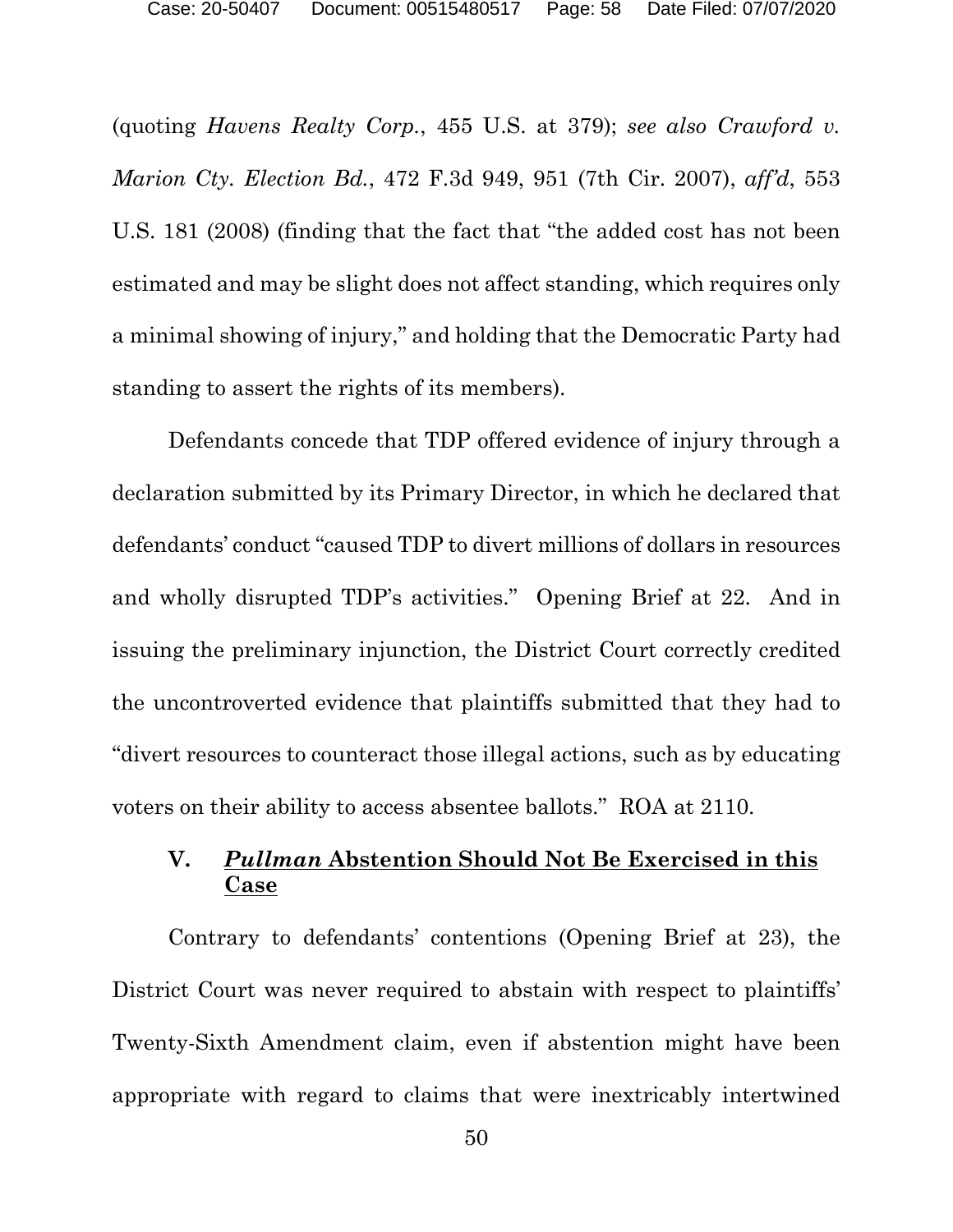with Section 82.002, which was subject to state-court proceedings. With respect to the Twenty-Sixth Amendment claim, the state law determination would have neither mooted nor presented in a different posture the federal constitutional questions raised by plaintiffs.

"[A]bstention is the exception rather than the rule," *Duncan v. Poythress*, 657 F.2d 691, 697 (5th Cir. 1981), because it is the "duty of a District Court to adjudicate a controversy properly before it." *County of Allegheny v. Frank Mashuda Co*., 360 U.S. 185, 188 (1959) (quoting *Colorado River Water Conservation District v. United States*, 424 U.S. 800, 813 (1976)); *see also Louisiana Debating & Literary Ass'n v. City of New Orleans*, 42 F.3d 1483, 1491 (5th Cir. 1995) ("*Pullman* abstention is generally inappropriate where . . . fundamental rights are at issue."). Abstention is only appropriate where there is a pending case in state court, the resolution of which will be dispositive of the case in federal court or will materially alter the constitutional questions presented in federal court. *See Siegel v. LePore*, 234 F.3d 1163, 1174 (11th Cir. 2000). The claims brought by some of the same plaintiffs in state court would have done neither.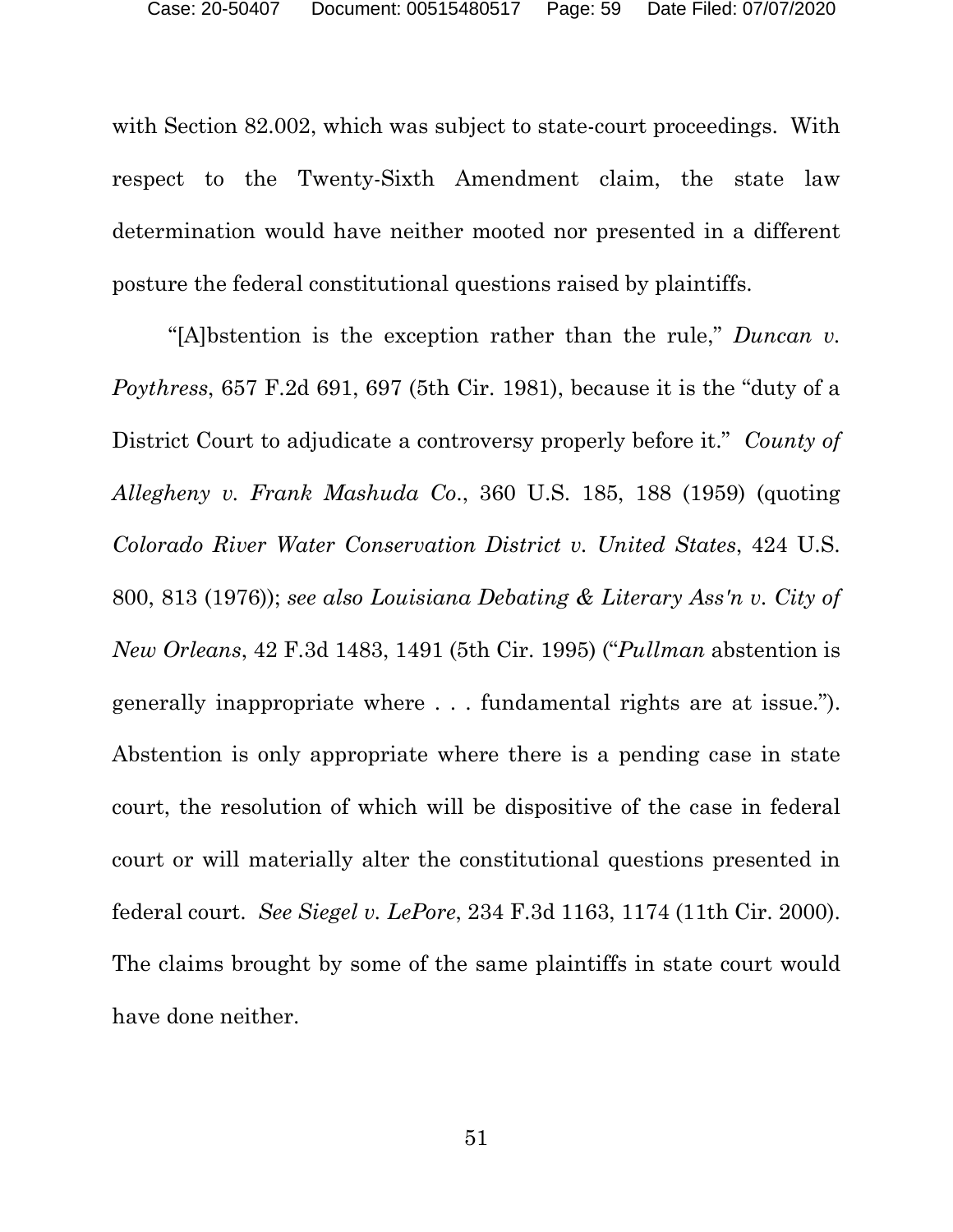As an initial matter, the claims in the state court proceeding would have not been dispositive of the claims in this case. Vindication of the plaintiffs' claims in state court would have allowed only some Texas voters under the age of 65 (*i.e.*, those "without established immunity" to COVID-19) to vote by mail only for a limited period of time (*i.e.*, during "elections affected by the COVID-19 pandemic"). *In re State*, No. 20-0394, 2020 WL 2759629, at \*2 (Tex. May 27, 2020). And there can be no argument that the outcome of the state court proceeding, which was limited to the interpretation of Texas statutory law, could alter the constitutional questions presented in federal court (much less materially so).

In any event, defendants' abstention argument is now moot, because the Texas Supreme Court has decided the disputed question of Texas law. *In re State*, No. 20-0394, 2020 WL 2759629, at \*10 (Tex. May 27, 2020). In fact, the Texas Supreme Court's decision, which makes clear that voters under 65 will receive no relief under state statutory and constitutional law, makes plaintiffs' Twenty-Sixth Amendment more, not less, appropriate for resolution.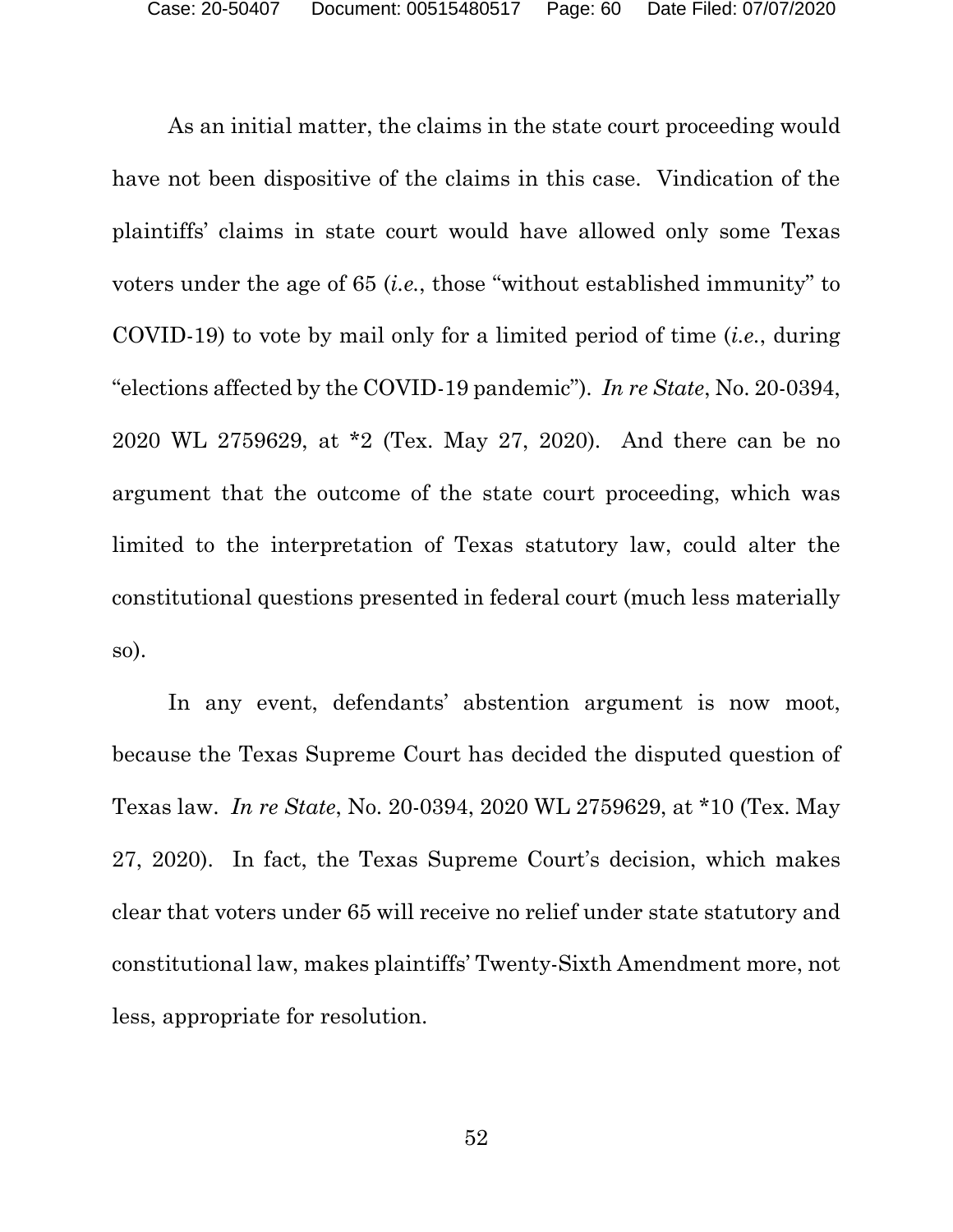Defendants' final effort to apply a doctrine which is clearly inapplicable here is to argue that the "district court lacked jurisdiction to enter its preliminary injunction" because "*Pullman* required the district court to abstain." Opening Brief at 23. But the Supreme Court has "on several occasions explicitly recognized that abstention does not, of course, involve the abdication of federal jurisdiction, but only the postponement of its exercise." *England v. Louisiana State Bd. of Med. Examiners*, 375 U.S. 411, 416 (1964); *see also Thompson v. Hous. Auth. of New Orleans*, 689 F. App'x 324, 327 (5th Cir. 2017) ("When Pullman abstention is appropriate, the district court should usually retain jurisdiction over the entire case.").

## **VI. The Political Question Doctrine Is Inapplicable Here**

<span id="page-60-0"></span>Finally, defendants also wrongly assert that plaintiffs' claims should be barred because they present a "nonjusticiable political question." Opening Brief at 34. Far from presenting a "quintessentially political question" (*id*.), plaintiffs' claims involve a straightforward constitutional claim that can be resolved with judicially discoverable and manageable standards for resolving the case. *See Saldano v. O'Connell*, 322 F.3d 365, 369 (5th Cir. 2003) (the political question doctrine only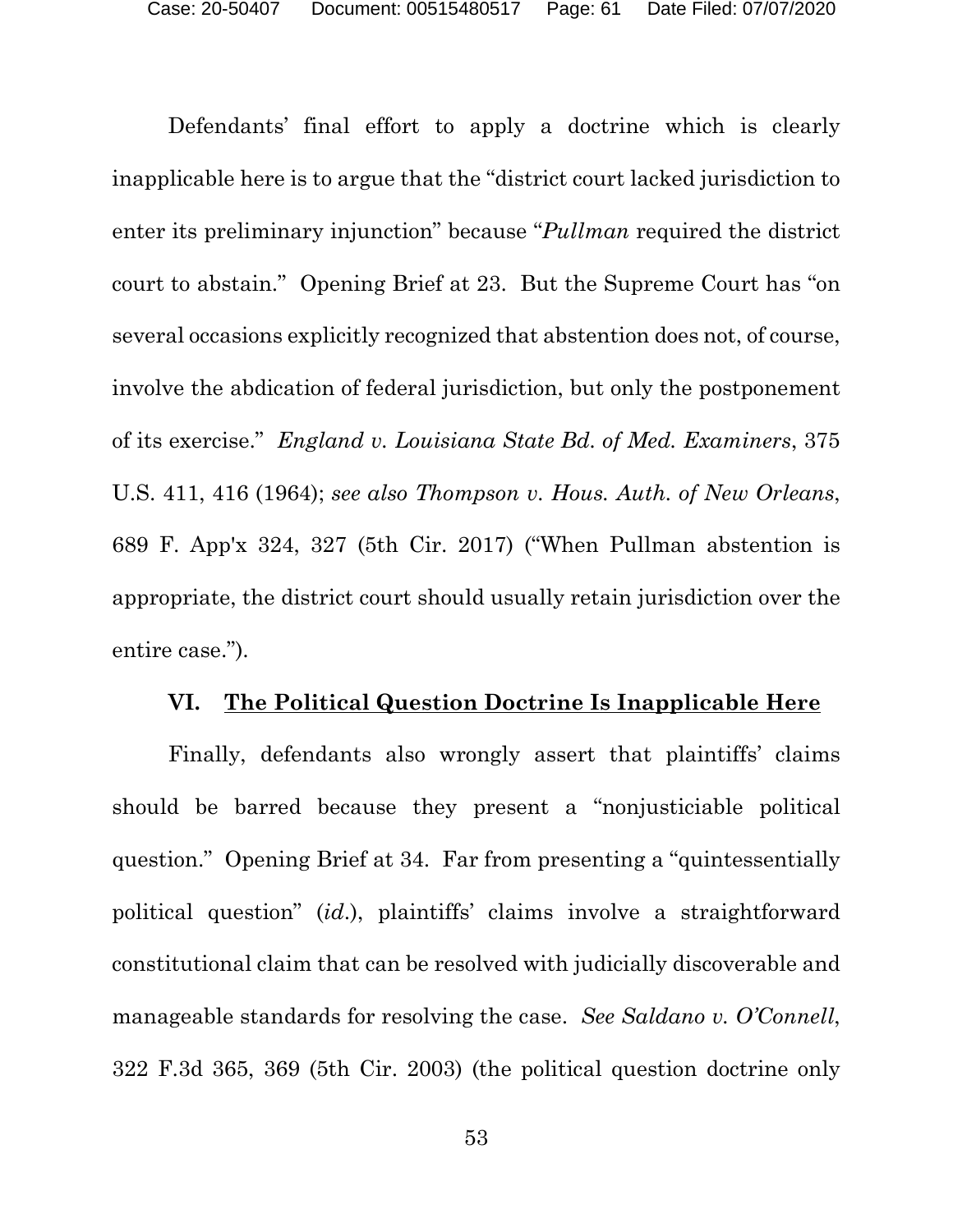applies if a court "will lack judicially discoverable and manageable standards" for resolving the case.). As the Supreme Court held in *Elrod v. Burns*, 427 U.S. 347 (1976), "[t]hat matters related to a State's . . . elective process are implicated by this Court's resolution of a question is not sufficient to justify our withholding decision of the question." *Id*. at 351-52.

Indeed, the motions panel agreed that the political question doctrine is applicable in this case. To "resolve this appeal, we need not and will not—consider the prudence of Texas's plans for combating the Virus when holding elections," but "only whether the challenged provisions of the Texas Election Code run afoul of the Constitution." *Texas Democratic Party v. Abbott*, 961 F.3d 389, 398-99 (5th Cir. 2020). "The standards for resolving such claims are familiar and manageable, and federal courts routinely entertain suits to vindicate voting rights." *Id.* at 399.

### **CONCLUSION**

<span id="page-61-0"></span>For the reasons herein, the District Court's issuance of a preliminary injunction should be affirmed.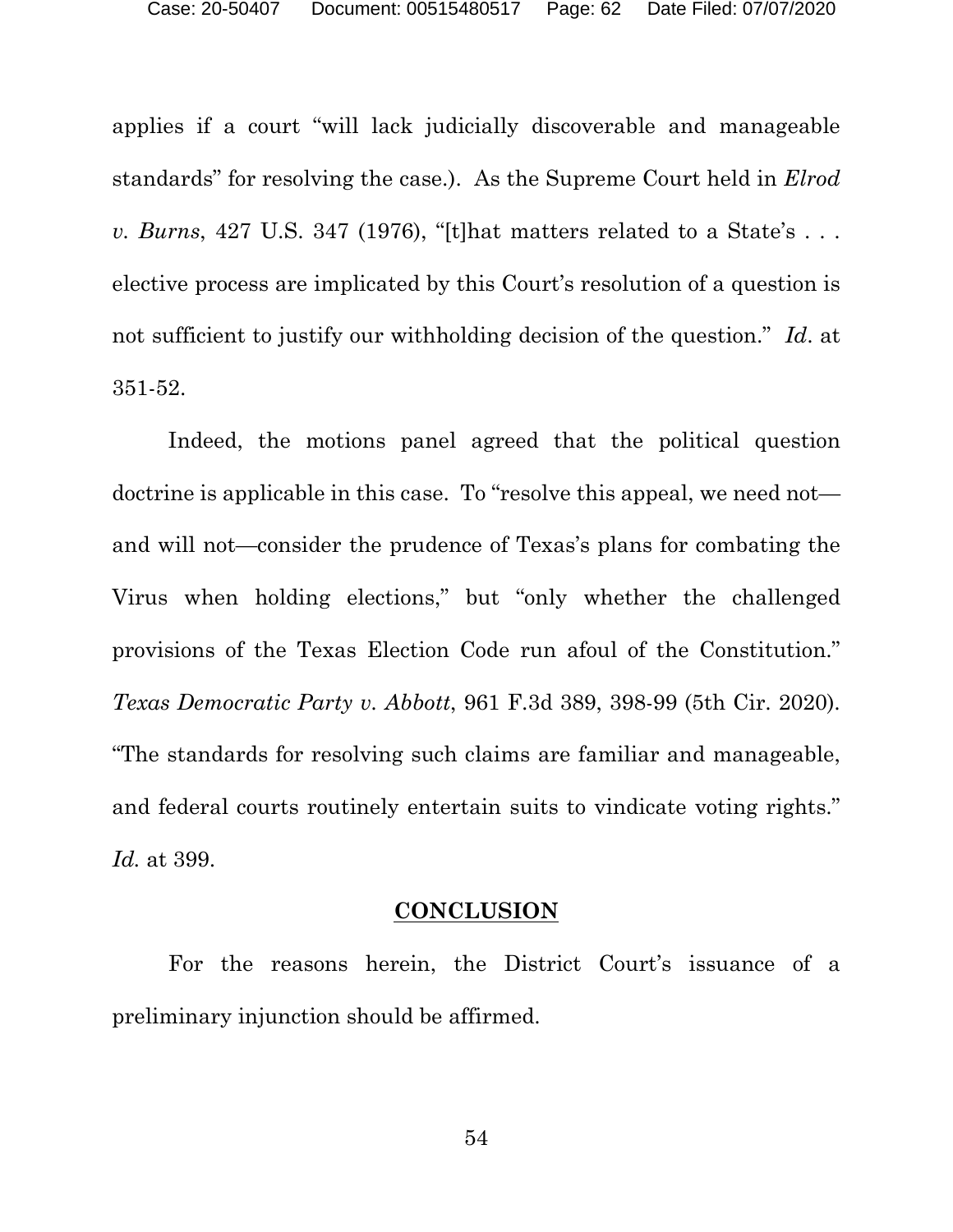July 7, 2020 Respectfully submitted,

## TEXAS DEMOCRATIC PARTY

By: /s/ Chad W. Dunn Chad W. Dunn State Bar No. 24036507 Brazil & Dunn, LLP 4407 Bee Caves Road, Suite 111 Austin, Texas 78746 Telephone: (512) 717-9822 Facsimile: (512) 515-9355 chad@brazilanddunn.com

K. Scott Brazil State Bar No. 02934050 Brazil & Dunn, LLP 13231 Champion Forest Drive, Suite 406 Houston, Texas 77069 Telephone: (281) 580-6310 Facsimile: (281) 580-6362 scott@brazilanddunn.com

Dicky Grigg State Bar No. 08487500 Law Office of Dicky Grigg, P.C. 4407 Bee Caves Road, Suite 111 Austin, Texas 78746 Telephone: 512-474-6061 Facsimile: 512-582-8560 dicky@grigg-law.com

Martin Golando The Law Office of Martin Golando, PLLC SBN #: 24059153 N. Saint Mary's, Ste. 700 San Antonio, Texas 78205 (210) 892-8543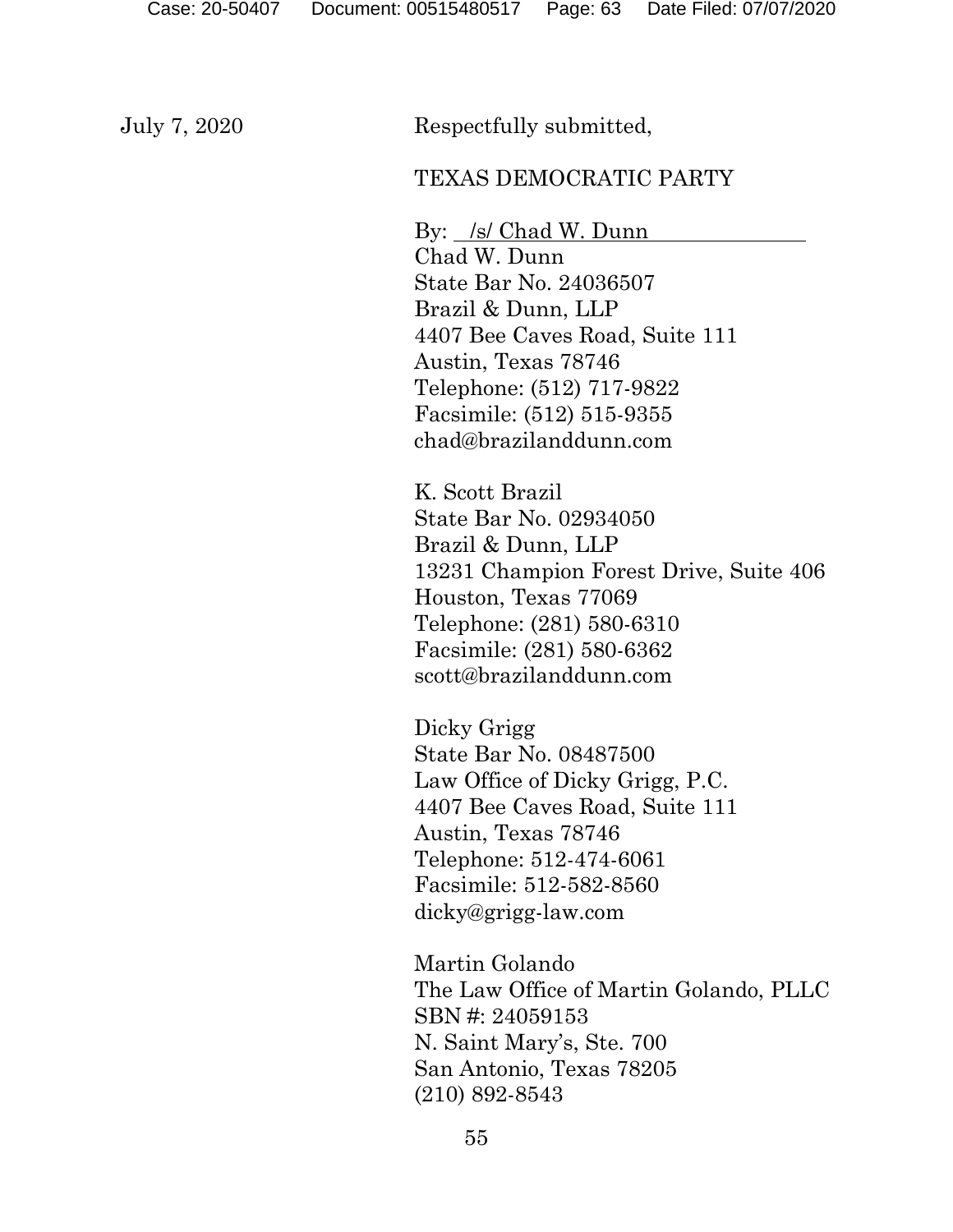martin.golando@gmail.com

*Counsel for Plaintiffs-Appellees*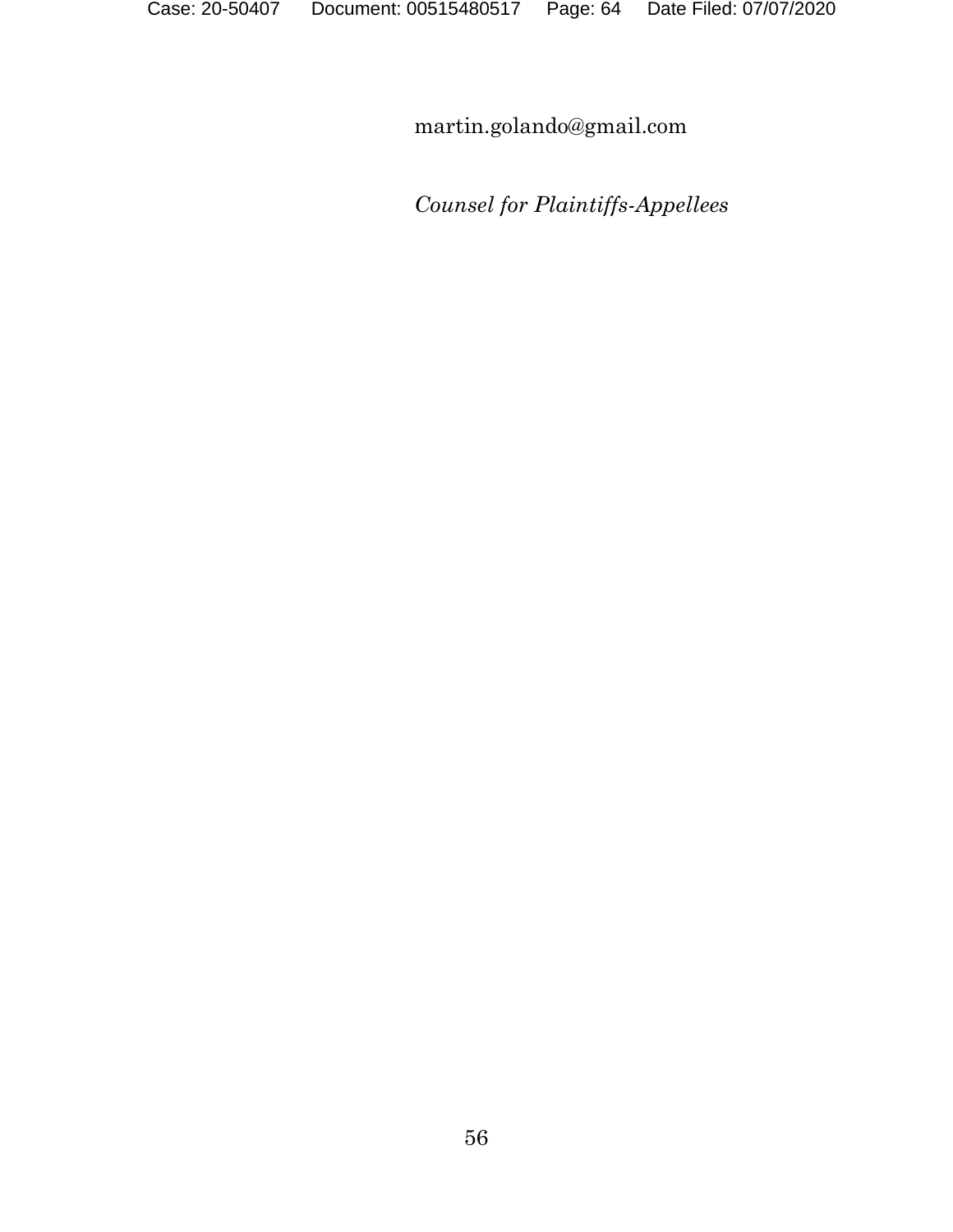# **CERTIFICATE OF SERVICE**

<span id="page-64-0"></span>I hereby certify that on July 7, 2020, I electronically filed the foregoing document with the Clerk of Court using the CM/ECF system which will send electronic notification of such filing to all counsel of record.

> /s/ Chad W. Dunn Chad W. Dunn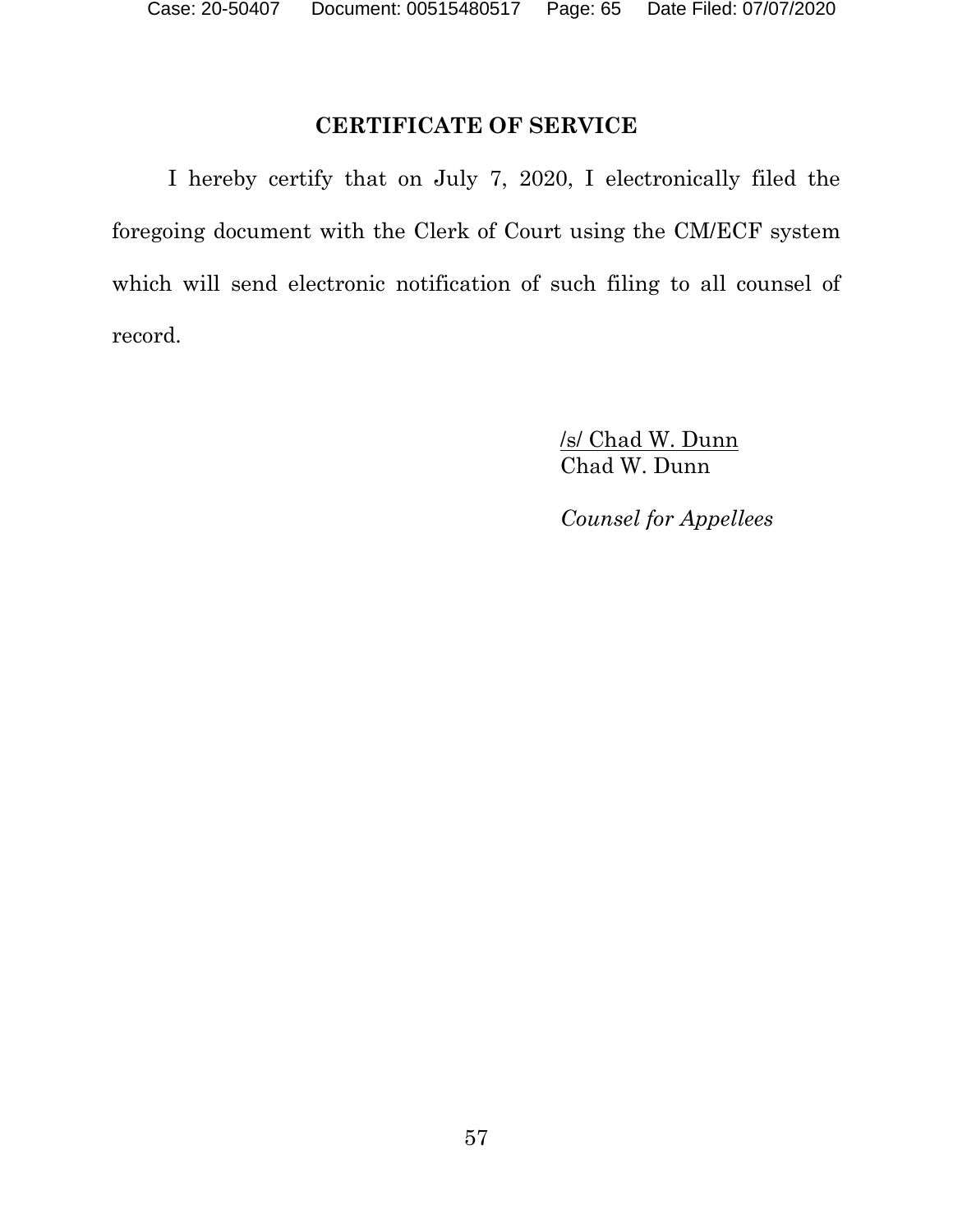## **CERTIFICATE OF ELECTRONIC COMPLIANCE**

<span id="page-65-0"></span>I certify that (1) the required privacy redactions have been made, 5th. Cir. R. 25.2.13; (2) the electronic submission is an exact copy of the paper document, 5th Cir. R. 25.2.1; and (3) the document has been scanned for viruses with the most recent version of a commercial virus scanning program and is free of viruses.

I will mail the correct number of paper copies of the foregoing document to the Clerk of the Court when requested.

> /s/ Chad W. Dunn Chad W. Dunn